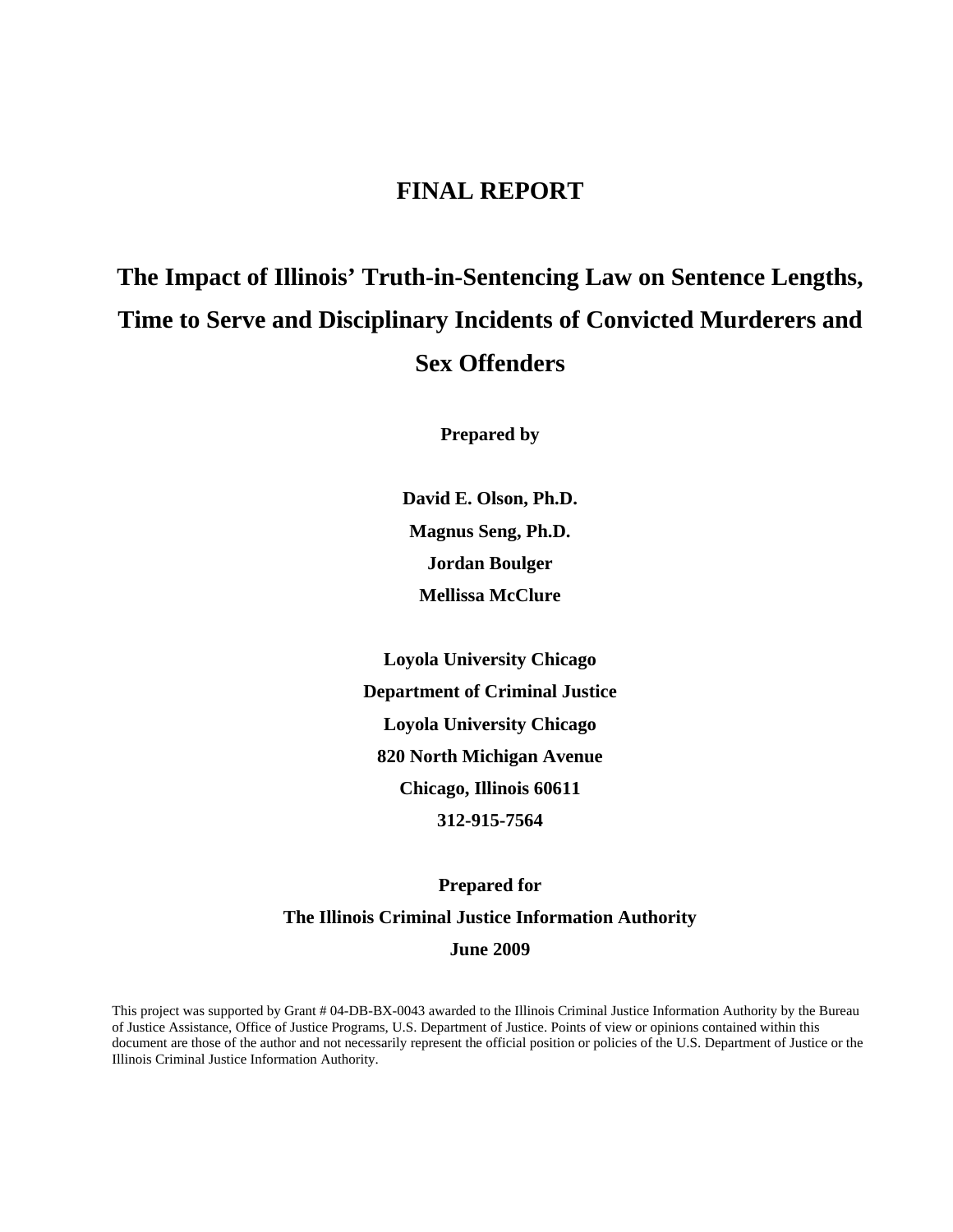### Table of Contents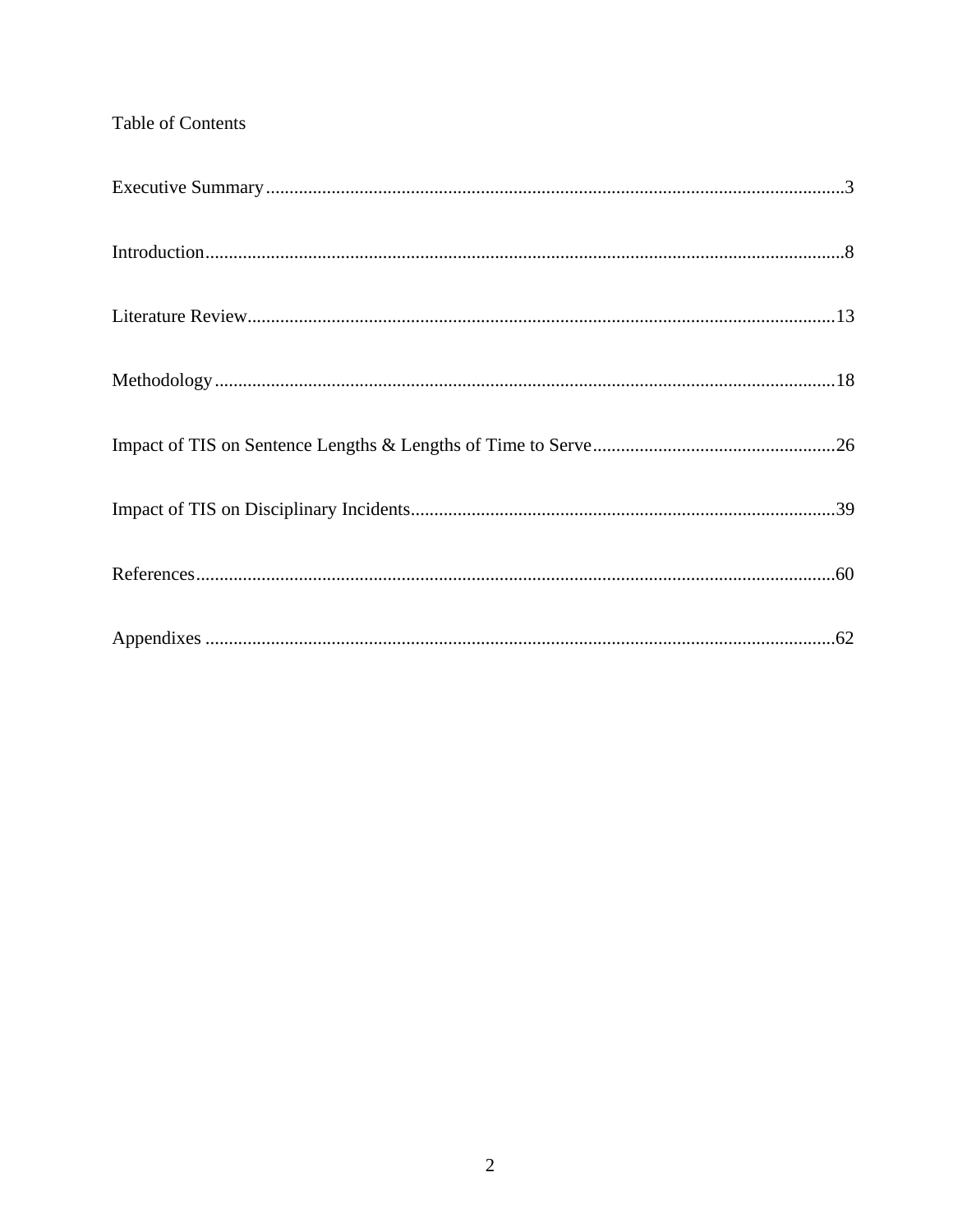#### **Executive Summary**

Truth-in-sentencing (TIS) policies require those convicted and sentenced to prison to serve at least 85 percent of their court-imposed sentence, and often results in inmates serving longer periods of incarceration. Although the move to increase sentence lengths and time served for violent offenders through TIS types of laws in the United States began in the late 1980s, the federal TIS legislation passed in 1994 and the federal TIS Incentive Grant Program initiated in 1996 were associated with many states adopting laws that required those sentenced to prison for various violent crimes to serve at least 85 percent of their sentence (Rosich & Kane, 2005). Although most criminal justice practitioners, and convicted offenders, were well aware that most inmates only served a fraction—35 to 50 percent--of their sentence, the increasingly punitive sentiment during the early 1990s, associated with a relatively high rate of violent crime, brought the issue of this disparity between sentences imposed and time served to light and prompted the increased passage of TIS laws. Following the passage of the federal TIS grant program, Illinois formed a Truth-in-Sentencing Commission to examine Illinois' current sentencing policies and determined that the state should adopt its own version of TIS. Illinois adopted its version of TIS in August 1995 (State Fiscal Year 1996), which requires those convicted of murder to serve 100 percent of their sentence, those convicted of criminal sexual assault to serve at least 85 percent of their sentence, and those sentenced to prison for other violent crimes involving great bodily harm to also serve at least 85 percent of their sentence. Prior to the implementation of TIS in Illinois, those sentenced to prison for murder and criminal sexual assault served, on average, less than 40 percent of their sentences as a result of the various Good Conduct Credit (GCC), Meritorious Good Time (MGT), and Supplemental Meritorious Good Time (SMGT) reductions (Illinois Criminal Justice Information Authority, 1994).

However, the proposed implementation of TIS in Illinois was also met with some concern and criticism, including: 1) the potential for increased inmate assaults and rule violations due to fewer incentives to behave, 2) an overly burdensome financial impact if the law actually resulted in inmates spending more time in prison than before TIS, or 3) no change whatsoever in the amount of time served in prison due to criminal justice practitioners (judges, prosecutors and defense attorneys) merely reducing sentences proportionally, thereby resulting in those sentenced to prison still serving the same time behind bars (Illinois Criminal Justice Information Authority, 1994:2). Concerns raised by the Illinois Department of Corrections (IDOC) included the fiscal impact if the law resulted in inmates actually serving longer sentences, as well as concerns regarding the behavior of inmates and the safety of staff if those sentenced to prison for serious crimes had no incentive (i.e., good conduct credit) to follow institutional rules. On the other hand, many argued that the fiscal impact projections by the IDOC were exaggerated and the logic of longer lengths of stay in prison flawed. TIS opponents argued that the actual length of time inmates spent in prison would remain the same if judges adjusted their sentences to be consistent with the amount of time offenders served before TIS was implemented. After 15 years of actual experience with TIS in Illinois, and thousands of offenders being sentenced under the law, the current study sought to answer two of the key questions regarding the implementation and impact of Illinois' TIS law as it pertains to convicted murderers and sex offenders: 1) has TIS changed the sentence lengths and lengths of time to serve in prison for murderers and sex offenders, and if so, to what degree, and 2) has TIS had an influence on the extent and nature of disciplinary infractions of inmates admitted to prison for murder and sex offenses subject to the law, and if so, to what degree.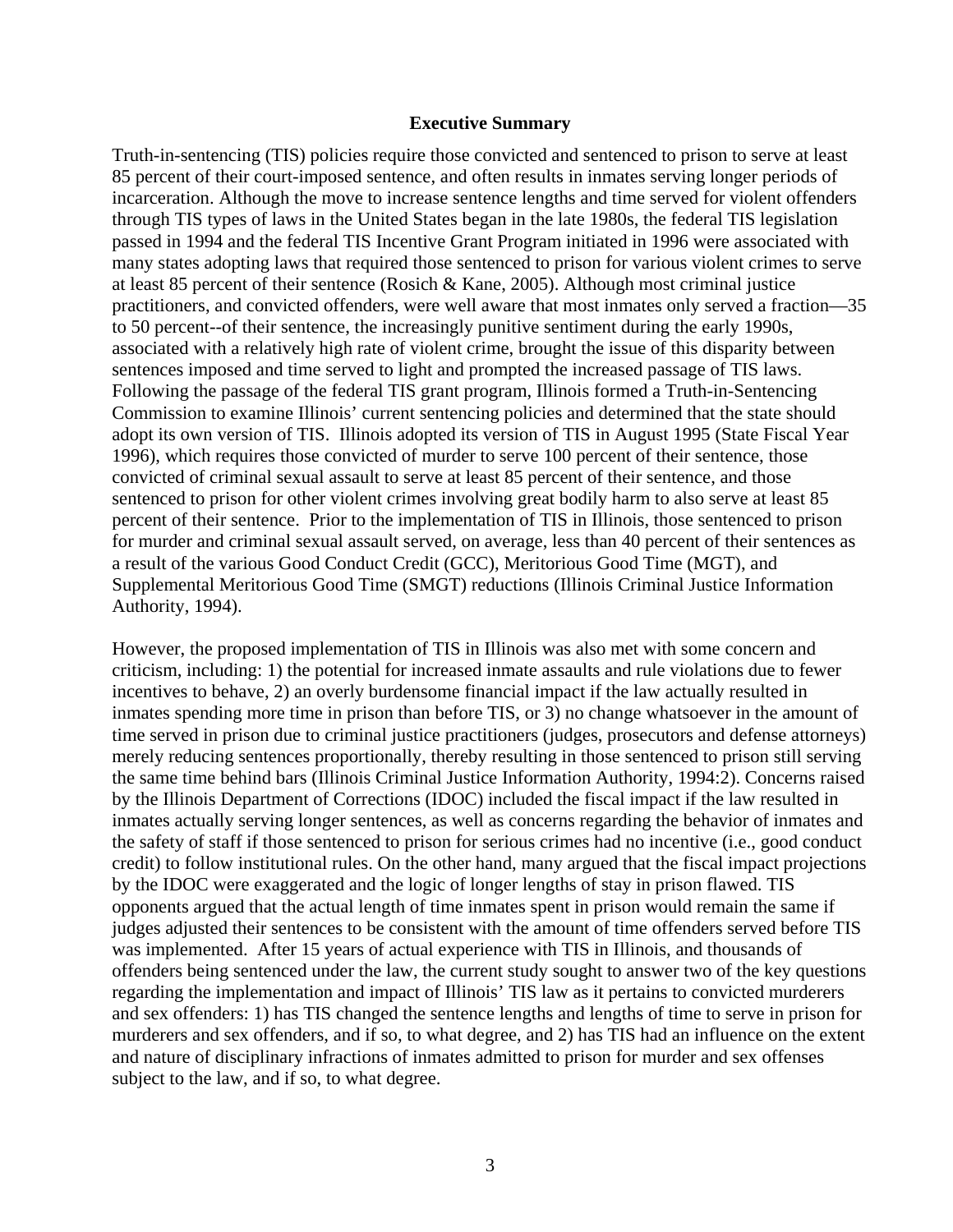### **Impact of TIS on Sentences & Lengths of Time to Serve for Murderers**

The first set of analyses sought to merely examine the overall pattern of sentences imposed on those convicted of murder in Illinois between SFY 1989 and 2008, including analyses of the mean and median sentences imposed (for determinate sentences), and the proportion of offenders that received sentences beyond the statutory maximum of 60 years. From these analyses, a number of patterns were evident that have implications for understanding the potential impact of TIS on murder sentences. First, using multivariate analyses that statistically controlled for the influence of age, race, gender, marital status, education level, if the inmate has children, gang membership, prior criminal history, and jurisdiction of sentencing (independent variables) on the sentence lengths (dependent variable), we found that TIS was associated with, on average, a 3.9 year *reduction* in the mean *sentence* length of those that received determinate sentences (i.e., excluding natural life or death sentences). In other words, once you statistically take into account the effects of the independent variables and adjust for the pre-TIS trend in sentencing, TIS resulted in a decrease of 3.9 years on the average *sentence* imposed on murderers, or about a 10 percent reduction in sentence lengths. However, a more practical way to examine the impact of TIS is by considering the *actual amount of time* that will be required to be served by those convicted of murder. Substituting the time to serve for the sentence imposed reveals that those subject to TIS are expected, on average, to serve 17 years *more* in prison than those not subject to TIS after statistically controlling for the other variables in the analyses. Thus, while TIS did reduce the length of *sentences* imposed on convicted murderers *to some degree*, the decrease was nowhere near what some believed it would be (i.e., that sentences would be cut nearly in half to account for the fact that 100 percent will be served under TIS as opposed to the 50 percent served under the old law).

The next set of analyses sought to determine if the TIS law was associated with any change in the likelihood that a convicted murderer would receive a sentence beyond the statutory maximum of 60 years. Under Illinois law, a sentence beyond the statutory maximum, or a sentence of natural life or death in the case of murder, can be sought when specific, aggravating circumstances are present. Again using multivariate analyses to statistically control for other factors, a generally consistent pattern emerged: those subject to TIS were *less likely* to receive a sentence beyond 60 years (relative to the pre-TIS group as well as relative to those convicted during the same time period but not subject to the law). Specifically, those subject to TIS were 57 percent *less likely* to receive a sentence of more than 60 years (including natural life or death sentences) than those sentenced prior to TIS. Looked at another way, roughly 25 percent of convicted murderers not subject to TIS received a sentence beyond the statutory maximum of 60 years, compared to 17 percent of those subject to TIS.

Taking these findings into account, our analyses regarding the impact of TIS on murder sentences revealed two substantial findings, which have considerable implications: 1) the average determinate sentence imposed on convicted murderers was reduced *only slightly* as a result of TIS, resulting in offenders serving much longer periods of time in prison, and 2) TIS appears to have reduced the use (or need) to impose sentences beyond the statutory maximum of 60 years. Thus, the passage of TIS has dramatically increased the *actual amount* of time those convicted of murder will spend in prison, and as a result, the cost per murder sentence imposed in Illinois dramatically increased as a result of TIS. In addition to longer periods of incarceration, and therefore higher costs, a much larger proportion of convicted murderers in Illinois will now serve the rest of their life in prison, despite the fact that the actual imposition of natural life sentences has been reduced due to TIS. Because the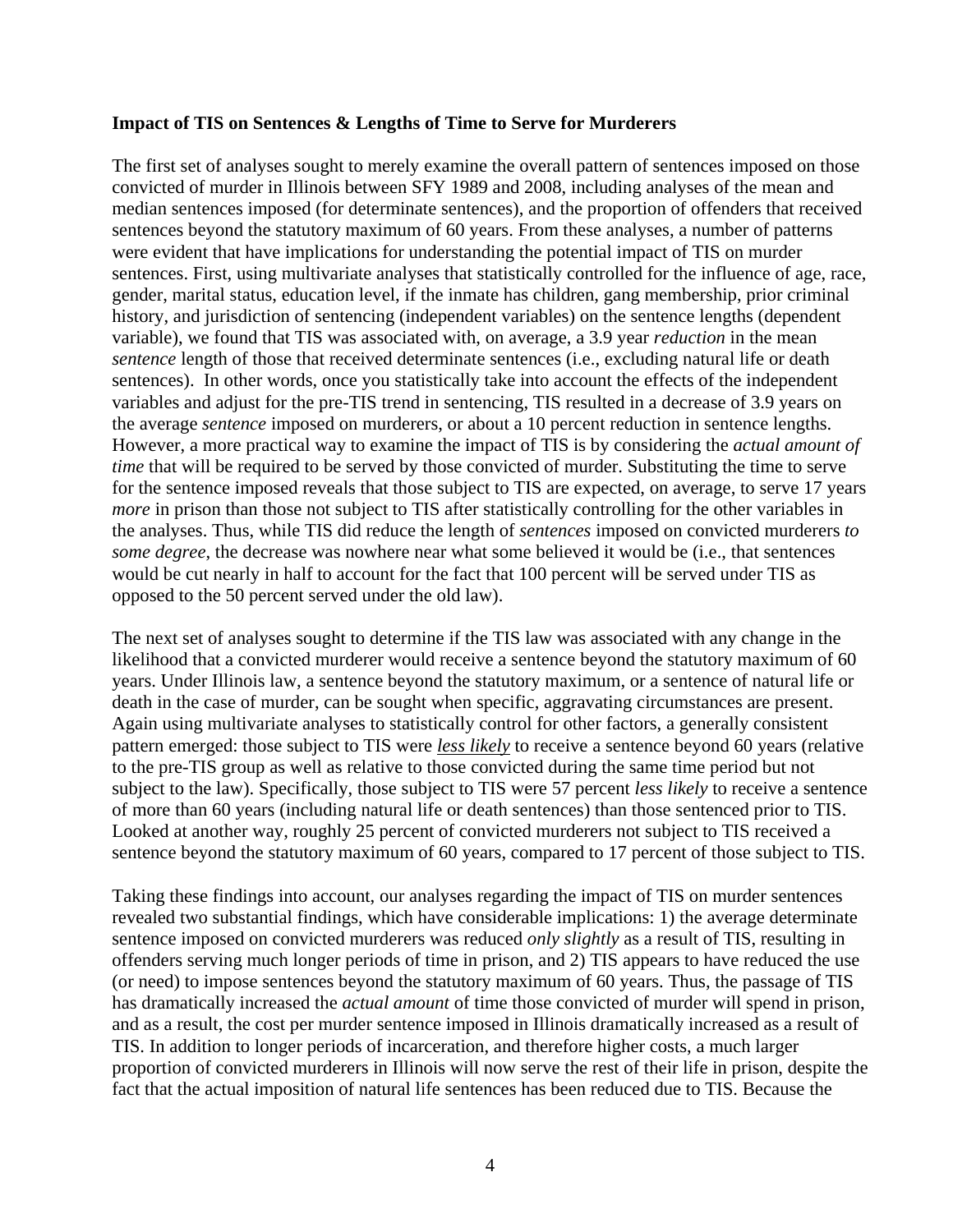lengths of time to serve in prison increased so much as a result of TIS, it is projected that 30 percent (886 of the 3,000 murderers sentenced under TIS) of all inmates convicted of murder and subject to TIS will not be eligible for release until after their  $75<sup>th</sup>$  birthday--the average life expectancy of males in the United States. However, while 30 percent of murderers sentenced under TIS received sentences that will result in them most likely spending the rest of their life in prison, only a small proportion of these were explicit "natural life" or "death" sentences. Of all the murderers sentenced under TIS and projected to be in prison beyond their  $75<sup>th</sup>$  birthday, only 13 percent had a "natural" life" or "death" sentence imposed by the court. By comparison, pre-TIS, only 15 percent of all convicted murderers received a sentence that would keep them in prison beyond their  $75<sup>th</sup>$  birthday, and almost all of these (90 percent) were court-imposed sentences of "natural life" or "death."

### **Impact of TIS on Sentences & Lengths of Time to Serve for Class X Sex Offenders**

Analyses similar to those performed to examine the impact of TIS on murder sentences were performed to examine the impact of TIS on the sentence lengths of those convicted of aggravated criminal sexual assault. The average sentence imposed on Class X sex offenders pre-TIS was 13.5 years. Using multivariate statistical analyses similar to those in the murder analyses, we found that TIS was associated with a slight *reduction* in the mean sentence length by approximately 6 months. Thus, the impact of TIS on the sentence lengths and lengths of time to serve for sex offenders is somewhat similar to that seen with convicted murderers, although to a lesser degree due to the sentence lengths involved. Still, as a result of TIS, convicted Class X sex offenders are now serving substantially longer periods of incarceration than they did pre-TIS. On average, those sex offenders subject to TIS will serve an average of 9.7 years in prison, compared to the roughly 6.2 years those sentenced prior to TIS served.

### **Impact of TIS on Disciplinary Incidents and Sanctions for Murderers**

To determine if TIS had an impact on the extent and nature of disciplinary incidents among murderers in Illinois, data were obtained that allowed for the tracking of disciplinary incidents for a cohort of murderers admitted to prison in Illinois between July 1999 and June 2001. Disciplinary data included those recorded through March 2008, so the average amount of time inmates were at risk of having a disciplinary incident was 8 years. Within the sample of murderers tracked were 300 inmates subject to TIS and 550 that were eligible for day-for-day good conduct credit. The specific disciplinary outcomes examined included: total number of disciplinary tickets, any serious incident (yes or no), any assaults (yes or no), assaults of staff (yes or no), and assaults of other inmates (yes or no).

Among the overall sample of murderers included in the analyses of disciplinary incidents, the average number of disciplinary tickets was 22. When multivariate statistical analyses were performed to isolate the influence of TIS on the overall number of disciplinary incidents/tickets, the analyses revealed that murderers subject to TIS *receiving an average of almost 5 fewer tickets*, on average, than non-TIS inmates. Additional analyses revealed that TIS had no statistical relationship with whether or not the inmate received a disciplinary ticket for a *serious* incident: roughly 55 percent of both TIS and non-TIS murderers had a ticket for a serious incident. Serious incidents were defined as any offenses that carry a maximum penalty of one year of loss or restriction of privileges, grade reduction, good time revocation and/or segregation, and included offenses in such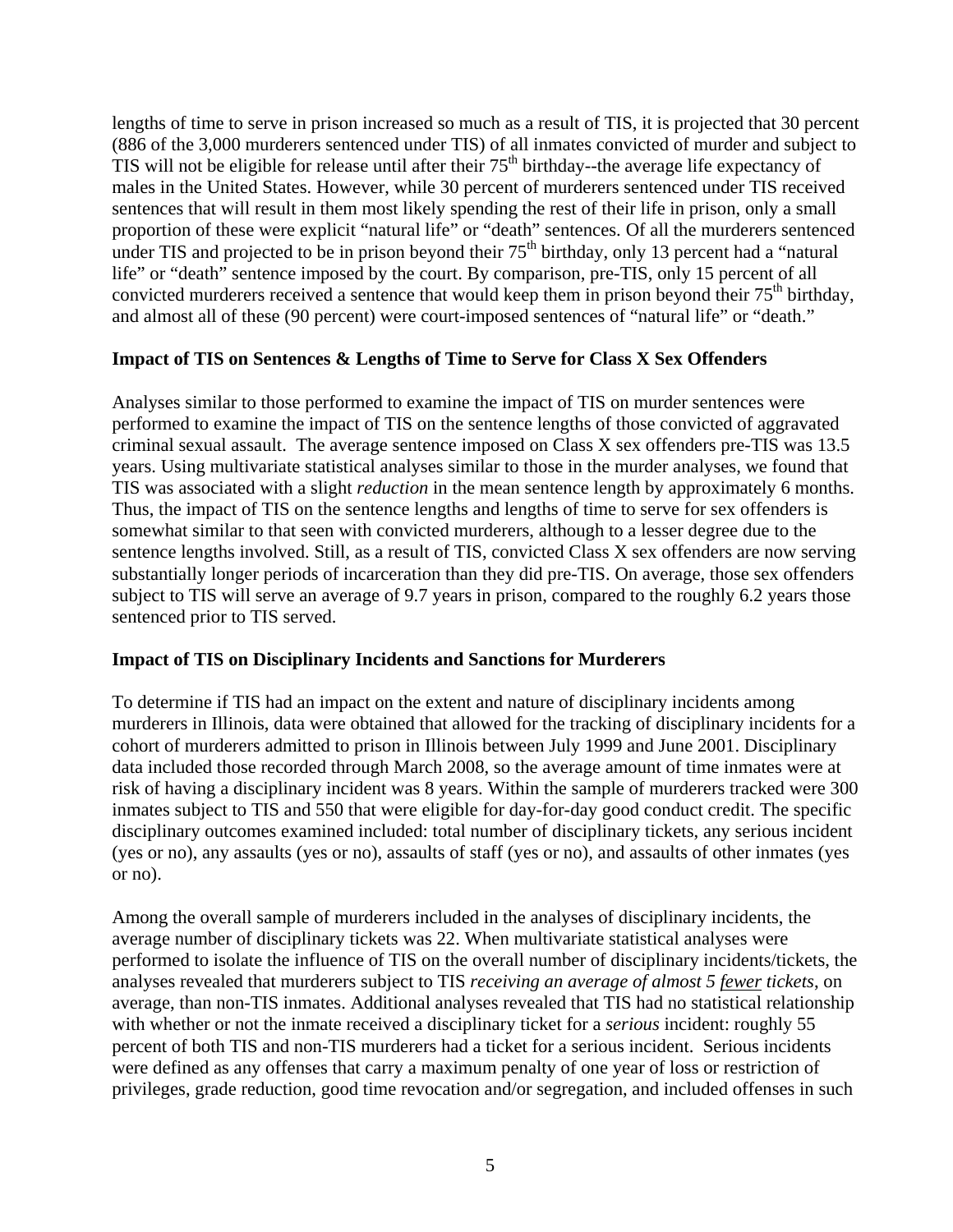as violent assaults or participation in a security threat group. Similarly, TIS had no statistical relationship with whether or not the inmate received a disciplinary ticket for an assault, against either another inmate or staff, with roughly 19 percent of both TIS and non-TIS murderers receiving a ticket for any assault. Analyses were also performed to determine if an inmate's TIS status had any influence on the types of sanctions imposed by IDOC for disciplinary incidents. Among the sample of murderers, the most prevalent form of sanction imposed on those receiving disciplinary tickets was loss of commissary privileges, and no statistical difference was noted between those murderers subject to TIS and those not: roughly 90 percent of both groups lost their commissary privileges for a period of time as a result of a disciplinary incident. For the other forms of punishment, including placement in segregation, loss of gym/yard privileges, and loss of good conduct credit, no statistical differences were identified based on the inmates' TIS status.

Thus, based on these analyses, there were few differences between those murderers subject to TIS and those not subject to TIS in terms of their disciplinary records, particularly in terms of assaults on staff and other inmates.

### **Impact of TIS on Disciplinary Incidents and Sanctions for Class X Sex Offenders**

Similar analyses were performed to determine if TIS had an impact on the extent and nature of disciplinary incidents among Class X sex offenders in Illinois, with data obtained that allowed for the tracking of disciplinary incidents for a cohort of sex offenders admitted to prison in Illinois between July 1999 and June 2001. Disciplinary data included that recorded through March 2008, so the average amount of time inmates were at risk of having a disciplinary incident was 8 years. Within the sample of sex offenders tracked were 806 inmates subject to TIS and 599 that were eligible for day-for-day good conduct credit. Overall, the analyses showed no statistical difference in the average number of disciplinary tickets between Class X sex offenders subject to TIS and those not subject to TIS (an average of roughly 22 incidents for each group). As with the analyses of convicted murderers, among the Class X sex offenders there was no statistical relationship between whether they were subject to TIS whether or not the inmate received a disciplinary ticket for a serious offense, including assaults against staff or other inmates, and most forms of sanction imposed on disciplinary incidents.

### **Conclusions**

As a result of the examination of sentences imposed, time to serve, and disciplinary incidents, the following general conclusions were reached. First, the length of court-imposed sentences changed very little as a result of Illinois' Truth-in-Sentencing law, and as a result, the length of time *to be served* by those convicted of murder and aggravated criminal sexual assault in Illinois has increased dramatically. For those convicted of murder, these increased lengths of time to serve has resulted in a much larger proportion of these offenders that will not be eligible for release until after their 75<sup>th</sup> birthday. Although the length of time to serve among sex offenders has also increased, because the sentence lengths are not as long as those imposed on murderers, the impact of TIS on the projected age of offenders at release did not change as substantially. Thus, while many believed that sentence lengths under TIS would change (be reduced) dramatically to take into account the fact that a larger proportion of the sentence would be served, this has not occurred, and those sentenced under TIS are serving up to twice as long in prison as they did prior to TIS. Second, TIS does not appear to have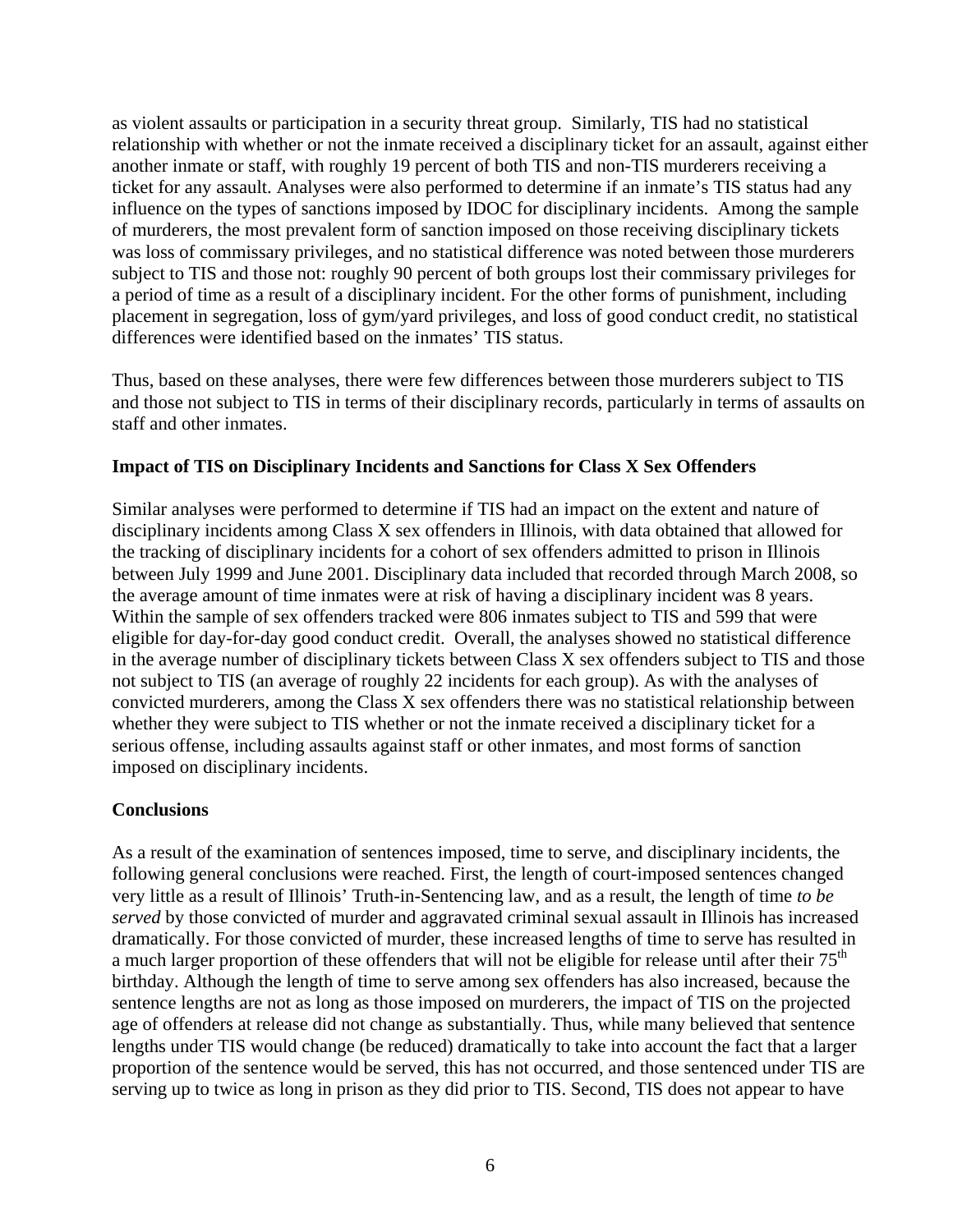had any influence over the extent and nature of disciplinary incidents of murderers and sex offenders in Illinois' prisons. Prior to TIS there were concerns that inmates with little opportunity to earn good conduct credit would engage in more, and more serious, disciplinary incidents. Our analyses revealed that this has not occurred, with inmates subject to TIS having similar patterns of disciplinary infractions as those not subject to TIS.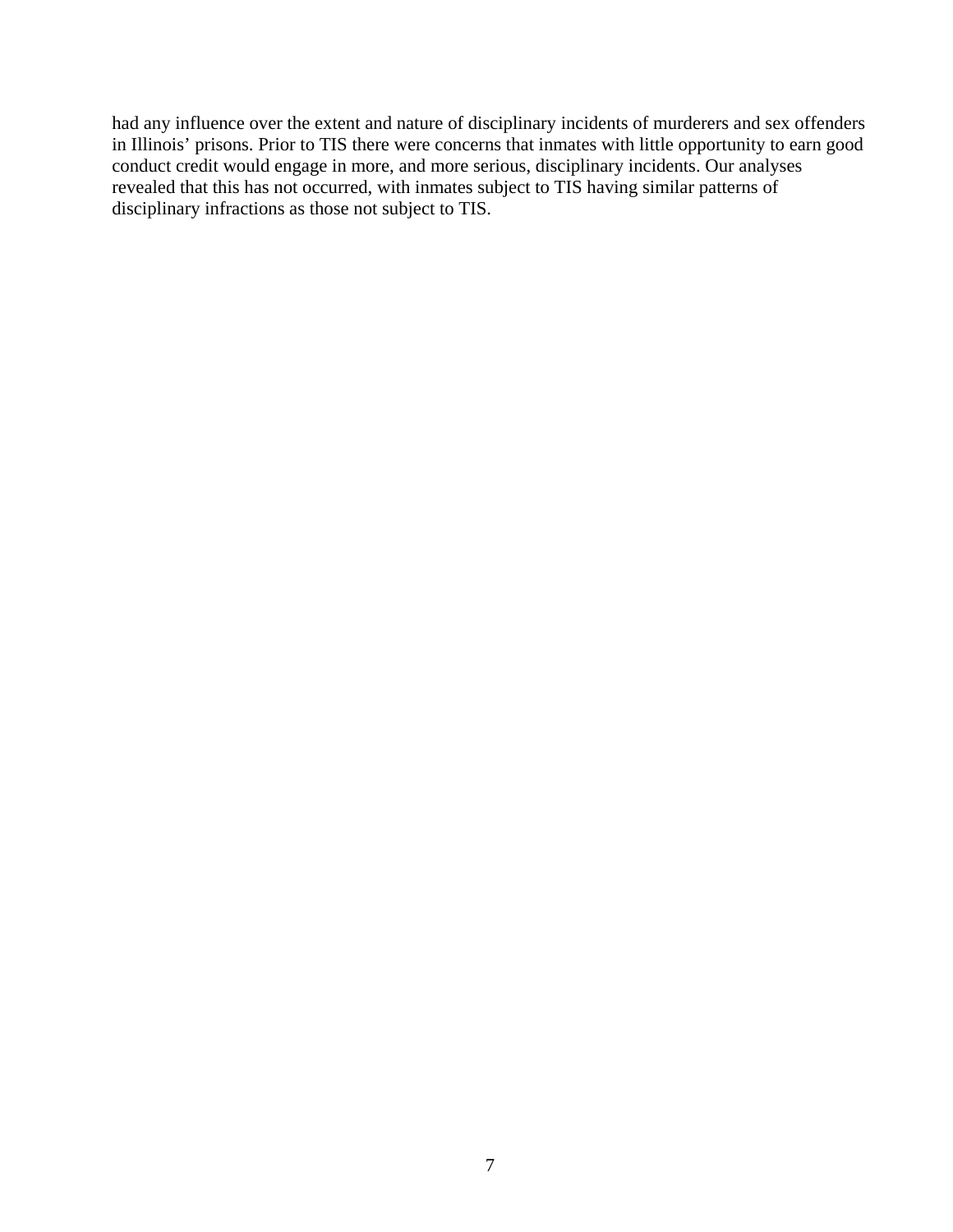#### **INTRODUCTION**

Truth-in-sentencing, or TIS, reflects the public policy designed to address what many see as a misleading disparity between the sentences imposed on convicted felons and the actual amount of time they serve in prison. As a result of prison inmates being eligible to receive good-conduct credit and other sentence reductions, those sentenced to prison in the United States and released during 1990 were found to have served, on average, only 38 percent of their court-imposed sentence, although the proportion of time served was slightly higher for those convicted of murder (43 percent) and rape (45 percent) (Ditton & Wilson, 1999: 8). Part of this disparity between sentence length and amount of time actually served is the result of statutory provisions that allow prison officials to give inmates good conduct credit, usually one day off of their sentence for each day they follow prison rules (i.e., day-for-day good conduct credit). Many point to this provision as an important behavior management tool correctional administrators use to provide inmates with an incentive to follow rules.

In addition, some states, including Illinois, have allowed correctional officials to further reduce lengths of stay in prison through additional types of good conduct credits, such as Meritorious Good Time (MGT) and Supplemental Meritorious Good Time (SMGT). In Illinois, MGT and SMGT were primarily put in place in response to prison crowding conditions and the need to reduce prison populations (Illinois Task Force on Crime and Corrections, 1993), and allowed most inmates to receive an additional 180 days off of their sentence. In addition, Illinois also created a provision designed as an incentive for prison inmates to participate in rehabilitative programming, known as Earned Good Conduct Credit (EGCC), whereby inmates could earn an additional one-half day off their sentence for each day they participated in drug treatment and vocational training. Thus, the ability of correctional administrators to reduce the actual amount of time served for court imposed prison sentences was seen not only as an effective tool for increasing inmate compliance with rules and allowing for early release to control prison populations, but also, in the case of EGCC, providing inmates with an incentive to rehabilitate themselves through program participation. Evidence that inmates are motivated by these types of incentives, such as EGCC, have been documented in the ongoing evaluation of the Illinois Department of Corrections' Sheridan Correctional Center (Olson, 2005), which found inmates earning EGCC were more likely to comply with program requirements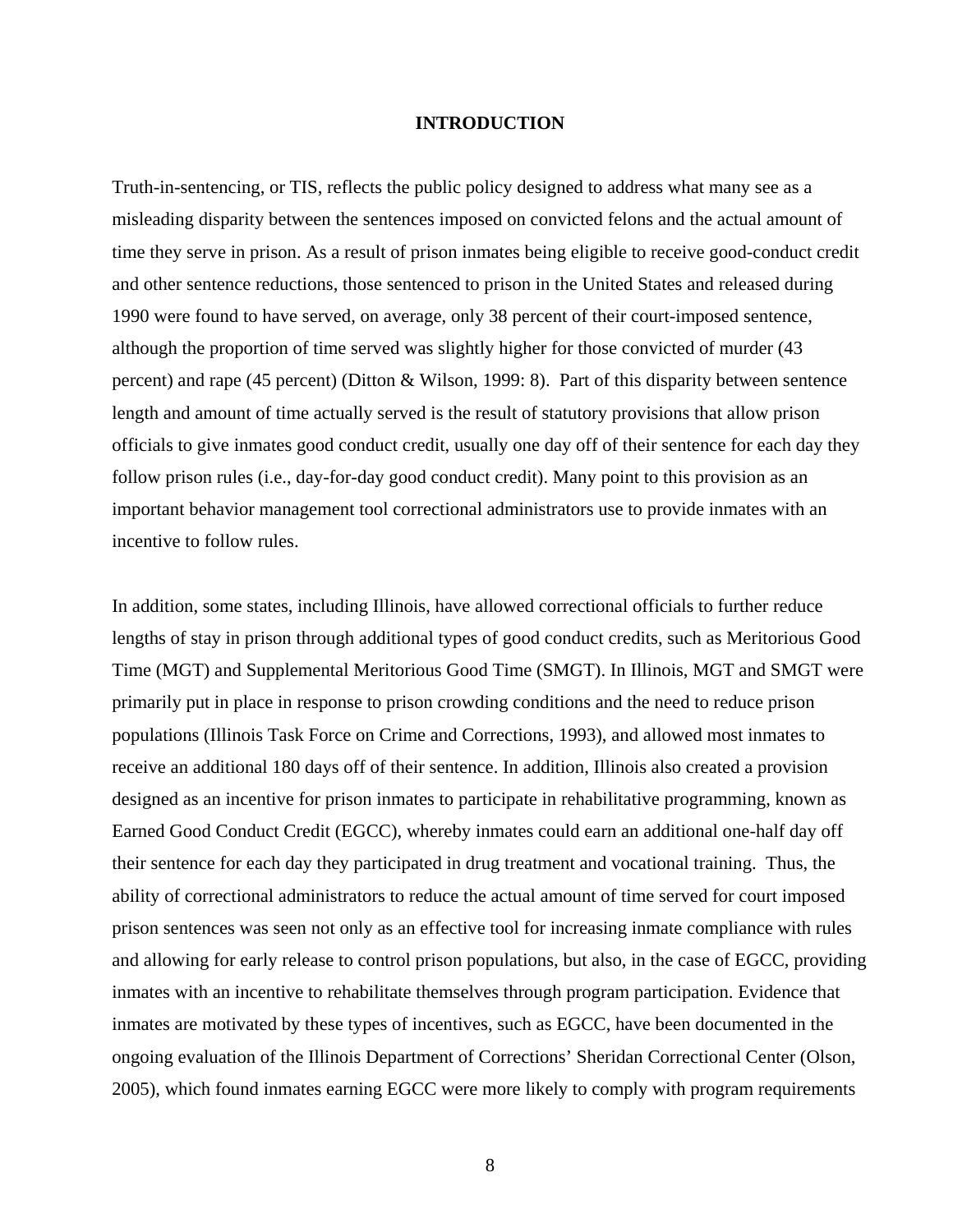and complete the program successfully than those not eligible for EGCC.

Despite the fact that most criminal justice practitioners, and convicted offenders, were well aware that most inmates only served a fraction of their sentence, the increasingly punitive sentiment during the early 1990s, associated with a relatively high rate of violent crime, brought the issue of this disparity between sentences imposed and time served to light. Further, although the move to increase sentence lengths and time served for violent offenders through Truth-in-Sentencing (TIS) types of laws in the United States began in the late 1980s, the federal TIS legislation passed in 1994 and the federal TIS Incentive Grant Program initiated in 1996 were associated with many states adopting laws that required those sentenced to prison for various violent crimes to serve at least 85 percent of their sentence (Rosich & Kane, 2005). Illinois adopted its version of TIS in August 1995 (State Fiscal Year 1996), which requires those convicted of murder to serve 100 percent of their sentence, those convicted of criminal sexual assault to serve at least 85 percent of their sentence, and those sentenced to prison for other violent crimes involving great bodily harm to also serve at least 85 percent of their sentence. Prior to the implementation of TIS in Illinois, those sentenced to prison for murder and criminal sexual assault served, on average, less than 40 percent of their sentences as a result of the various GCC, MGT, and SMGT reductions (Illinois Criminal Justice Information Authority, 1994).

The support for TIS in Illinois and elsewhere in the country came from the belief that the law would achieve crime reduction and increase public satisfaction with the criminal justice system. In Illinois, supporters believed crime rates would be reduced by inmates being kept off the streets for longer periods of time, and thereby being released at an older age, which was correlated with lower recidivism rates (Illinois Criminal Justice Information Authority, 1994). This long-term reduction in crime, it was argued, would result in lower expenditures by the components of the criminal justice system (Illinois Criminal Justice Information Authority, 1994:2). This logic of reduced crime as a result of longer sentences and deterrence was also argued in other states, and in Virginia these assumptions were examined by researchers and found to be "conceptually sound and conservative" (Ostrom, Cheesman, Jones, Peterson & Kauder, 2001:2). In addition, proponents felt that the "integrity of the criminal justice system would be strengthened" (Illinois Criminal Justice Information Authority, 1994:2) since large differences between the imposed sentences and actual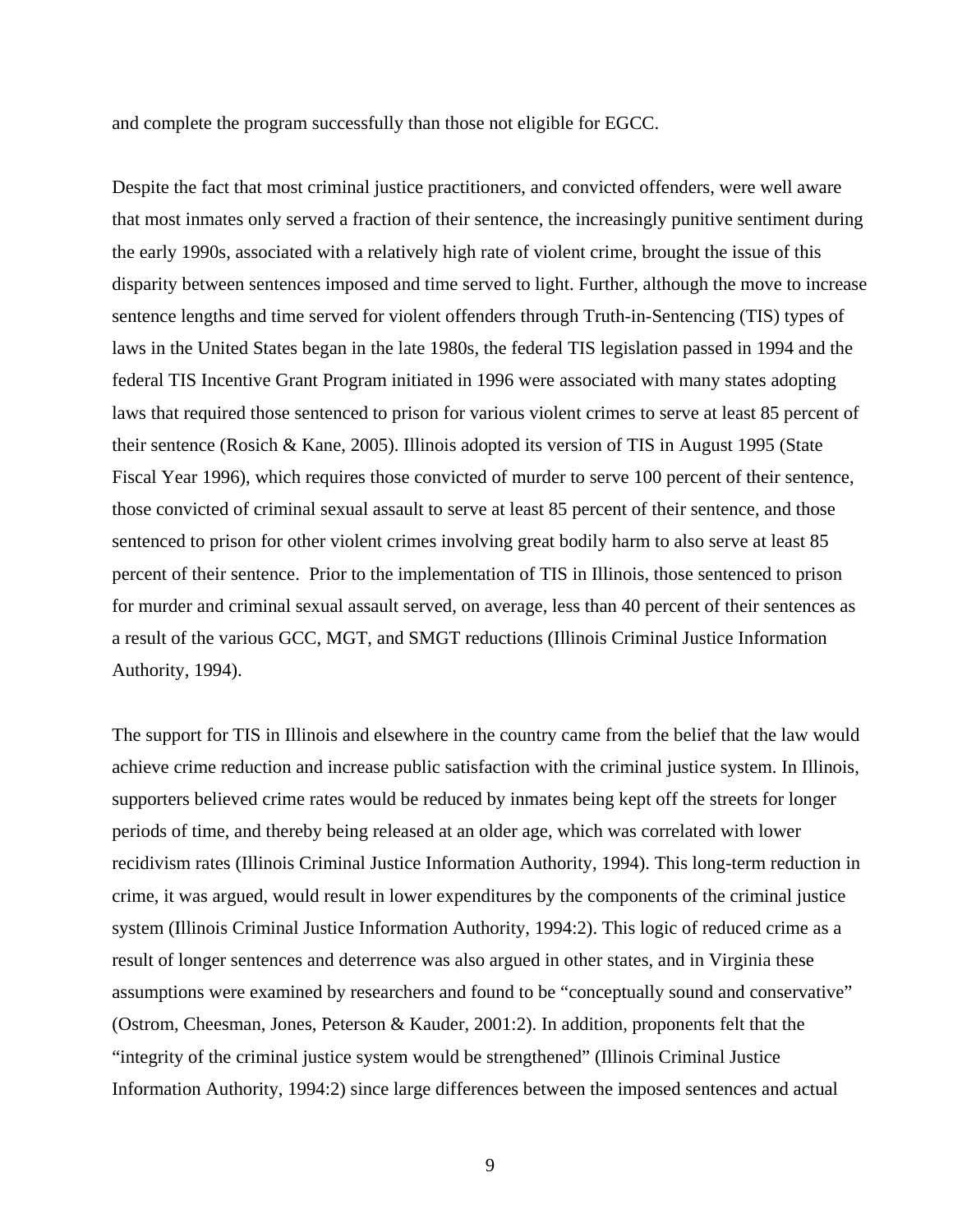time served "breed disrespect for the system among offenders, victims and the general public" (Illinois Criminal Justice Information Authority, 1994:2). Through TIS, it was believed, this disparity would be eliminated and public satisfaction with the justice system would be enhanced.

However, the proposed implementation of TIS was also met with some concern and criticism, including: 1) the potential for increased inmate assaults and rule violations due to fewer incentives to behave, 2) an overly burdensome financial impact if the result actually resulted in inmates spending more time in prison than before TIS, or 3) no change whatsoever in the amount of time served in prison due to criminal justice practitioners (judges, prosecutors and defense attorneys) merely reducing sentences proportionally, thereby resulting in those sentenced to prison still serving the same time behind bars (Illinois Criminal Justice Information Authority, 1994:2). Concerns raised by the Illinois Department of Corrections (IDOC) included the fiscal impact if the law resulted in inmates actually serving longer sentences, as well as concerns regarding the behavior of inmates and the safety of staff if those sentenced to prison for serious crimes had no incentive (i.e., good conduct credit) to follow institutional rules. In terms of cost, IDOC projections in 1998 on the cost to expand TIS to all non-probationable violent felonies exceeded \$500 million over ten years (Illinois Truth-in-Sentencing Commission, 1998:25). On the other hand, many argued that the fiscal impact projections by the IDOC were exaggerated and the logic of longer lengths of stay in prison was flawed. TIS opponents argued that the actual length of time inmates spent in prison would remain the same if judges adjusted their sentences to be consistent with the amount of time offenders served before TIS was implemented. Despite these concerns, TIS in Illinois was implemented in [1](#page-9-0)995.<sup>1</sup>

As described earlier, it was projected by policy makers and practitioners that this law could result in either longer lengths of incarceration, if sentencing practices did not change, or similar lengths of time served, but higher proportions of the court-imposed sentences being served, if sentence lengths

 $\overline{a}$ 

<span id="page-9-0"></span><sup>&</sup>lt;sup>1</sup> Although passed and signed into law in 1995 (with an effective date of August 1, 1995), a legal challenge to the law was quickly filed challenging the legislative procedure used to pass the TIS law. Concern over this challenge led the Illinois legislature to re-pass a new version of the law, ensuring procedural processes were followed, and the new version of TIS was signed into law with an effective date of June 18, 1988 (State Fiscal Year 1989). During this period between the first version being passed and in effect and the new version being passed (June 1988 to August 1995), offenders were being sentenced under the original version of TIS. The Illinois Supreme Court ultimately ruled the original TIS law unconstitutional (the one effective August 1995) due to it violating the single subject rule for legislation. As a result of the original law being overturned, all those sentenced under the old law had their sentences automatically changed to allow them to earn good conduct credit similar to that pre-TIS. However, we will examine what happened to the sentences of those convicted and sentenced after the original law was passed, since they were sentenced under TIS.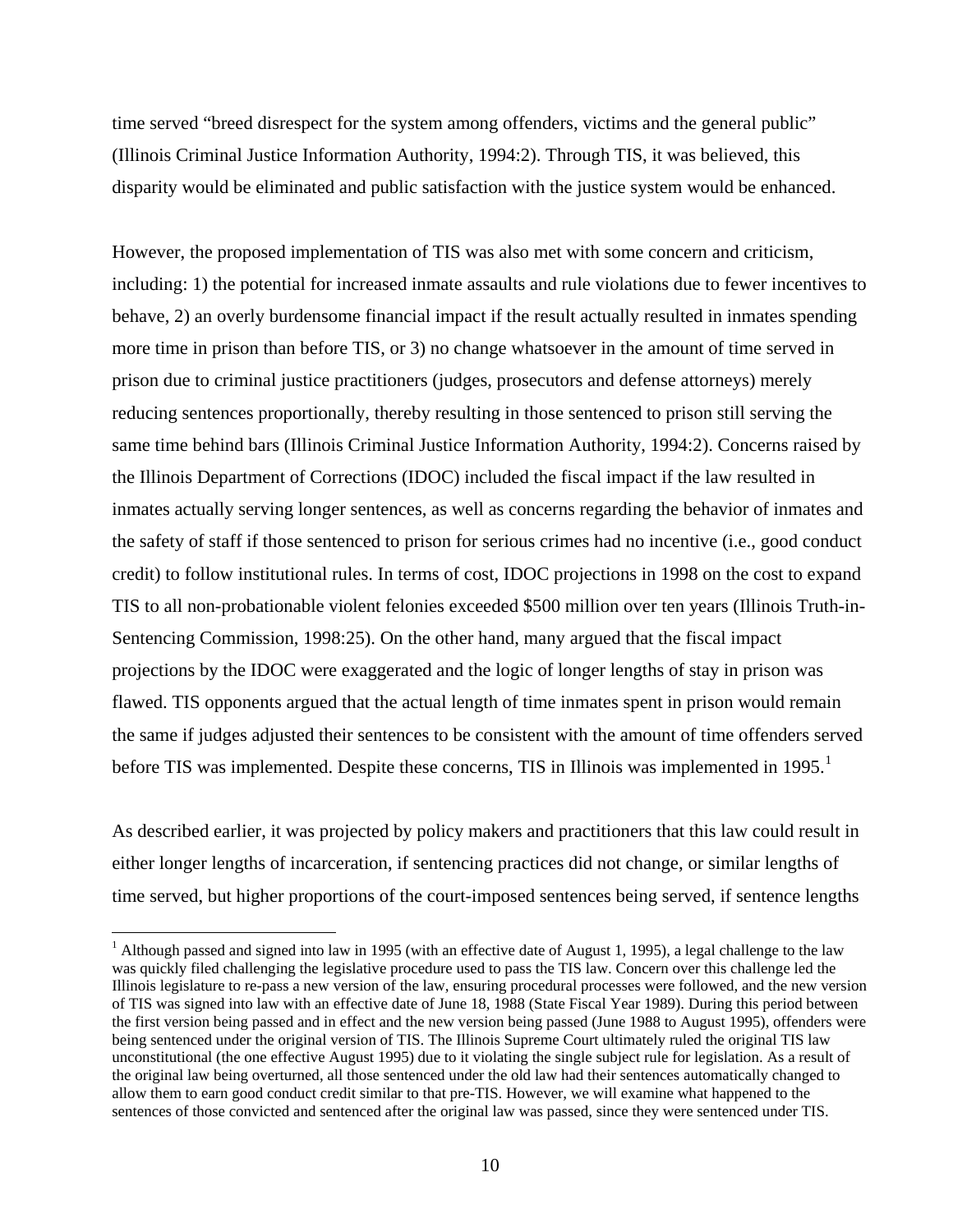were adjusted downward to take into account the effect of TIS. For those sentenced to prison under TIS, they must serve between 85 and 100 percent of their court-imposed sentence, and thus, it was argued by some that the law would reduce crime by incarcerating serious offenders for a longer period of time. The two most serious types of criminals included under this dimension of the law are murderers (who must serve 100 percent of their sentence) and Class X felony sex offenders (those convicted of aggravated criminal sexual assault and predatory criminal sexual assault who must serve 85 percent of their sentence). For those convicted of murder, state law requires that they receive a prison sentence of between 20 and 60 years, or when specific aggravating circumstances are present, a determinate sentence of more than 60 years is allowable, as is a sentence of life in prison or the death penalty. Prior to the implementation of TIS in Illinois (i.e., 1995), the average prison *sentence* length for those convicted of murder was 35 years and the projected average amount of time served for those offenders was slightly less than 17 years (Illinois Department of Corrections, 2001). Thus, depending on how sentence lengths are influenced by the prospect of TIS, the end result could be longer lengths of time served in prison (which is what proponents of the law hoping to incapacitate offenders longer argued would be the benefit), the same lengths of time served in prison (which is what opponents argued would happen as a result of changing sentencing practices), or somewhere in between.

However, after 15 years of actual experience with TIS in Illinois, and thousands of offenders being sentenced under the law, relatively little research regarding the implementation, impact or characteristics of those sentenced under TIS in Illinois has been conducted, and nationally these assessments have been limited. The exception to this in Illinois is a brief summary included in the Illinois Department of Corrections' Annual Statistical Presentation, which provides information on how many inmates are serving sentences under TIS, the average time they have served, and the amount of time left to serve (Illinois Department of Corrections, 2005). Thus, despite the concerns raised by many leading up to the passage of the law, and the potential impact the law was projected to have from fiscal and staff safety perspectives, relatively little systematic assessment of the law has occurred. The current research is designed to fill this gap and represents the only effort to systematically examine the impact that TIS in Illinois has had on sentence lengths, lengths of time to serve, and inmate disciplinary incidents.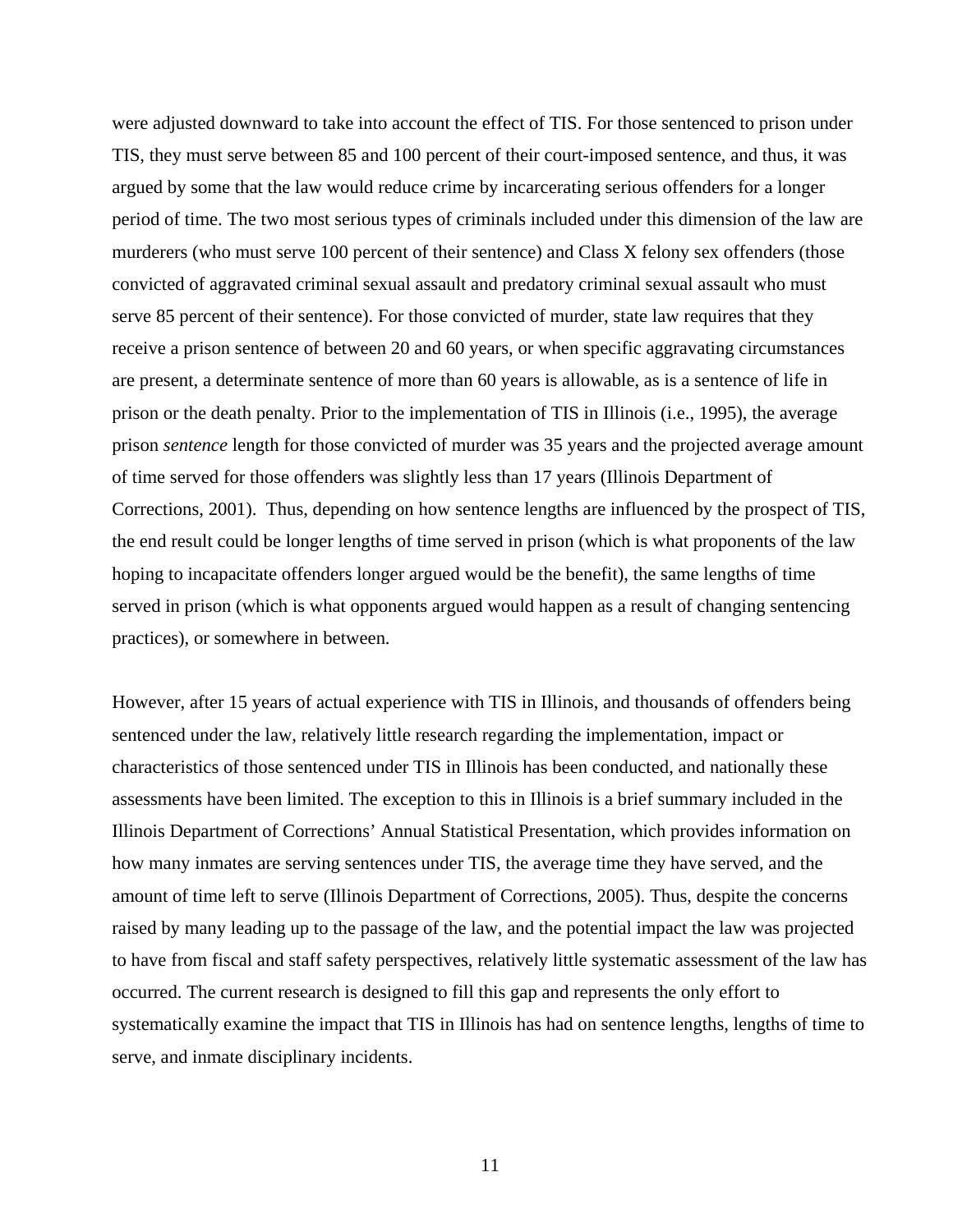Thus, the current study seeks to answer two of the key questions regarding the implementation of Illinois' TIS law as it pertains to convicted murderers and sex offenders: 1) has TIS changed the sentence lengths and lengths of time to serve in prison for murderers and sex offenders, and if so, to what degree, and 2) has TIS had an influence on the extent and nature of disciplinary infractions of inmates admitted to prison for murder and sex offenses subject to the law, and if so, to what degree.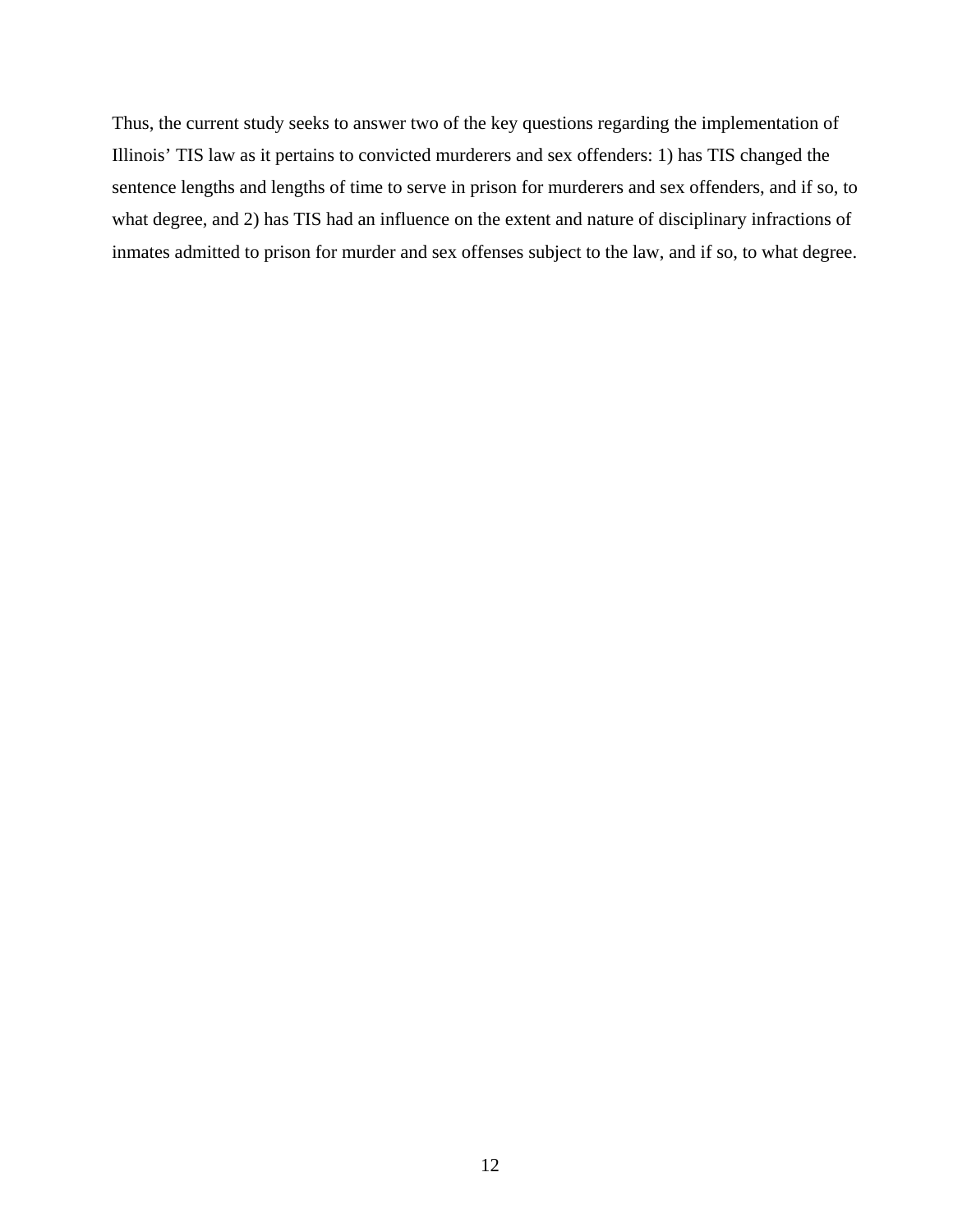#### **LITERATURE REVIEW**

Although truth-in-sentencing types of policies were implemented in many states during the 1980s, it was not until the federal law was passed during the 1990s that the implementation and impact of the law received much attention from researchers. Further, given that many states did not implement the TIS law until the 1990s, many analyses done during that time were premature and were not able to determine the full impact on sentencing and inmate behaviors due to little time elapsing between implementation and evaluation. For the most part, the literature can be divided into three categories: 1) assessments that attempted to examine, at a national level, the impact of TIS on sentencing practices and prison management issues, 2) research designed to assess the implementation and impact of TIS in specific states, and 3) theoretical and philosophical discussions on TIS from the standpoint of being overly punitive, reducing judicial discretion, and equity in sentencing. Although important, this latter area regarding the theoretical and philosophical implications of TIS is not examined in the current report. Despite the considerable change that TIS potentially had on sentencing practices, lengths of time served, and inmate management issues, the literature to date on the implementation and impact of TIS is relatively sparse.

In general, the research that has sought to answer the question regarding how TIS has changed sentencing practices is mixed, and appears to vary from state to state depending on how the state's sentencing laws were structured. For example, in an evaluation of the implementation of TIS in Massachusetts, researchers found very little change in actual *sentences* imposed in the pre- versus post-TIS sentences, but a measurable increase in the *projected length of time to serve* (Massachusetts Sentencing Commission, 2000). In Virginia, evaluators discovered that *sentences* for non-violent offenders were lower, but actual time served *remained the same* under TIS. On the other hand, for violent offenders, both sentence lengths *and* projected time to serve *increased* (Ostrom, Cheesman, Jones, Peterson & Kauder, 2001). In examining TIS in Mississippi, researchers concluded that the response by the court community to TIS has been to adjust sentences to maintain the historic "proportionality in punishment," or same average number of years served in prison. Moreover, they found considerable variation in the enforcement of TIS geographically across the state (Wood  $\&$ Dunaway, 2003). Thus, in some of the evaluations it was determined that TIS was indeed associated with longer lengths of time in prison, while others found no impact, either due to deliberate changes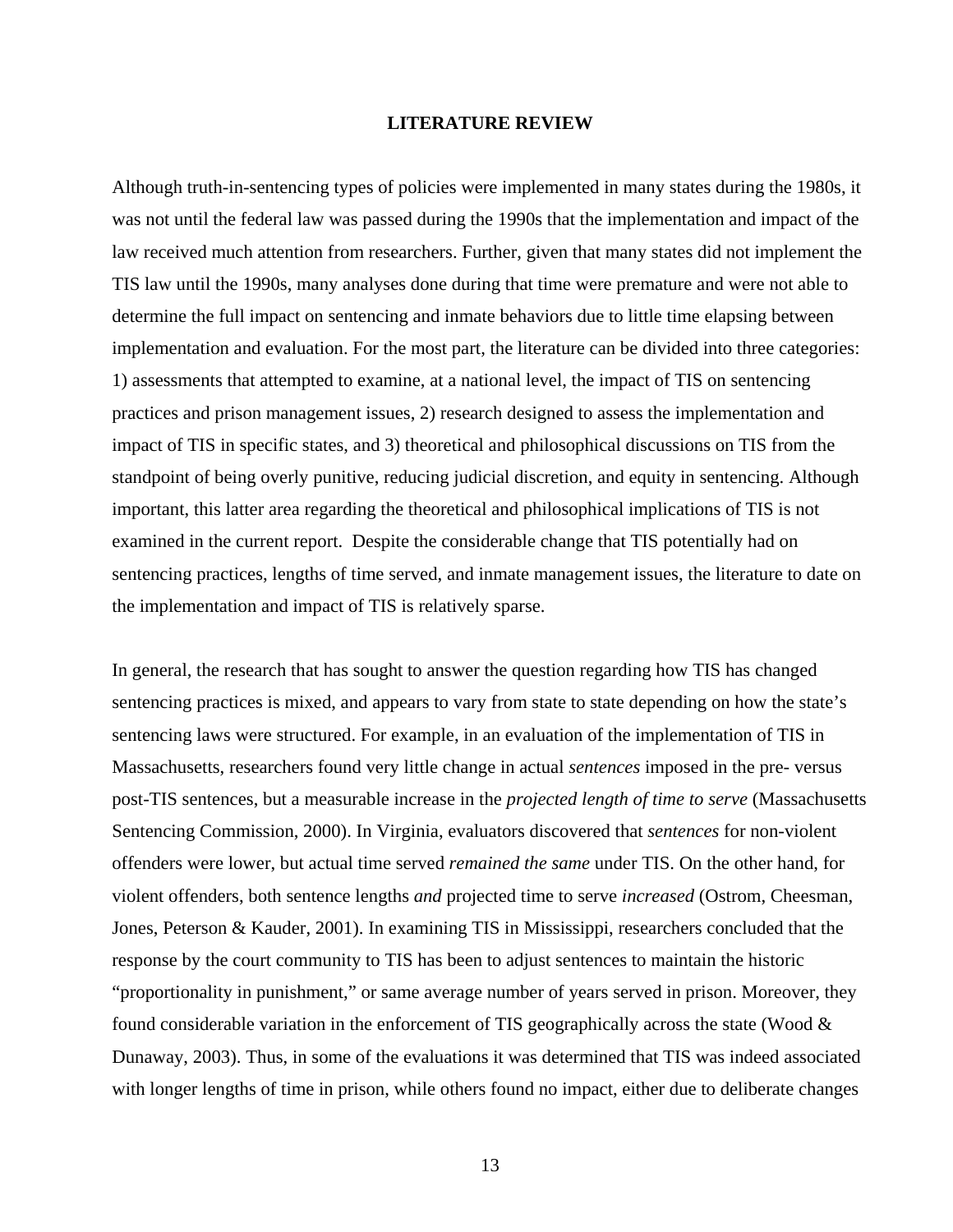in the sentencing structures (i.e., Virginia for non-violent offenders) or changing practices by courtroom practitioners when it came to sentencing, as in the case of Mississippi.

There has also been some limited research that has sought to examine the impact of TIS on changes in the overall size of the prison population. For example, a 2002 study conducted by Sabol, et al. (2002) was concerned with the overall effects of TIS on the prison population size in seven different jurisdictions, one of which was Illinois. In answering one of their research questions, they found that TIS reform had a larger impact on prison populations than did other factors, such as changes in demographic characteristics of offenders or states and the types of offenses resulting in prison sentences.

Given the fact that the impact of the law appears to vary from state to state, depending on the offenses covered under TIS and the overall sentencing structure and/or courtroom culture in place, it is clear that analyses need to be done on a state-by-state basis to take into account the nuances of each state's TIS law and sentencing structure to assess impact on sentence lengths and/or lengths of time to serve. Indeed, it may also be important to examine the impact of TIS across different types of jurisdictions within the same state, as there is evidence from Illinois that the application and use of certain types of criminal sentences—ranging from capital punishment to the imposition of fines- vary between Cook County (Chicago), suburban and downstate urban counties and rural jurisdictions. For example, research in Illinois by Pierce & Radelet (2002) found greater use of death sentences in rural jurisdictions than more urban areas after statistically controlling for other variables. Similarly, Olson & Ramker (2001) found the odds of having financial conditions ordered as part of probation sentences were higher in rural jurisdictions in Illinois than more urban counties after statistically controlling for other variables.

Similarly, when researchers sought to examine the degree to which TIS has produced management issues for prisons associated with the hypothesized reduction in good conduct incentives, the findings are mixed and limited. For example, in a national study completed in 2003, Turner, Hickman, Green & Fain found some evidence that TIS was associated with higher levels of prison management *concerns*. However, their conclusions are tentative due to the aggregation at a national level, the data only being collected shortly after the implementation of TIS, and the fact that they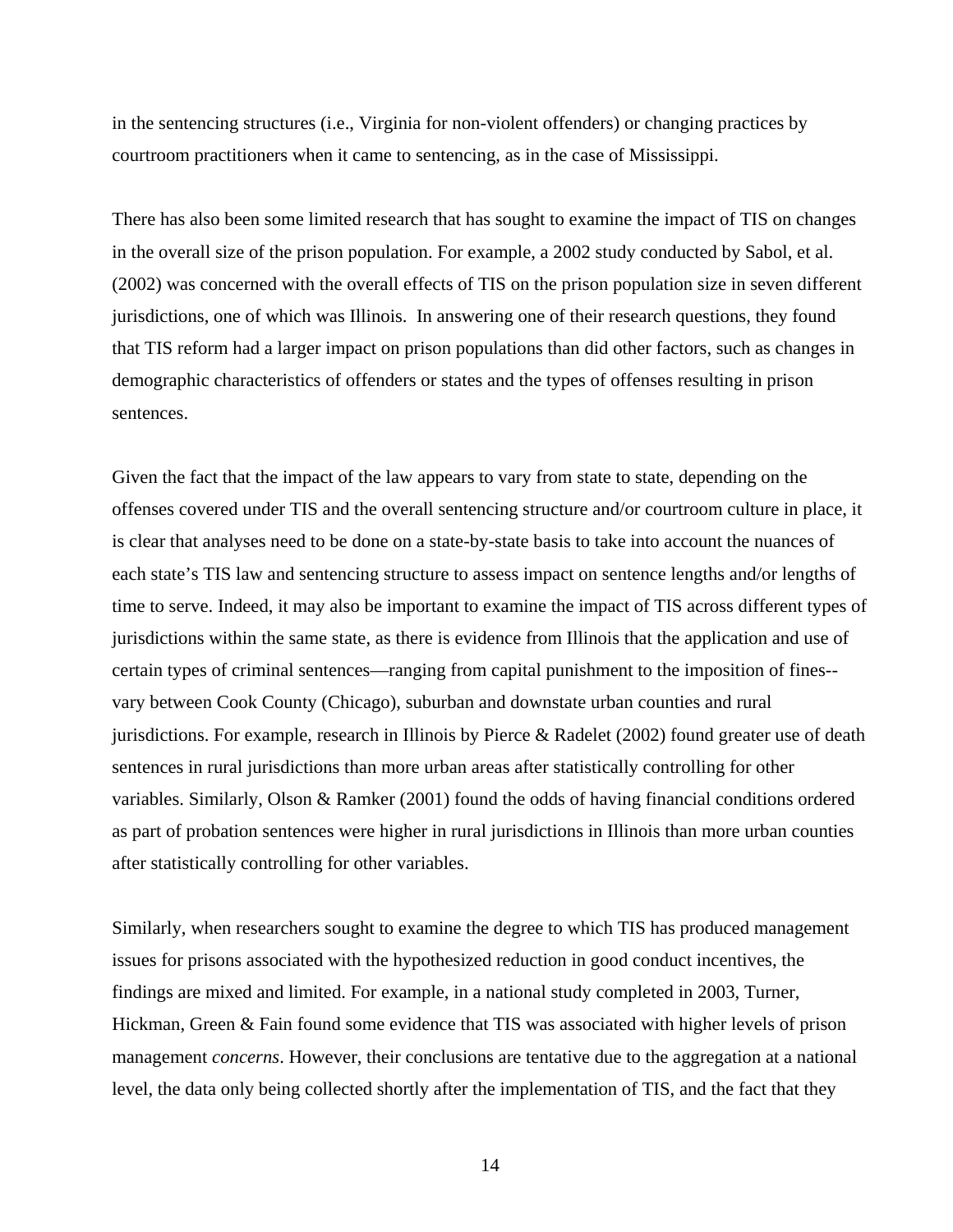were asking administrators about their *perceptions* rather than having actual data available regarding increased incidents or disciplinary problems associated with the law. However, empirical evidence indicating the adverse impact of TIS on disciplinary incidents is evident from research conducted in two states. In separate studies regarding the impact of TIS on inmate behaviors in South Carolina and North Carolina researchers found that those sentenced under TIS did have more behavioral problems and violated prison rules at higher rates and more quickly than did similar inmates admitted to prison sentenced under the old, non-TIS law (North Carolina Criminal Justice Analysis Center, 1998; Fowler et. al., 2002). Specifically, in North Carolina, using multivariate techniques (Cox Regression and Negative Binomial Regression) and controlling for various inmate characteristics, researchers found that those sentenced under North Carolina's version of Truth-in-Sentencing (referred to as the Structured Sentencing Act, or SSA) had a weighted disciplinary violation rate almost 20 percent higher than the non-Truth-in-Sentencing inmates (North Carolina Criminal Justice Analysis Center, 1998). Further, those sentenced under North Carolina's version of TIS also had much higher rate for assaultive offenses within the institutions—71 percent higher than those sentenced under the "old" law (Ibid). Similar findings were also reached when researchers examined the impact of TIS on inmate behavior in South Carolina. Specifically, Fowler et. al. (2002) found that inmates sentenced under South Carolina's version of TIS were more likely to have disciplinary infractions than those not sentenced under TIS, and that the time-to-infraction was much shorter for the TIS versus the non-TIS inmates, after statistically controlling for offense type, age, length of time to serve and admission date.

In addition to there being some limited research that has examined the relationship between TIS laws and inmate behaviors, there is a much more extensive body of literature that has examined other correlates of inmate disciplinary incidents. For example, some of the extant research on inmate misbehavior comes from that done in other specific states and has tended to focus on comparing the behavior of long term inmates with that of short term inmates. However, there is little or no regard for the TIS status of inmates. For instance, a study conducted by Cunningham, Sorensen and Reidy (2005) in a Missouri state prison sought to determine which risk factors best predict assaultive violence compared across three categories of prisoners: term inmates (inmates serving a specific length of time), inmates serving life sentences, and inmates sentenced to death. Their findings noted that as inmates get older, they are less likely to exhibit assaultive violence. Interestingly, they found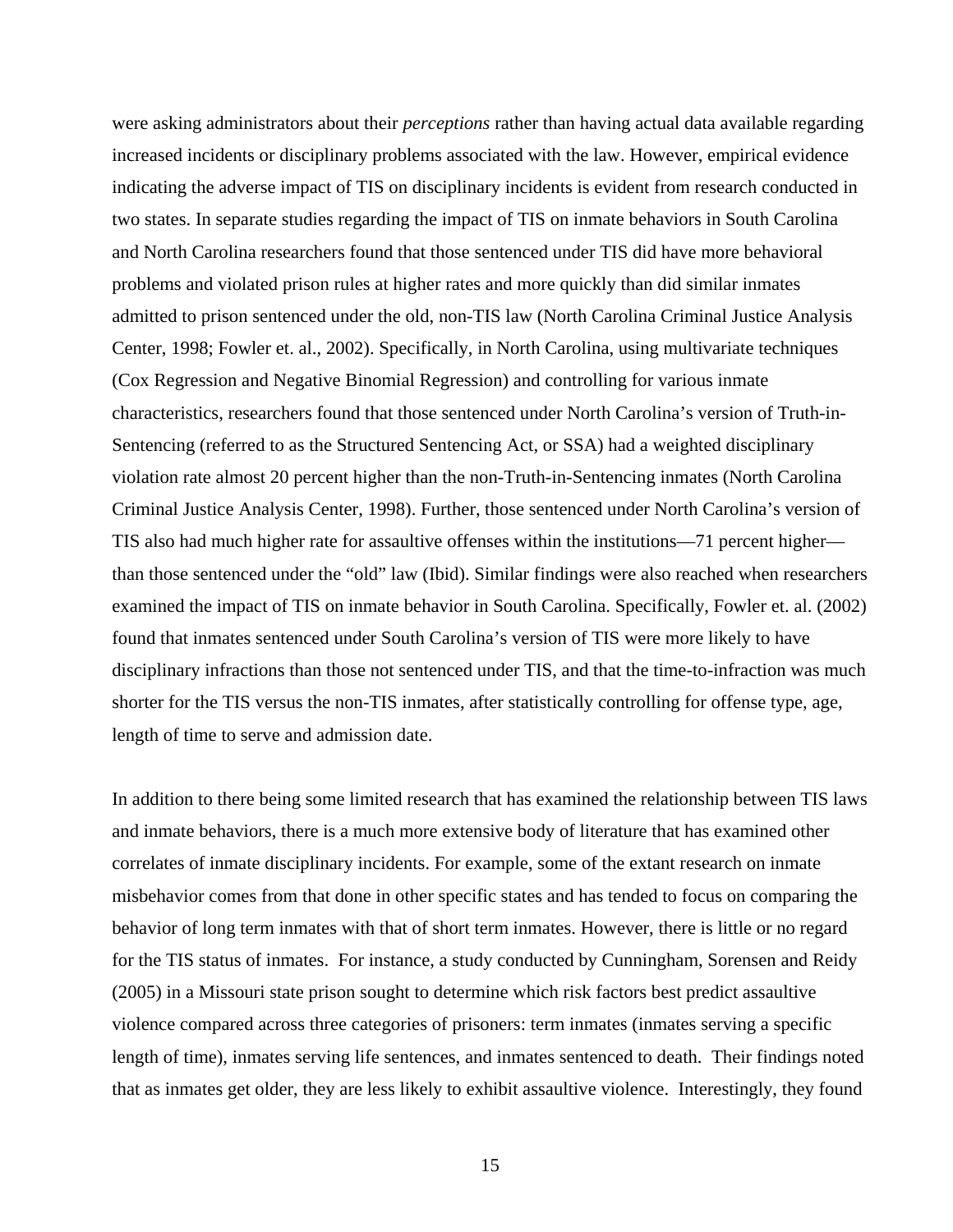that inmates sentenced to life were 51 percent *less likely* than term inmates to commit a violent assault, and that death-sentenced inmates were 45 percent *less likely* to commit a violent assault while in prison relative to inmates serving a specific term. Thus, while it would appear from these findings that those inmates "with nothing to lose" (i.e., those sentenced to life or death) were less likely to be assaultive, it is important to note that those sentenced to life in the Cunningham et. al (2005) study still had a chance at release by way of parole, and thus may have been less likely to be assaultive given this hope of release.

In a similar study that sought to gauge the effects that "no hope of release" would have on inmates, Sorensen and Wrinkle (1996) conducted a similar study, also in Missouri, comparing the assaultive violence incidents of death-sentenced and life without parole (LWOP) inmates to inmates serving life with the possibility of parole. Using bivariate statistical analyses, Sorensen and Wrinkle found that LWOP inmates were significantly less likely to receive disciplinary infractions for assaultive behavior than inmates serving life with parole. However, in multivariate analyses, these distinctions did not hold up. Their multivariate models found that type of sentence (death, LWOP, or life with parole) did not contribute significantly to the prediction of disciplinary violations, or assaultive behavior. They did, however, find a curvilinear distribution of disciplinary infractions for LWOP inmates, suggesting that the prevalence of disciplinary infractions is high at the beginning of a long sentence, hits a peak in this early period, and then declines once an LWOP inmate settles in to the prison routine. Separate analyses of these data collected in Missouri by Sorensen, Wrinkle and Gutierrez (1998) noted that the highest risk inmates for assaultive offenses were most likely to be young and African-American. Consistent with Sorensen and Wrinkle (1996), their results showed that inmates with no hope of parole do not represent a greater threat to the security of prisons. Instead, they found that more attention should be paid to inmates who do have a chance at release, as their rates of misconduct are higher.

A more recent study in Florida by Cunningham and Sorensen (2006) looked at the same types of inmates by sentence, but also included some TIS offenders in the sample serving at least 85 percent of their sentence. In the study, Cunningham and Sorensen (2006) came to similar conclusions as the previously noted studies. Generally, they found that inmates serving less than 20 years had the highest rates of assaultive behavior. More specifically, they found that shorter-term inmates (10-14)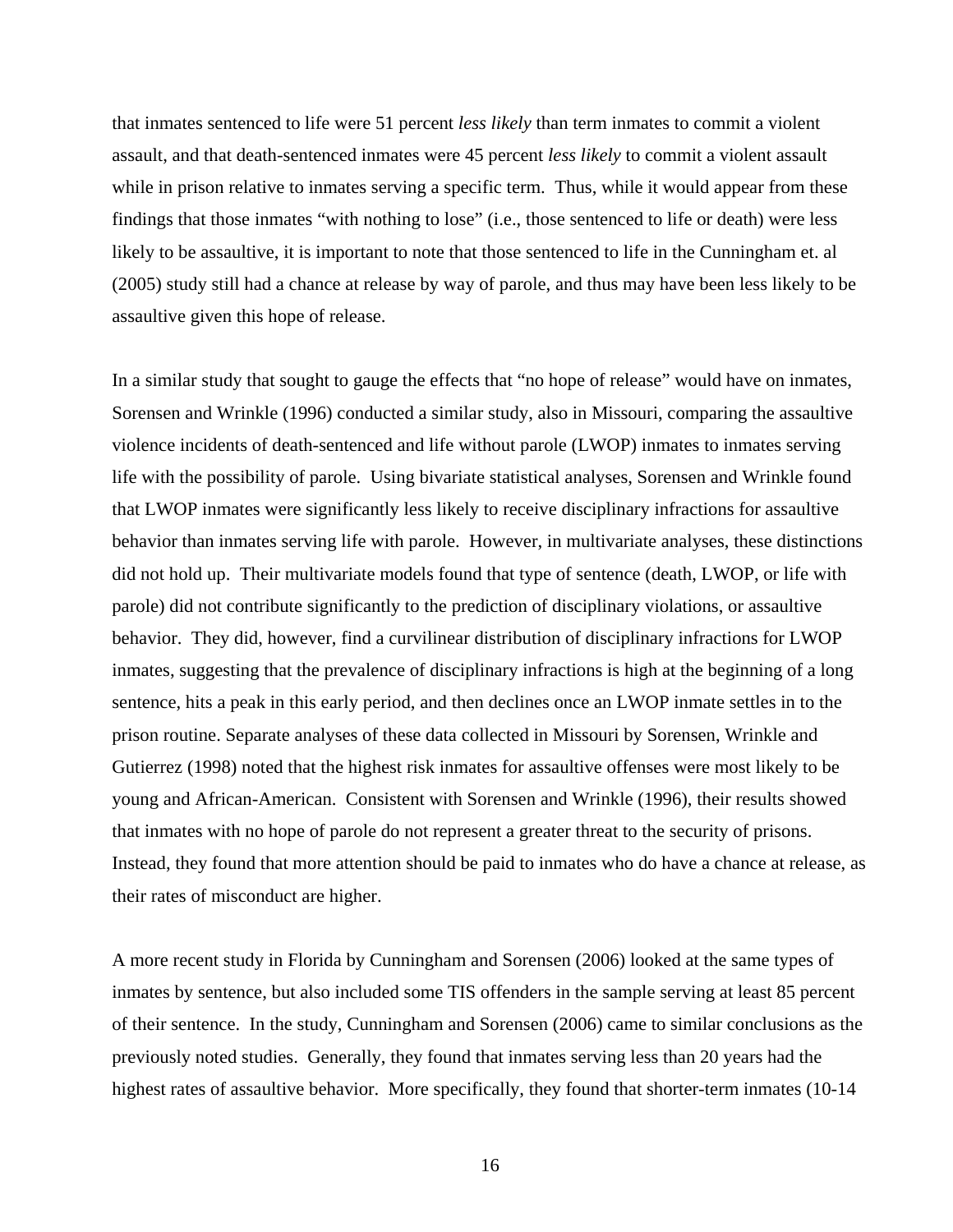years) had the highest rates of assaultive behavior, followed by inmates serving 15-19 years. Longer-term inmates, especially LWOP inmates had much lower rates of assaultive behaviors. There are some caveats with this study, however. It should be noted that some of the longer-term inmates may have been transferred to lower security classifications, leaving a cohort that was more violent to begin with.

Finally, Berk, Kriegler and Baek (2006) conducted a study in California in order to create a model to forecast which inmates would be most likely to engage in serious misconduct. Using multivariate techniques, the study found the length of sentence to be the biggest predictive factor for serious misconduct, followed by age at first arrest and gang affiliation. Consistent with the studies mentioned above, inmates serving *shorter* sentences (6-10 years in this case) were much *more likely* to be involved in serious misconduct. As well, Berk et al. (2006) also found that younger inmates were much more likely to be involved in serious misconduct.

Thus, while some research has sought to examine the implementation and impact of TIS in the U.S. and across specific, individual states, the findings appear to be limited and parochial. What is available, however, suggests that these types of analyses need to be carried out on a state-by-state basis in order to accurately assess impact and account for unique aspects of TIS laws across the states, and the degree to which courtroom personnel have the capacity to negate the intentions of the law through the use of their discretion when it comes to sentencing. Similarly, in terms of the impact of TIS on institutional behaviors of inmates, there have only been a handful of studies that have examined this dimension of the policy. Although the two studies cited here from North and South Carolina would appear to support the notion that TIS has increased the frequency and nature of inmate disciplinary incidents, the populations subject to TIS in those states appears to be quite broad (i.e., all violent offenders), and therefore requires replication in other states and with more specific offenses targeted under the TIS laws. Further, the existing literature on inmate disciplinary patterns, particularly for those convicted of murder, appears to suggest that longer lengths of time to serve may actually *reduce* the incidence and nature of institutional violence by inmates, and that other inmate characteristics, such as age, need to be statistically controlled.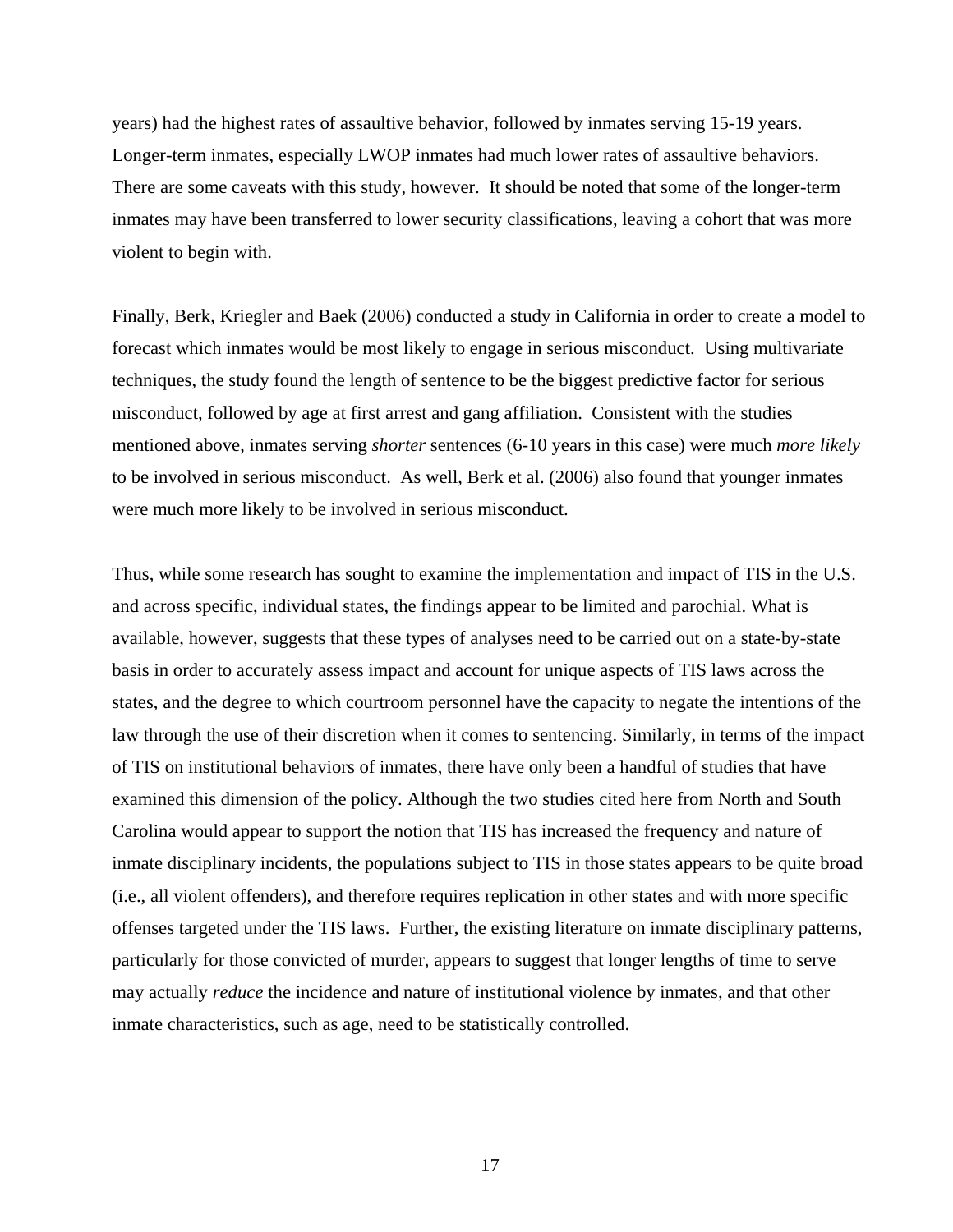#### **METHODOLOGY**

The methodology that was used to examine TIS in Illinois builds upon the methods used in TIS assessments in other states, and also advances the knowledge due to the unique nature of Illinois' law and its implementation. Given the limited examination of TIS in Illinois, and the fact that each year new crimes are considered for inclusion under the TIS sentencing provisions, it is hoped that this formal, independent evaluation of the impact of Illinois' Truth-in-Sentencing law can inform and guide future policy and practice in Illinois. Specifically, the current research sought to answer the following two research questions:

1) Has the implementation of Truth-in-Sentencing affected sentence lengths/projected lengths of time to serve among those sentenced to prison in Illinois for murder and Class X sex offenses (i.e., aggravated criminal sexual assault and predatory criminal sexual assault), and if so, how?

2) Have those sentenced under Truth-in-Sentencing for murder and Class X sex offenses been more likely to be involved in disciplinary incidents, particularly for assaultive behaviors, than those not subject to Truth-in-Sentencing, and if so, how?

### *Data Sources*

All of the data used in the current analyses were provided to the research team by the Illinois Department of Corrections (IDOC), and come from administrative records collected and maintained by IDOC during the normal processing of adult inmates. Among the data provided for the evaluation was offender-level information collected during the admission of the inmate into IDOC (i.e., from IDOC admissions data files), including the inmate's demographic characteristics, marital and education status, gang involvement, current conviction offense and sentence imposed, county of conviction, prior prison sentences, and whether they were subject to TIS or not. These data were provided for every adult inmate admitted to IDOC from State Fiscal Year (SFY) 1989 through SFY 2008. These years cover the period from July 1988 through June 2008. The number of murderers included in these data totaled 9,102 and the number of inmates sentenced for Class X sex offenses totaled 7,150.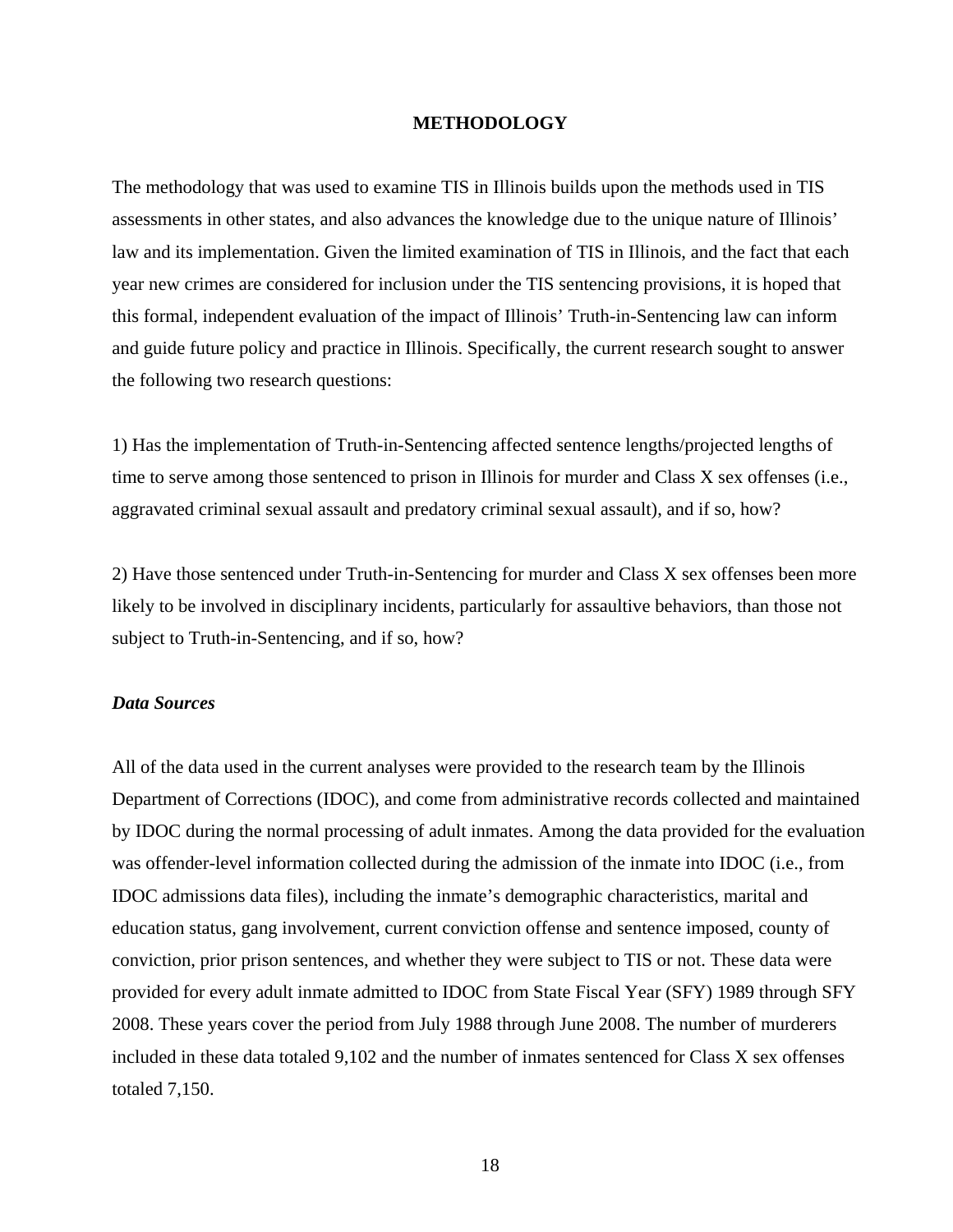In addition to these admissions data, offender-level data were also provided regarding the disciplinary history of a smaller sub-sample of the group described above. Specifically, for those adult inmates admitted to IDOC during SFY 2000 and 2001 for murder (N=849) or aggravated criminal sexual assault (N=641), detailed, case-level data for each disciplinary incident from the date of their admission through March 2008 were obtained, including the date of the incident, a description of the incident, and the sanction imposed for the incident. These data were merged with the data obtained from the admissions files for those inmates included in this sub-sample of inmates selected for the analyses of institutional rule violations.

The way the Illinois' TIS law was written, only those whose crime was *committed* after the effective date of the legislation (August 1995) were subjected to the 85 to 100 percent requirement. Thus, given how long some of the more serious crimes take to adjudicate, during the period after the effective date of the TIS law (August 1995) judges were sentencing some murders and sex offenders under the old law (which allowed for good conduct credit to be earned) and the new TIS law (which eliminated or severely limited the amount of good-conduct credit that could be earned). This unique situation provided for an opportunity to conduct a natural experiment of the effect TIS had on sentence lengths: there is clearly a pre-TIS time period, but there is also a time period where defendants being sentenced for similar crimes and subject to different laws related to the ability to earn good conduct credits.

#### *Methodology Used to Examine Impact of TIS on Sentence Length and Length of Time to Serve*

For the first research question, if TIS is actually going to result in inmates sentenced for serious crimes being incarcerated for a longer period of time--the objective of many TIS proponents--then there cannot be dramatic reductions in the sentences imposed in the courts in response to TIS restrictions or plea bargaining involving reduced charges. As described in the literature review, evidence from some states, such as Mississippi, has found that court practitioners, including judges, prosecutors and defense attorneys, have responded to TIS by altering their sentence lengths so that, in the end, the length of time spent in prison under TIS is the same as pre-TIS (Wood and Dunaway, 2003). However, the Woods & Dunaway (2003) conclusions were reached through surveys and interviews with practitioners, not examination of actual data on sentence lengths imposed pre- and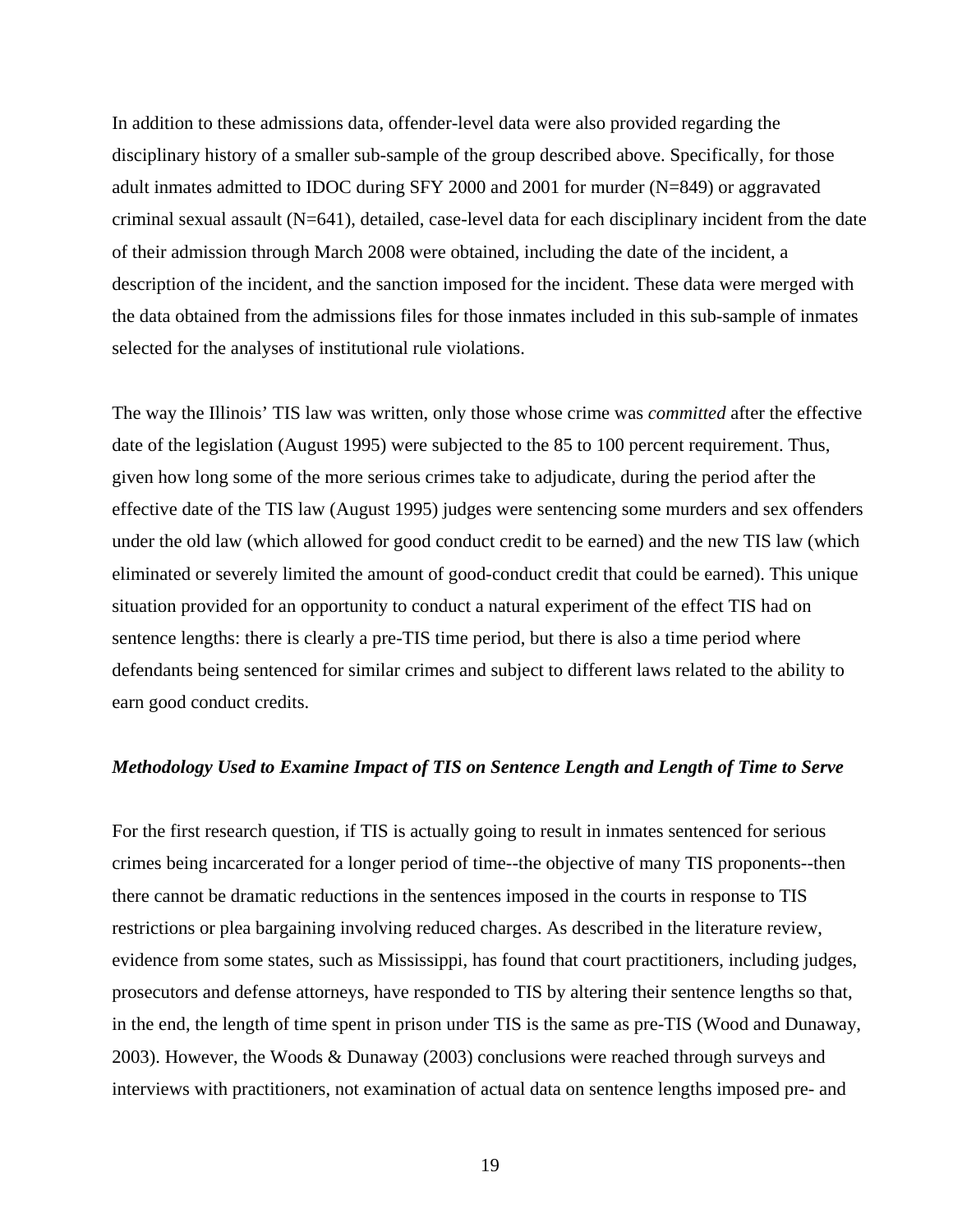post-TIS. In other states, such as Virginia, *ensuring* that non-violent offenders did not serve longer in prison as a result of TIS was *intentionally and directly addressed* by reducing the sentences allowed under sentencing guidelines for these crimes, while for violent crimes, lengths of time to serve were *increased* (and assured) by an upward shift in sentencing guidelines.

In Illinois, however, given that there are no narrow sentencing guidelines when it comes to murder and Class X sex offenses (murderers can receive a prison sentence of between 20 and 60 years without aggravating circumstances and those convicted of Class X sex offenses can receive 6 to 30 years without additional aggravating circumstances), there is the potential that courtroom personnel could maintain historic lengths of time to serve in prison by adjusting their sentencing practices similar to that purported in Mississippi. For example, the average prison sentence imposed on those convicted of murder in Illinois during 1994 (prior to TIS) was 35 years, and the offender would (without Truth-in-Sentencing) serve roughly one-half of that sentence, or 17.5 years. So, if in sentencing the average murderer the judges' intent was for them to spend 17.5 years in prison, under TIS they could impose a sentence of 20 years (with 100 percent of that being served) and come close to achieving their goal of 17.5 years "behind bars." Similarly, the average prison sentence imposed on those convicted of Aggravated Criminal Sexual Assault in 1994 was 13.1 years, and that offender would be expected to serve roughly 7.5 years. Given the allowable sentencing range of 6 to 30 years for Class X felonies, and the requirement under TIS that these offenders serve 85 percent of their sentence, the same objective of 7.5 years "behind bars" (the pre-TIS average) could be achieved by sentencing them to 9 years (9 years X .85 = 7.6 years behind bars).<sup>[2](#page-19-0)</sup>

In examining the impact of TIS on sentence lengths, prior research confirms that it is important to also statistically control for other offender characteristics when examining variation in sentence lengths. For example, Huang, Finn, Ruback and Friedman (1996) found older, better-educated males

<span id="page-19-0"></span><sup>&</sup>lt;sup>2</sup> One additional dimension of sentencing sex offenders that could come into play is the potential of plea bargaining, which could result in charges being reduced from Class X to Class 1 felonies (i.e., reduced from Aggravated Criminal Sexual Assault, a Class X felony, to Criminal Sexual Assault, a Class 1 felony). Although both would require that 85 percent of the sentence be served, the allowable sentencing ranges for Class 1 felonies is 4 to 15 years, as opposed to the 6 to 30 years for Class X felonies. Although possible, it is unlikely that murder charges would be altogether dropped during plea bargaining. Our analyses were not able to include the impact of potential plea bargaining on reductions from Class X sex offenses to Class 1 felonies, and it is unlikely to be an issue in the trial and conviction of first degree murderers.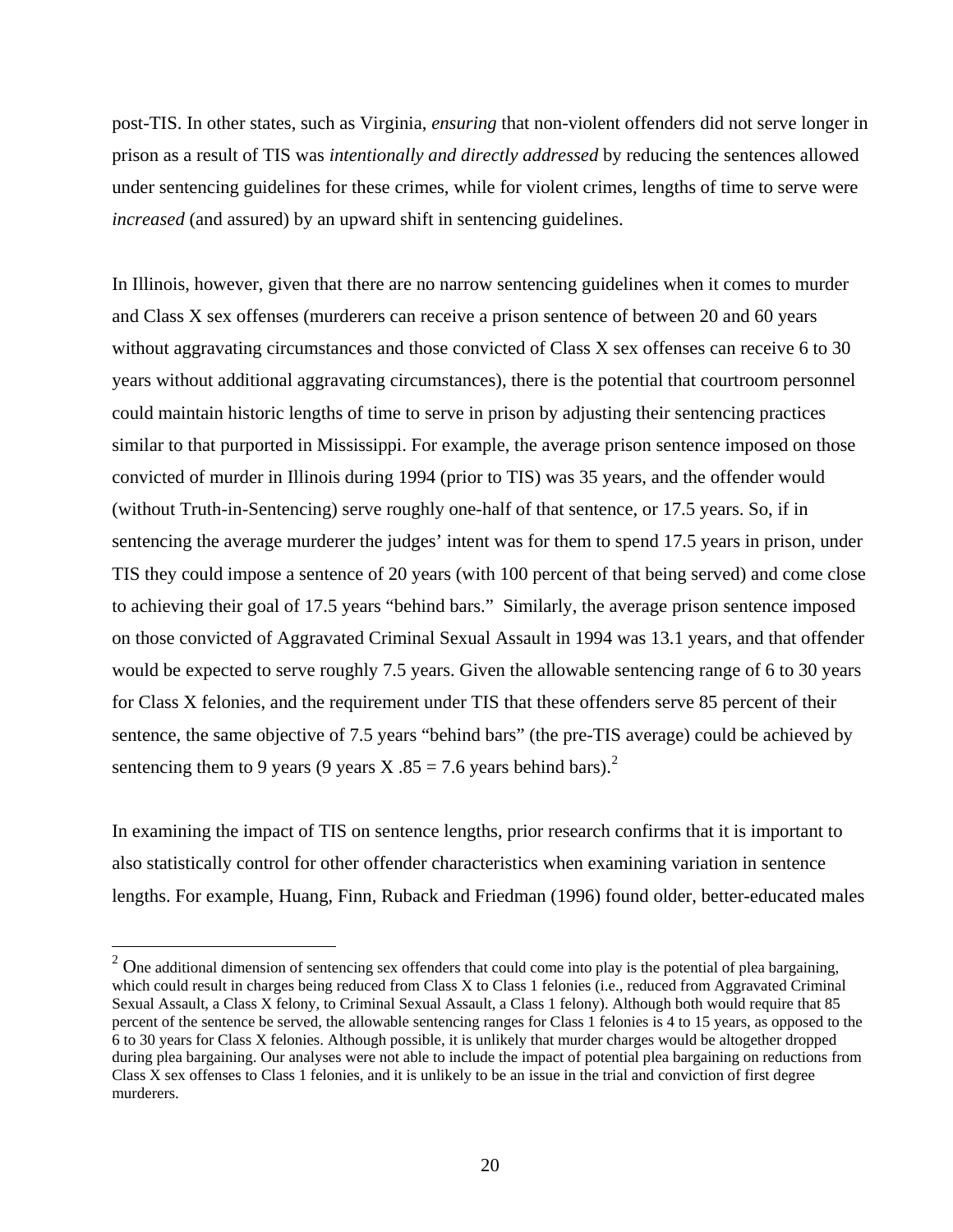convicted of a violent crime received longer sentence lengths than those with other characteristics. Research has also suggested that sentences imposed in suburban and rural areas tend to be longer than those imposed in urban areas (Austin, 1991), partly explained by the fact that less urban areas tend to have less serious crime, and therefore courts respond more punitively due to the rarity and social outrage of crimes like murder and rape. Also consistent in the literature is the pattern that the more extensive an individual's criminal history, the longer their prison sentence.

Thus, in the current analyses of the impact of TIS on sentence lengths and lengths of time to serve, we will answer the question of whether sentence lengths of murderers and Class X sex offenders were affected by the implementation of TIS after statistically controlling for other factors that have been found to influence sentence lengths, such as age, race, gender, marital status, education level, if the inmate has children, gang membership, prior criminal history, and jurisdiction of sentencing. In order to accomplish this, we will employ multivariate regression techniques, including ordinary least squares (OLS) regression for analyses of changes in the sentence lengths imposed and logistic regression to examine the impact of the law on the use of sentences over the statutory maximums.

In addition to statistically controlling for age, race, gender, education level, marital status, having children, prior prison admissions, prior criminal history and sentencing jurisdiction, in order to determine the extent to which TIS has independently changed sentence lengths, a variable was created to identify those offenders sentenced under TIS and those sentenced under the law that allowed day-for-day good conduct credit. Specifically, we created an interaction term/variable to group the sentenced offenders into 1 of three groups: 1) those sentenced prior to the passage of the TIS law in Illinois (i.e., those cases sentenced prior to 1997, the reference group); 2) those sentenced who were subject to TIS; and 3) those *sentenced* when TIS was effective, *but were not subject to the law* (i.e., committed their crime prior to the effective date of the legislation). The reason to group the cases into one of these three categories was based on the belief that if judges were imposing sentences on those subject to TIS, and taking into account how long the offender would be serving, that it would potentially have an effect on the sentences they were handing down during the same time period to those who were not subject to the law. Indeed, Emerson (1983) found that judges were affected by the nature of the cases that they sentenced in assigning sentences to individual cases. Their sentencing decisions thus were affected by what types of cases preceded a case. Based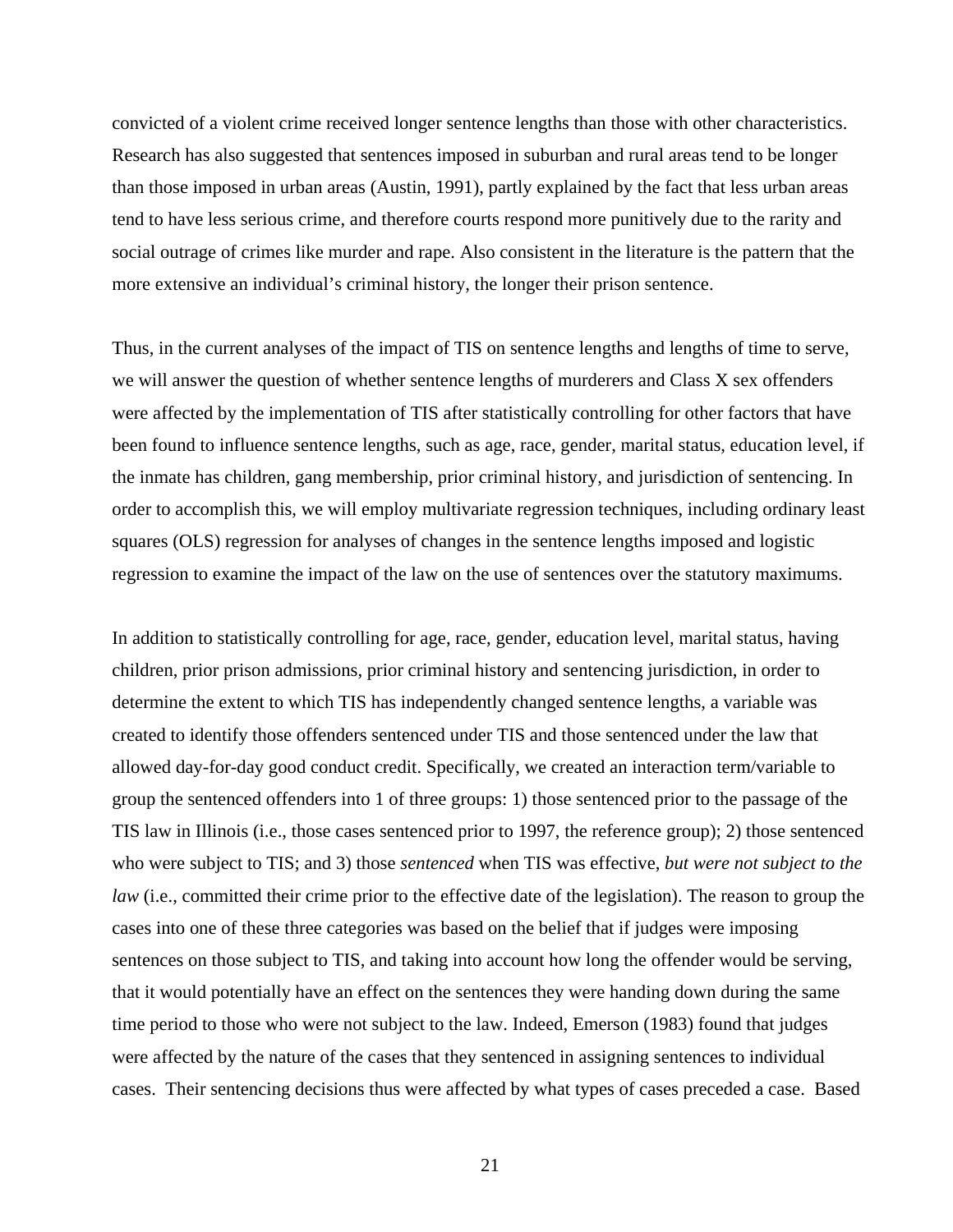on this research, it is theorized that when judges were sentencing separate offenders, but similar types of cases, under the "old" law and "new" TIS laws, there may be some influence on the sentences imposed. In other words, if a judge was sentencing one murderer under TIS today, and then tomorrow was sentencing another under the old law, the two cases and sentences imposed may affect each other.

In addition to examining the impact TIS had on sentence lengths, we also examined the extent to which TIS changed the use of sentences beyond the statutory maximums. Specifically, we examined whether or not TIS was associated with a reduced proportion of murder and Class X sex offense cases with sentence lengths in excess of the statutory maximum (i.e., 20-60 year range for those convicted of murder and 6-30 years for those convicted of aggravated criminal sexual assault). Under Illinois law, a sentence beyond the statutory maximum, or a sentence of natural life or death in the case of murder, can be sought when specific, aggravating circumstances are present. The hypothesis and potential impact of TIS as it relates to sentences above the statutory maximum, or of natural life and death in murder cases, is that prior to TIS, the maximum sentence that could be imposed on murder without proving aggravating circumstances was 60 years, which, with good conduct credit would translate to 30 years in prison. Thus, for a 30-year-old murderer, odds are they would be released from prison before their death (i.e., they would be 60 years old). If the prosecutor wanted to ensure that this individual would not be released from prison, they would need to prove to the judge that aggravating circumstances were present in order to achieve a projected age of release from prison beyond the typical life expectancy (i.e., 70 or 80 years old). However, with TIS, and a 30 year old convicted murderer, it would now be possible to impose a veritable "life" sentence by sentencing them to prison for 60 years, which under TIS, would require the full 60 years to be served, resulting in that inmate not being eligible for release until the age of 90. To examine this potential change, we used logistic regression to examine the degree to which TIS is associated with a shift towards within-range sentence lengths as opposed to sentences beyond the maximum, after statistically controlling for other offender characteristics. Table 1a summarizes the characteristics of the samples used in the analyses of the sentences imposed on convicted murderers and sex offenders (those cases covering the period from SFY 1989 through SFY 2008).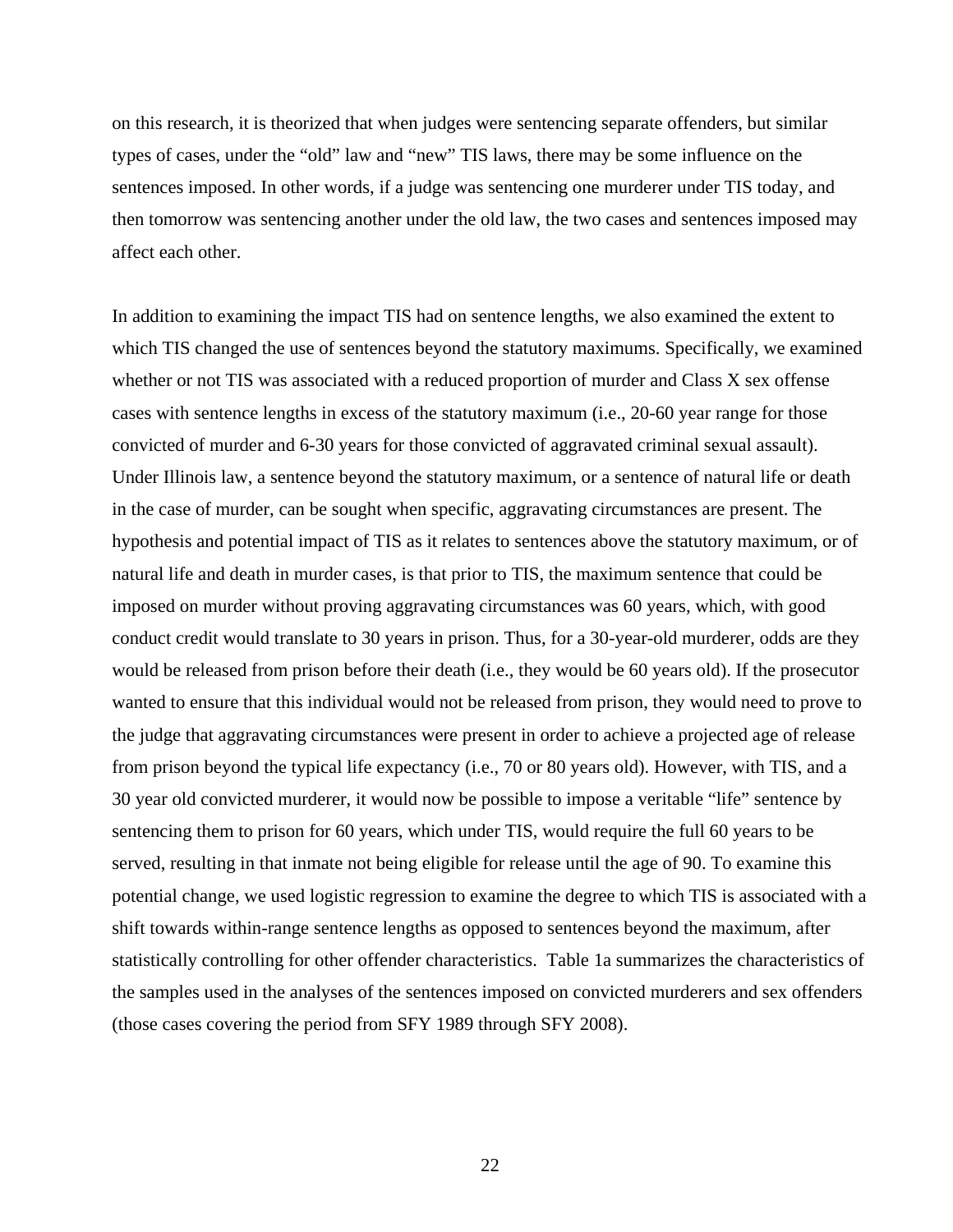**Table 1a** 

Demographic, Socio-Economic and Criminal History Characteristics of Sentence Analysis Sample

|                                     | <b>Murder Sentences</b><br>$N=9,218$ | <b>Class X Sex Offender Sentences</b><br>$N=7,150$ |
|-------------------------------------|--------------------------------------|----------------------------------------------------|
| Age                                 | 27.08                                | 32.55                                              |
| Race                                |                                      |                                                    |
| White                               | 17.3%                                | 40.3%                                              |
| Non-White                           | 82.7%                                | 59.7%                                              |
| Total                               | 100.0%                               | 100.0%                                             |
| <b>Gender</b>                       |                                      |                                                    |
| Male                                | 94%                                  | 99.2%                                              |
| Female                              | 6%                                   | 0.8%                                               |
| Total                               | 100.0%                               | 100.0%                                             |
| <b>Marital Status</b>               |                                      |                                                    |
| Married/Common Law                  | 14.6%                                | 27.4%                                              |
| Single/Divorced                     | 85.4%                                | 72.6%                                              |
| Total                               | 100.0%                               | 100.0%                                             |
| <b>Education Level</b>              |                                      |                                                    |
| No HS/GED                           | 61.1%                                | 52.2%                                              |
| HS/GED                              | 38.9%                                | 47.8%                                              |
| Total                               | 100.0%                               | 100.0%                                             |
| <b>Children</b>                     |                                      |                                                    |
| None                                | 50.7%                                | 48.3%                                              |
| One or More                         | 49.3%                                | 51.7%                                              |
| Total                               | 100.0%                               | 100.0%                                             |
| <b>Gang Member</b>                  |                                      |                                                    |
| No                                  | 60.1%                                | 81.1%                                              |
| Yes                                 | 39.9%                                | 18.9%                                              |
| Total                               | 100.0%                               | 100.0%                                             |
| <b>Region of Illinois</b>           |                                      |                                                    |
| <b>Cook County</b>                  | 74.3%                                | 54%                                                |
| <b>Collar County</b>                | 6.9%                                 | 11%                                                |
| Other Metropolitan Statistical Area | 12.8%                                | 18.9%                                              |
| Rural Area                          | 6%                                   | 16.2%                                              |
| Total                               | 100.0%                               | 100.0%                                             |
| <b>Prior Prison Sentences</b>       |                                      |                                                    |
| None                                | 72.6%                                | 75%                                                |
| One or More                         | 27.4%                                | 25%                                                |
| Total                               | 100.0%                               | 100.0%                                             |
| <b>Truth-in-Sentencing</b>          |                                      |                                                    |
| Pre-TIS                             | 45.8%                                | 48.4%                                              |
| Non-TIS                             | 21.4%                                | 12.2%                                              |
| <b>TIS</b>                          | 32.8%                                | 39.3%                                              |
| Total                               | 100.0%                               | 100.0%                                             |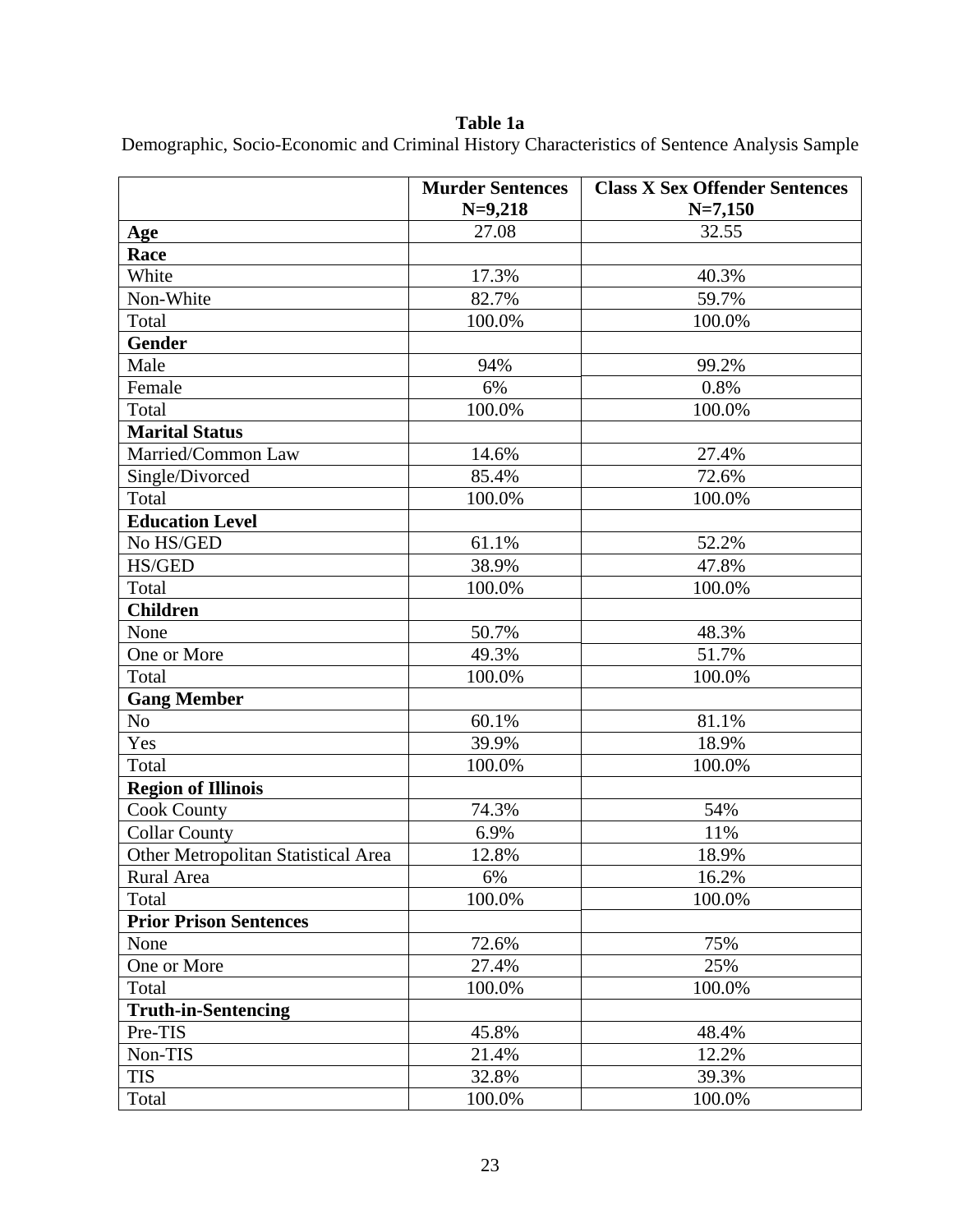#### *Methodology Used to Examine Impact of TIS on Inmate Disciplinary Incidents*

Because data regarding the disciplinary incidents of inmates in Illinois was not automated statewide at all facilities prior to 1999, we included only those inmates admitted to prison in Illinois for murder and sex offenses between July 1999 and June 2001 in our sample to determine if TIS has any impact on the extent and nature of disciplinary incidents. In addition to including many of the same independent variables as used in the analyses of sentence length (i.e., age, race, gender, marital status, education level, if the inmate has children, gang membership, prior criminal history, and jurisdiction of sentencing, and a dummy variable to indicate if they were subject to TIS), we also included information about how long they were projected to serve in prison (sentence imposed, minus any jail credits and minus any good conduct credit they could potentially earn), length of time served, and the security level of the facility they were housed in. In the analyses, we also performed analyses substituting the security level of the facility with dummy variables for the actual facilities (i.e., Stateville, Pontiac, etc). However, because some individual facilities had very small numbers of cases, the ability to statistically control for the specific facility was limited. All of the independent variables were examined in bivariate analyses to check for multicolinearity and none of the correlations were found to be large enough for this to be a concern in the multivariate analyses.

In terms of the dependent variable, or the institutional disciplinary incidents, we created and examined a number of different measures, including: the total number of disciplinary incidents (a ratio-level measure), an indication of any "serious incidents" (coded as a dichotomous variable, 0=none, 1=1 or more), an indication of any assaults on staff (coded as a dichotomous variable), any assaults on other inmates (coded as a dichotomous variable), and any assaults (combining staff and inmate assaults, and coded as a dichotomous variable). The determination of a "serious incident" was based on a review of IDOC's disciplinary procedures (Illinois Administrative Code, 2003), and the identification of offenses that could result in the most severe sanctions. Based on this review, serious offenses were defined as 100- and 500-level offenses (i.e., assaults and other violent offenses, and violating a state or federal law; and involvement in a security threat group activities). Table 1b summarizes the characteristics of the sub-samples used in the analyses of the disciplinary incidents among those convicted of murder and sex offenses.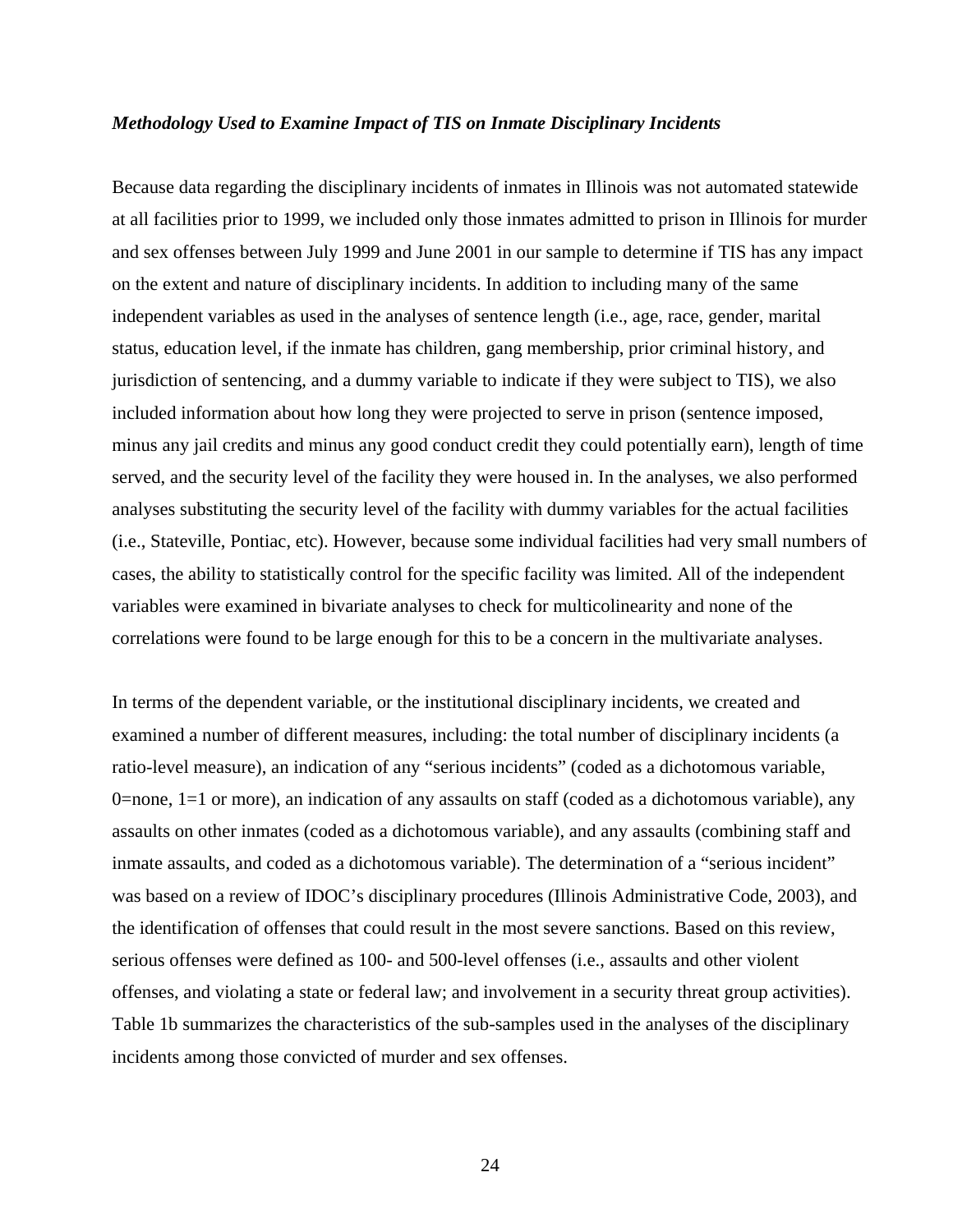**Table 1b**  Demographic, Socio-Economic and Criminal History Characteristics of Disciplinary Record Analysis Sub-Sample

|                                     | <b>Murder Disciplinary</b> | <b>Class X Sex Offender Disciplinary</b> |
|-------------------------------------|----------------------------|------------------------------------------|
|                                     | Incidents (N=849)          | Incidents $(N=1,405)$                    |
| Age                                 | 26.56                      | 32.27                                    |
| Race                                |                            |                                          |
| White                               | 16.7%                      | 40.2%                                    |
| Non-White                           | 83.3%                      | 59.8%                                    |
| Total                               | 100.0%                     | 100.0%                                   |
| <b>Gender</b>                       |                            |                                          |
| Male                                | 92.7%                      | 99.4%                                    |
| Female                              | 7.3%                       | 0.6%                                     |
| Total                               | 100.0%                     | 100.0%                                   |
| <b>Marital Status</b>               |                            |                                          |
| Married/Common Law                  | 9%                         | 21.8%                                    |
| Single/Divorced                     | 91%                        | 78.2%                                    |
| Total                               | 100.0%                     | 100.0%                                   |
| <b>Education Level</b>              |                            |                                          |
| No HS/GED                           | 58.8%                      | 54.6%                                    |
| HS/GED                              | 41.2%                      | 45.4%                                    |
| Total                               | 100.0%                     | 100.0%                                   |
| <b>Children</b>                     |                            |                                          |
| None                                | 75.4%                      | 74.7%                                    |
| One or More                         | 24.6%                      | 25.3%                                    |
| Total                               | 100.0%                     | 100.0%                                   |
| <b>Gang Member</b>                  |                            |                                          |
| No                                  | 63%                        | 83.8%                                    |
| Yes                                 | 37%                        | 16.2%                                    |
| Total                               | 100.0%                     | 100.0%                                   |
| <b>Region of Illinois</b>           |                            |                                          |
| <b>Cook County</b>                  | 75.4%                      | 52.2%                                    |
| <b>Collar County</b>                | 5.9%                       | 11.5%                                    |
| Other Metropolitan Statistical Area | 10.4%                      | 15.6%                                    |
| Rural Area                          | 8.4%                       | 20.7%                                    |
| Total                               | 100.0%                     | 100.0%                                   |
| <b>Prior Prison Sentences</b>       |                            |                                          |
| None                                | 73.4%                      | 77.2%                                    |
| One or More                         | 26.6%                      | 22.8%                                    |
| Total                               | 100.0%                     | 100.0%                                   |
| <b>Truth-in-Sentencing</b>          |                            |                                          |
| Non-TIS                             | 65%                        | 42.6%                                    |
| <b>TIS</b>                          | 35%                        | 57.4%                                    |
| Total                               | 100.0%                     | 100.0%                                   |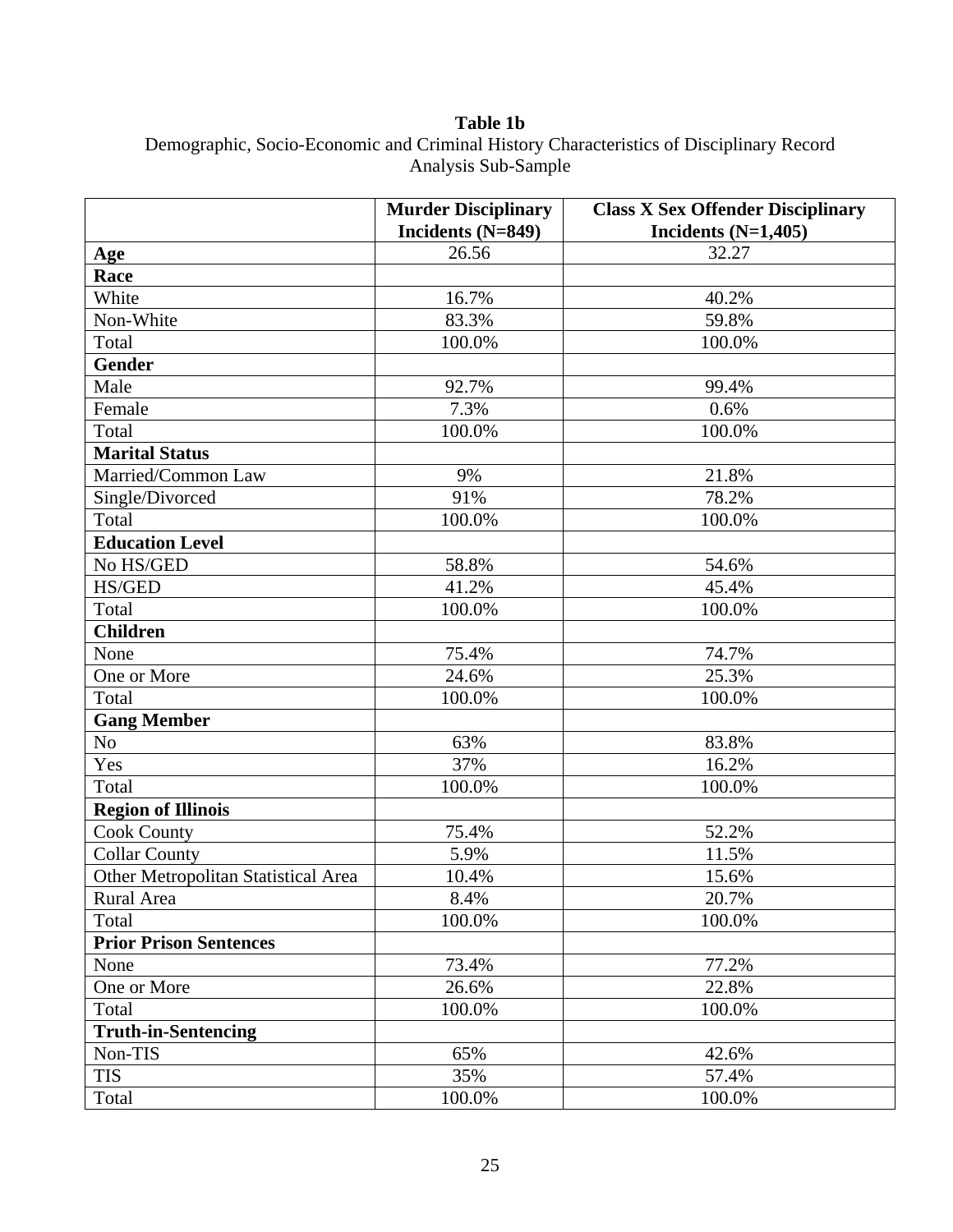### **RESULTS & FINDINGS: IMPACT OF TIS ON SENTENCE LENGTH AND TIME TO SERVE**

### *Results and Findings from the Analyses of the Impact of TIS on Sentence Length and Time to Serve for Convicted Murderers*

The first set of analyses sought to merely examine the overall pattern of sentences imposed on convicted murderers in Illinois between SFY 1989 and 2008, including analyses of the mean and median sentences imposed (for determinate sentences), and the proportion of murderers that received sentences beyond the statutory maximum of 60 years. These analyses were performed so as to separate out, or distinguish between the sentences imposed prior to the implementation of TIS, those murder sentences that were subject to TIS, and those murderers sentenced after TIS had been implemented, but who were not eligible due to the fact that their crime occurred prior to the passage of the law.

From these analyses, a number of patterns were evident that have implications for understanding the potential impact of TIS on murder sentences. First is the fact that in the years leading up to the passage of TIS in Illinois, the mean and median sentences imposed on convicted murderers that received a determinate sentence (i.e., excluding natural life or death sentences) was increasing (Figure 1). As seen in Figure 1, between SFY 1989 and 1993, the median sentence length imposed on murderers given a determinate sentence was 30 years. However, beginning in 1994, which is when the federal government passed its own version of TIS and increasing attention was being paid to the issue of TIS in the United States and in Illinois, the median sentences imposed on murderers in Illinois began to increase. By SFY 1996, the year before Illinois passed its TIS law, the median sentence lengths imposed on convicted murderers in Illinois had increased to [3](#page-25-0)9 years.<sup>3</sup>

<span id="page-25-0"></span> $3$  When examining the impact of TIS on sentence lengths, the first thing that needed to be examined was the pre-TIS trend in sentence lengths. Examining the correlation between sentence length (only those 20-60 years) and year (1989- 1996), Pearson's r was .18. When examined in a regression model, for each additional year, sentence lengths increased by .87 years (t=8.6, p<.001). Thus, it appeared that prior to the implementation of TIS in 1997 there was a trend of increased sentence lengths being imposed on murderers in Illinois independent of the effect of the other variables.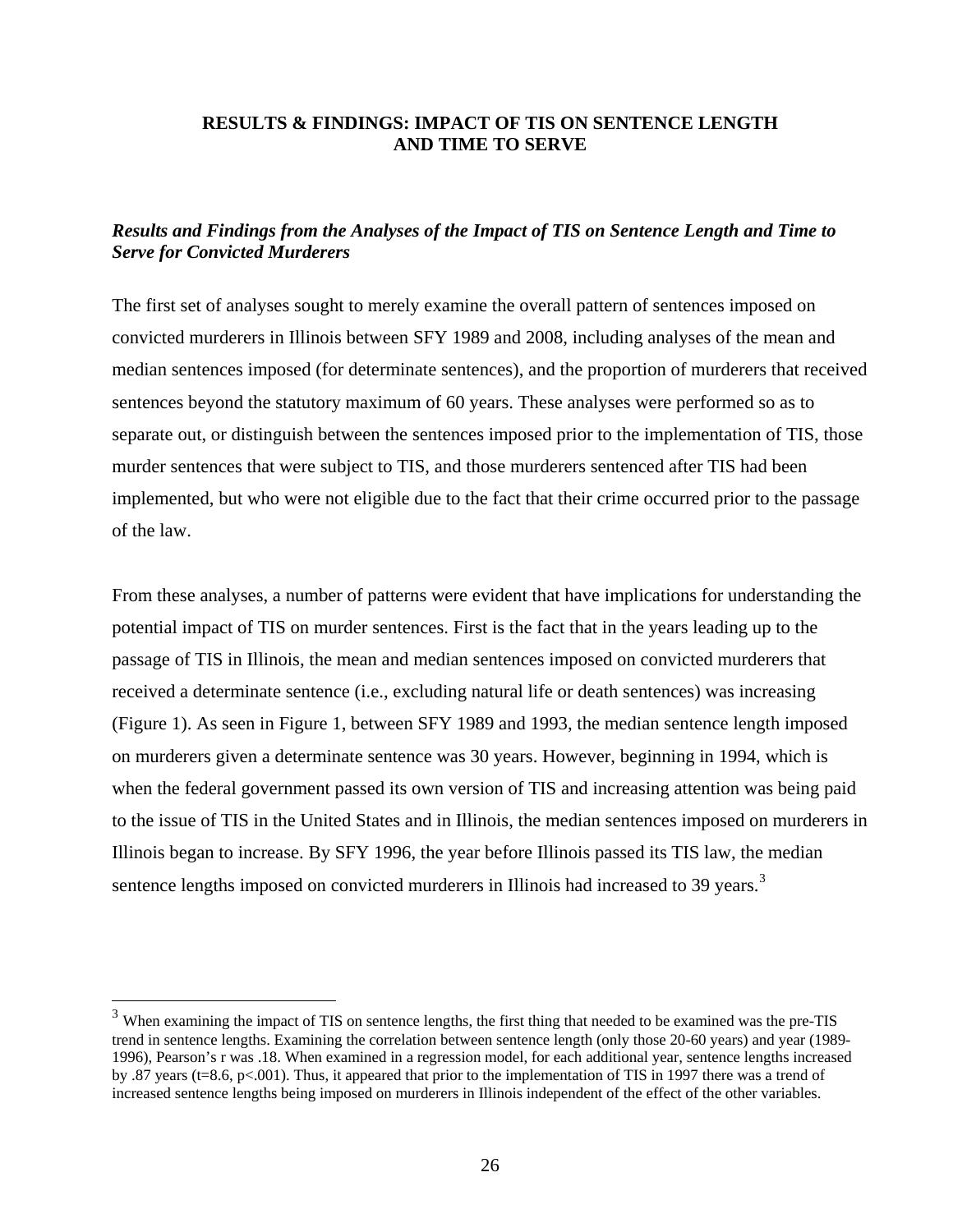



The other pattern evident from the analyses of median sentence lengths over time was that following the passage of TIS, the median sentence lengths of those subject to the law, as well as those not subject to the law, appeared to decrease slightly and the upward trend in sentence lengths stopped, at least up until the last few years included in the analyses. By SFY 2008, the median sentence imposed on murderers subject to TIS had increased back to the pre-TIS level in SFY 1996. The trend in the median sentence imposed on those sentenced after the TIS law, but not subject to TIS, becomes statistically unstable after SFY 2003 due to there being relatively few cases in the analyses after that point. Aggregating all of the sentences imposed between SFY 1997 and 2008, the median sentence imposed on those convicted of murder and subject to TIS was 35 years (mean of 38.3 years). For those murderers sentenced after TIS was implemented, but not subject to the law, the median sentence imposed was 35 years (mean of 39.3 years). Thus, without any statistical controls other than whether or not the murderer was subject to TIS indicates the mean and median sentences imposed on convicted murderers subject to TIS were only *slightly lower* than the sentences imposed pre-TIS and when compared to those sentenced after TIS but who were not subject to the law.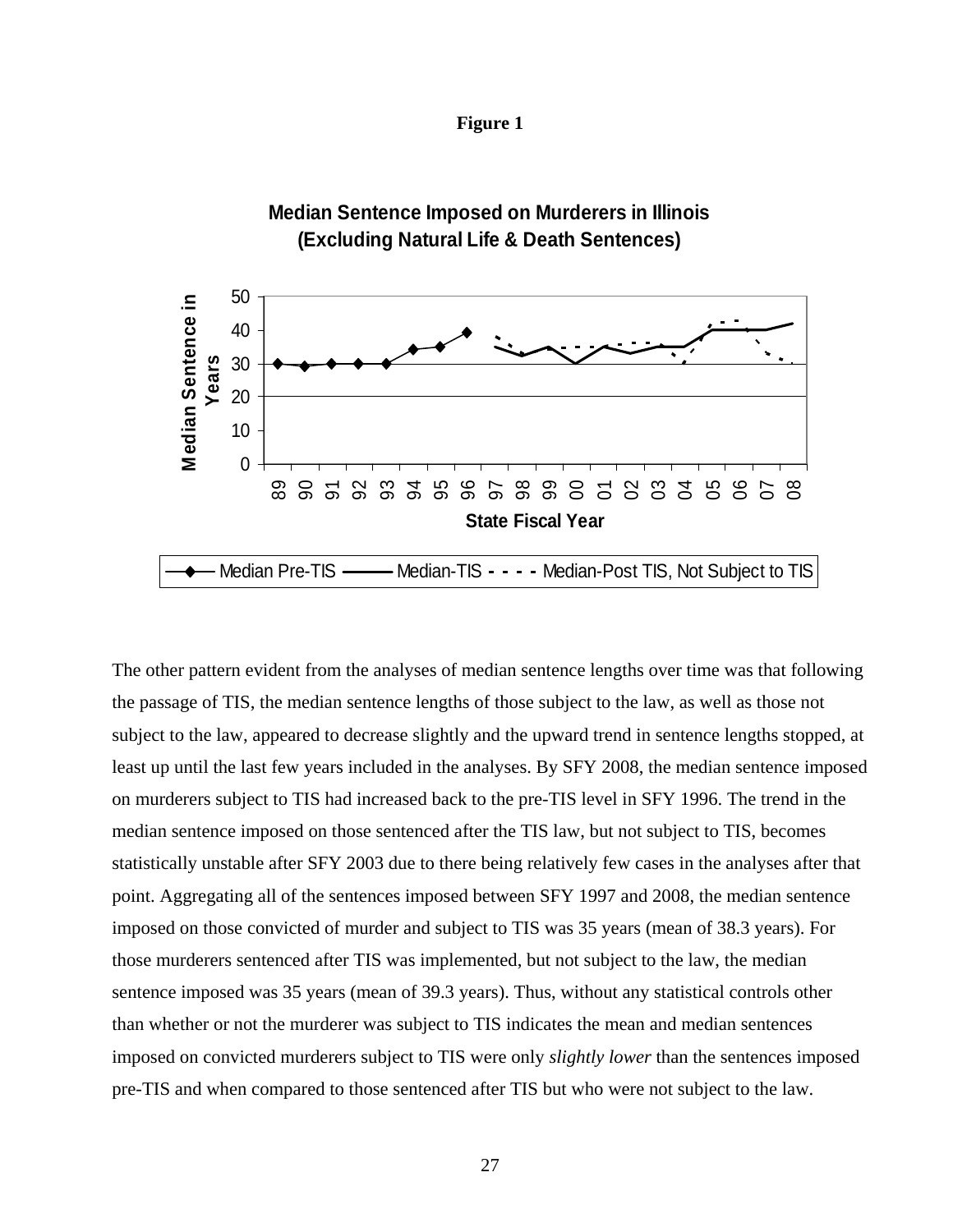The next step of the analyses involved performing bivariate analyses to determine if there were any relationships between the sentence imposed (in years) and the proposed independent variables, including: age, race, gender, marital status, education level, if the inmate has children, gang membership, prior criminal history, and jurisdiction of sentencing. Following the bivariate analyses, multivariate analyses were also conducted to examine the impact of TIS on sentence lengths, while also statistically controlling for the other variables that could influence or change the lengths of sentences imposed on convicted murderers. Those offenders sentenced to natural life or death were not included in these analyses.

In the bivariate analyses, all independent variables revealed statistically significant relationships with sentence length, although not all variables displayed strong relationships to sentence length (Table 2). Further, the fact that statistically significant relationships were found is not necessarily that surprising given the large sample size being used. Specifically, we found that older inmates were more likely to receive longer sentences, although it was a weak relationship (Spearman's rho=.068, p<.001). Also, females received shorter sentences than males (32.7 years compared to 38.2 years, respectively), and although this difference was statistically significant ( $F=41.87$ ,  $p<.001$ ), it was relatively weak (Spearman's rho=.092,  $p<0.001$ ). Similarly, when race was coded into three categories (white, African-American, and Hispanic/other) a statistically significant difference in sentence lengths across the three groups was evident  $(F=18.32, p<.001)$ . Specifically, white defendants received longer mean sentences (40.6 years) than African-American (37.6 years) and Hispanic/other inmates (36.6 years). Marital status was also related to sentence length, with married inmates receiving longer sentences, on average, than unmarried inmates (39.7 years compared to 38.3 years, respectively;  $F=4.1$ ,  $p<.05$ ). Those convicted murderers that had a high school diploma or GED received longer average sentences than those without a high school education (39.2 years compared to 37.8 years, respectively;  $F=7.56$ ,  $p<0.01$ ). Also, inmates who had at least one child received longer average sentences than those without children (39 years versus 36.8 years, respectively; F=29.6, p<.001). Further, inmates who were gang members received longer sentences than non-members (38.8 years compared to 37.2 years, respectively;  $F=14.2$ ,  $p<-0.001$ ). Where an offender was convicted also had a statistical relationship with mean sentence length. Convicted murderers sentenced outside of Cook County received longer mean sentences than their counterparts in Cook County (43.3 years for the Collar Counties, 39.9 years for other Metropolitan Statistical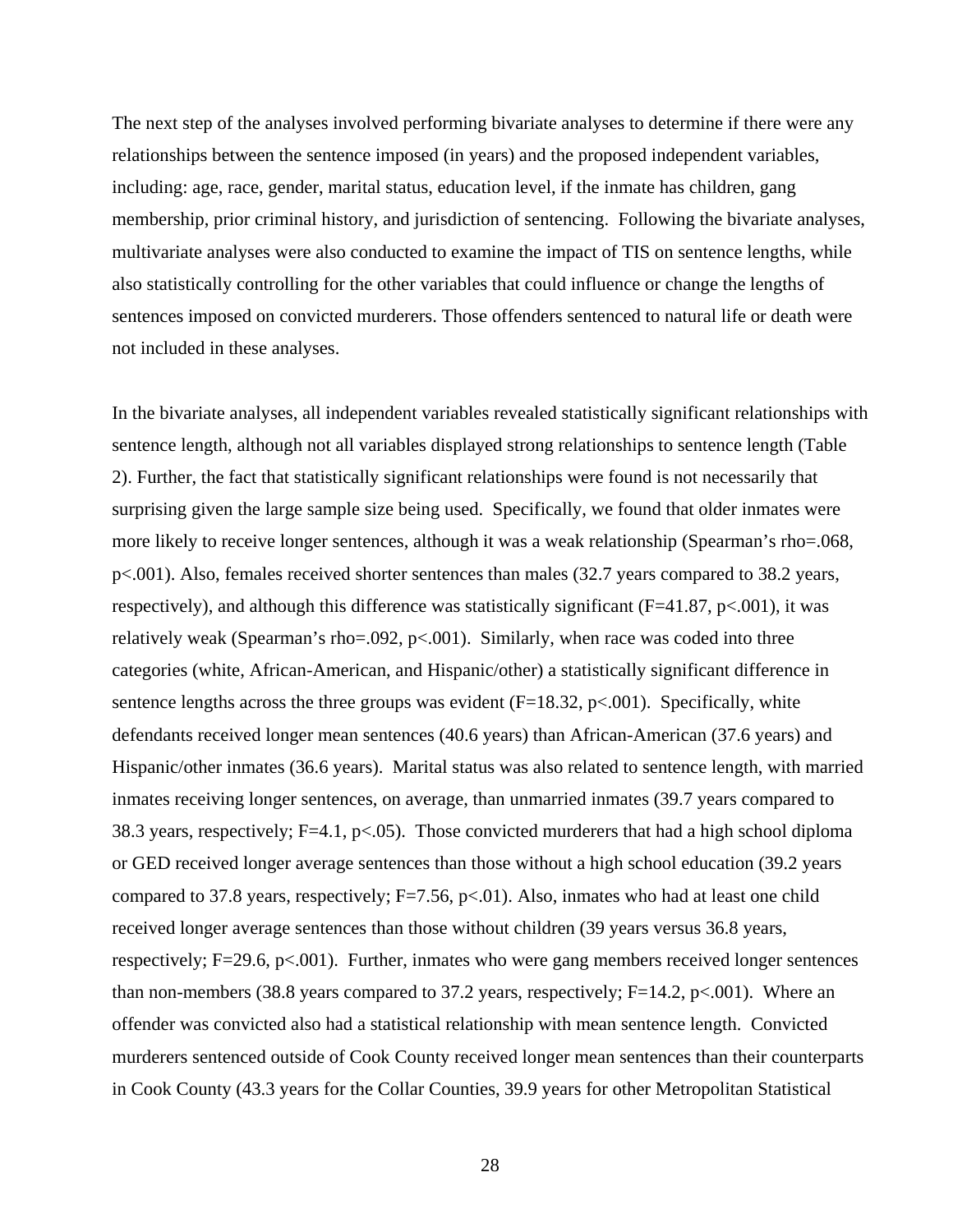Areas, 41.6 years for Micropolitan Statistical Areas versus 36.8 years for Cook County; F=31.6, p<.001). Finally, murderers with prior incarcerations received longer mean sentences than those with no prior incarcerations (42.7 years versus 36.2 years, respectively; F=193.0, p<.001).

### **Table 2**

Average Sentences Imposed on Those Convicted of Murder Excluding Life and Death Sentences

|                                                                | <b>Mean Sentence Length (in Years)</b> |  |  |
|----------------------------------------------------------------|----------------------------------------|--|--|
| <b>Total</b>                                                   | 37.88, (sd) 18.60                      |  |  |
| Age*** (26.72 years) Spearman's Rho=.069, p<.001               |                                        |  |  |
| Gender*** F=41.87, p <.001; Spearman=.092, p<.001              |                                        |  |  |
| Female                                                         | 32.72, (sd) 15.70                      |  |  |
| Male                                                           | 38.22, (sd) 18.72                      |  |  |
| Race*** F=18.32, p<.001                                        |                                        |  |  |
| White                                                          | 40.64, (sd) 23.17                      |  |  |
| African-American                                               | 37.56, (sd) 17.99                      |  |  |
| Hispanic/Other                                                 | 36.57, (sd) 15.53                      |  |  |
| <b>Marital Status</b> * F=4.1, p<.05; Spearman=.011, p=.39     |                                        |  |  |
| Married/Common Law                                             | 39.66, (sd) 24.48                      |  |  |
| Divorced/Single                                                | 38.27, (sd) 18.11                      |  |  |
| <b>Education Level**</b> F=7.56, p<.01; Spearman=.023, p=.084  |                                        |  |  |
| HS Diploma or GED                                              | 39.24, (sd) 22.57                      |  |  |
| No HS Diploma or GED                                           | 37.78, (sd) 17.21                      |  |  |
| Children*** F=29.6, p<.001; Spearman=.057, p<.001              |                                        |  |  |
| None                                                           | 36.78, (sd) 16.89                      |  |  |
| 1 or More                                                      | 39.02, (sd) 20.15                      |  |  |
| Gang Member*** F=14.18, p<.001; Spearman=.064, p<.001          |                                        |  |  |
| No                                                             | 37.24, (sd) 19.54                      |  |  |
| Yes                                                            | 38.82, (sd) 17.06                      |  |  |
| <b>Region of Illinois***</b> $F=31.57$ , $p<.001$              |                                        |  |  |
| Cook County/Chicago                                            | 36.82, (sd) 17.41                      |  |  |
| <b>Collar County</b>                                           | 43.26, (sd) 20.63                      |  |  |
| Other Metropolitan Statistical Area                            | 39.86, (sd) 23.81                      |  |  |
| Micropolitan Statistical Area                                  | 41.6, (sd) 16.71                       |  |  |
| Prior Prison Sentences*** F=193, p<.001; Spearman=.147, p<.001 |                                        |  |  |
| None                                                           | 36.2, (sd) 16.57                       |  |  |
| One or More                                                    | 42.68, (sd) 22.75                      |  |  |
| Truth-in-Sentencing*** $F=11.65$ , p<.001                      |                                        |  |  |
| Pre-TIS                                                        | 36.83, (sd) 18.29                      |  |  |
| Non TIS                                                        | 39.3, (sd) 22.58                       |  |  |
| <b>TIS</b>                                                     | 38.32, (sd) 15.83                      |  |  |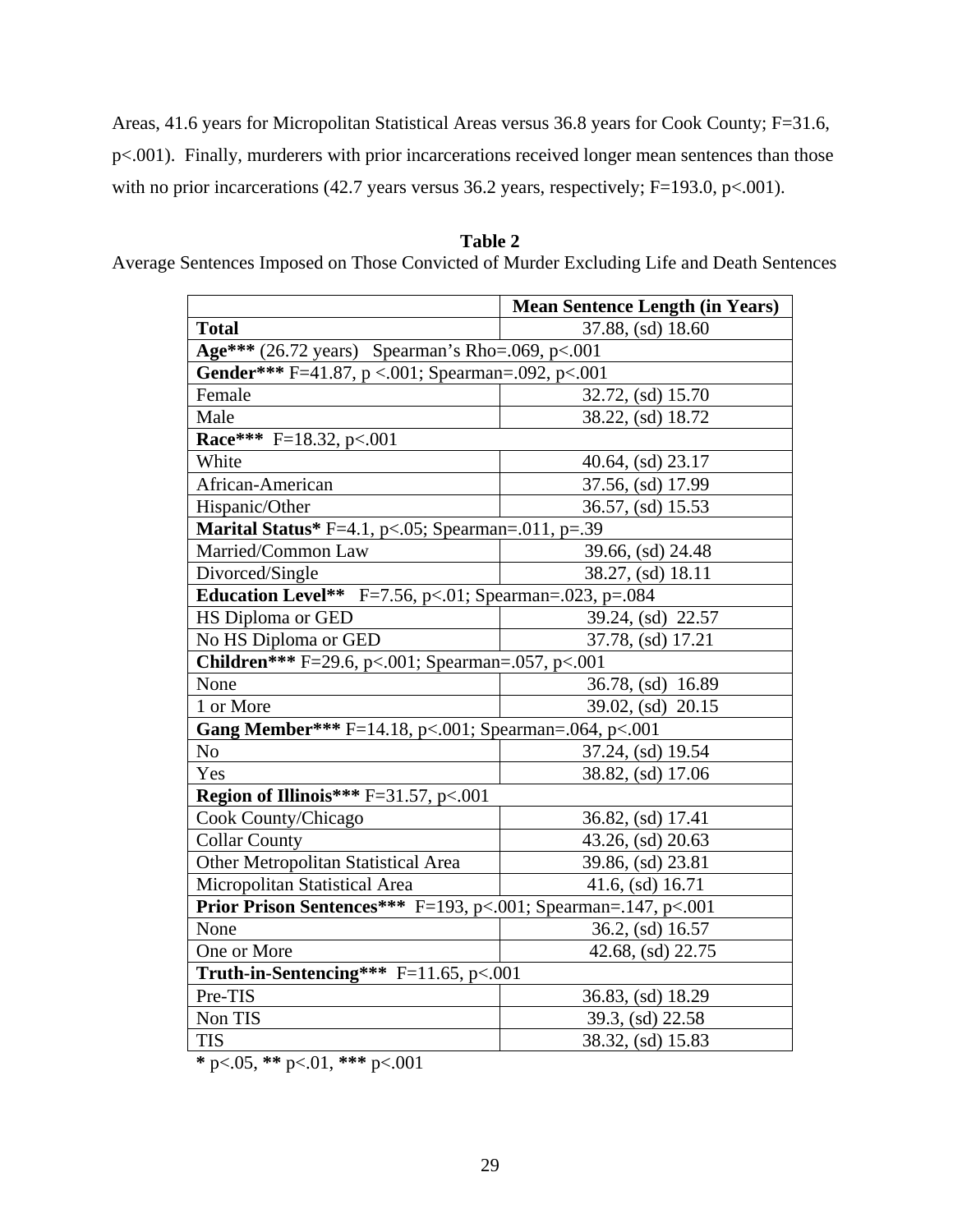When all of these variables were included in the multivariate model, plus a trend variable to account for the pre-TIS trend of increasing sentence lengths and the variable indicating the TIS status of the offender (pre-TIS, TIS and post-TIS but not subject to TIS), we found that TIS was associated with a 3.9 year reduction in the mean sentence length (Appendix 1). In other words, once you statistically take into account the effect of the offender's age, race, gender, marital status, education level, if the inmate has children, gang membership, prior criminal history, jurisdiction of sentencing, and adjust for the pre-TIS trend in sentencing, TIS resulted in a decrease of 3.9 years on the average sentence imposed on murderers.<sup>[4](#page-29-0)</sup> Given the average murder sentence, this reduction translates into a 10.3 percent reduction in sentence lengths. Thus, while TIS did reduce the length of sentences imposed on convicted murderers *to some degree*, the decrease was nowhere near what some believed it would be (i.e., that sentences would be cut nearly in half to account for the fact that 100 percent will be served under TIS as opposed to the 50 percent served under the old law). Another way the impact of TIS can be considered is by looking at the actual amount of time that will be required to be served by those convicted of murder. Substituting the time to serve for the sentence length reveals that those subject to TIS are expected, on average, to serve 17 years longer in prison than those not subject to TIS after statistically controlling for the other variables in the analyses.

### *Impact of TIS on Murder Sentences Beyond the Statutory Maximum*

 $\overline{a}$ 

The next set of analyses sought to determine if the TIS law was associated with any change in the likelihood that a convicted murderer would receive a sentence beyond the statutory maximum of 60 years. Under Illinois law, a sentence beyond the statutory maximum, or a sentence of natural life or death in the case of murder, can be sought when specific, aggravating circumstances are present. As described previously, the hypothesis and potential impact of TIS as it relates to sentences above the statutory maximum, or of natural life and death in murder cases, is that prior to TIS, the maximum sentence that could be imposed on murder without proving aggravating circumstances was 60 years, which, with good conduct credit would translate to 30 years in prison. Thus, for a 30-year-old murderer, odds are they would be released from prison before their death (i.e., they would be 60 years old). If the prosecutor wanted to ensure that this individual would not be released from prison,

<span id="page-29-0"></span><sup>&</sup>lt;sup>4</sup> When the model was rerun using a logarithmic transformation of the dependent variable to account for the slight skew in sentences, the results were consistent. Specifically, TIS was associated with an 8 percent reduction in the sentence imposed on convicted murderers.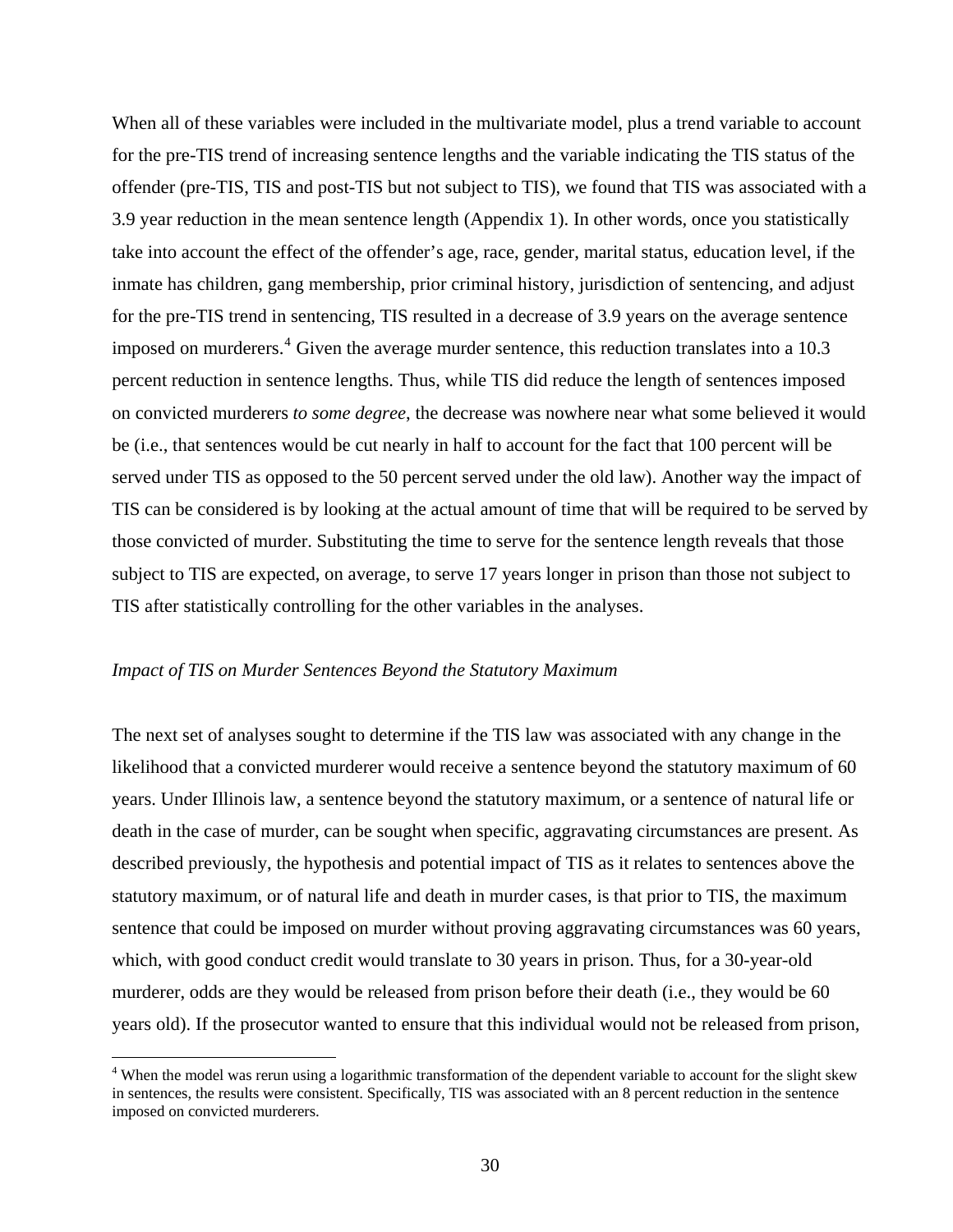they would need to prove to the judge that aggravating circumstances were present in order to achieve a projected age of release from IDOC beyond the typical life expectancy (i.e., 70 or 80 years old). However, with TIS, and a 30 year old convicted murderer, it would now be possible to impose a veritable "life" sentence by sentencing them to IDOC for 60 years, which under TIS would require the full 60 years to be served, resulting in that inmate not being eligible for release until the age of 90.

Similar to the analyses of mean and median sentences imposed on the determinate sentences, we also performed time series analyses to determine if there were any changes during the period included in the analyses (SFY 1989 to 2008) in the proportion of murderers receiving sentences beyond the 60 year maximum (including determinate sentences of more than 60 years, plus natural life or a death sentence), and these analyses were performed so as to separate out, or distinguish between the sentences imposed prior to the implementation of TIS, those murder sentences that were subject to TIS, and those murderers sentenced after TIS had been implemented, but who were not eligible due to the fact that their crime occurred prior to the passage of the law. Unlike the findings from the analyses of median sentence lengths pre-TIS, we did not detect any noticeable trend leading up to the passage of TIS in the proportion of murderers given sentences beyond the statutory maximum. Between SFY 1989 and 1996, roughly 25 percent of convicted murderers received a sentence beyond the statutory maximum of 60 years, and most of these were sentences of natural life (498 of the 879 sentences beyond the statutory maximum). Among those subject to TIS, on the other hand, a much smaller proportion of convicted murderers have received a sentence beyond the statutory maximum (17 percent). Further, among those sentenced after TIS was passed, but who were not subject to it due to having committed their crime prior to the law, 17.4 percent were given sentences beyond the statutory maximum. Thus, the bivariate analyses would suggest that offenders subject to TIS are *less likely* than those murderers sentenced pre-TIS to get a sentence beyond the statutory maximum, whereas those murderers sentenced post-TIS, but not subject to the law, were *more likely* to receive a sentence beyond the statutory maximum than pre-TIS.

As with the analyses of determinate sentences, multivariate analyses were performed to examine the impact of TIS on the likelihood of a sentence beyond the statutory maximum after statistically controlling for other variables. Before these analyses were performed, however, bivariate analyses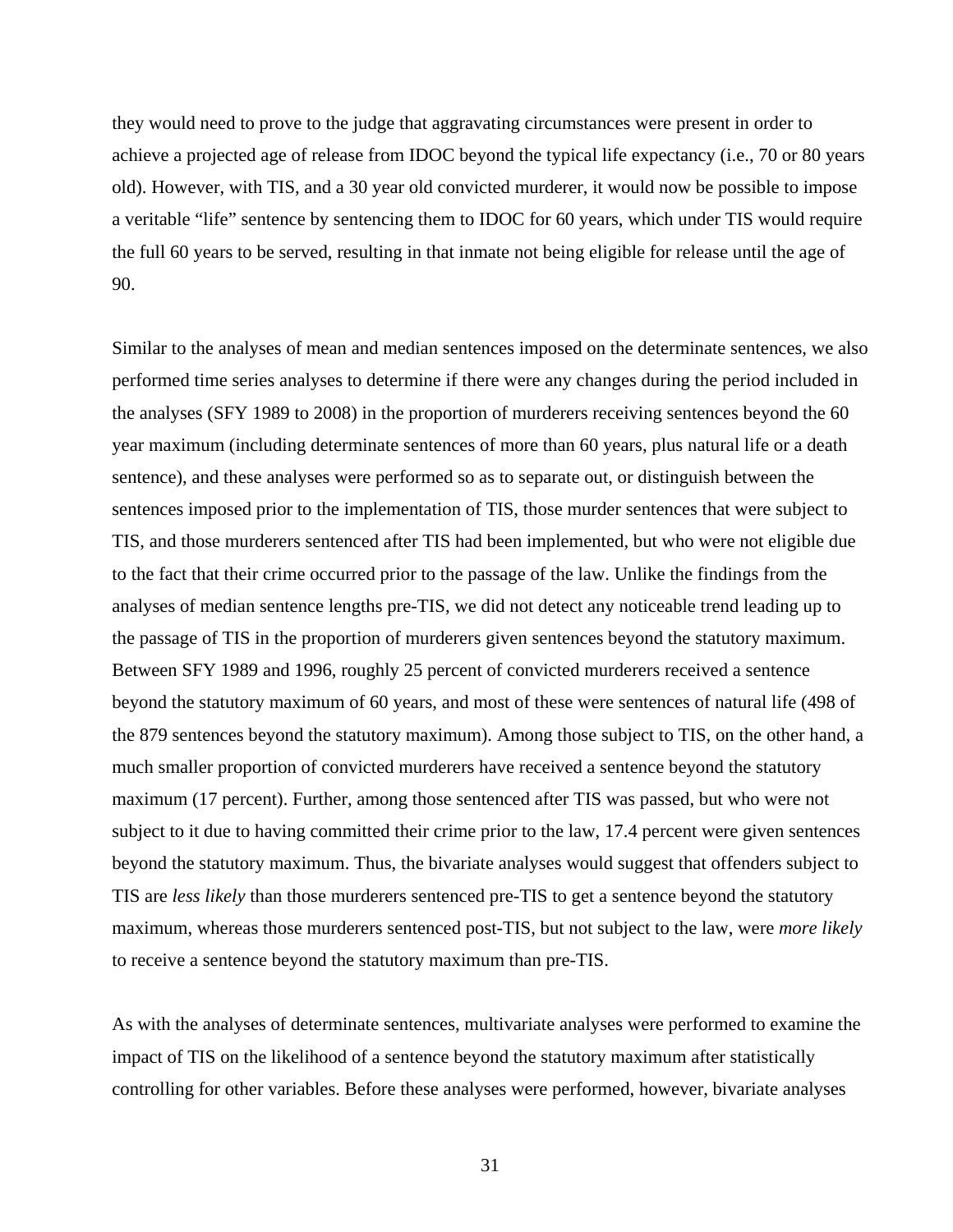examining the relationship between the type of sentence imposed (20-60 years versus 61 or more years/natural life/death) and the independent variables were performed. As seen in Table 3, there were statistically significant, although relatively weak, relationships between the sentence and offender age (older more likely to get sentence beyond 60 years), gender (males more likely to get a sentence beyond 60 years), race (whites more likely to get sentence beyond 60 years), education level (those with higher levels of education more likely to get sentence beyond 60 years), prior prison sentences (those with at least 1 prior prison sentence more likely to get sentence beyond 60 years), and where the offender was convicted (those convicted outside of Chicago/Cook County more likely to get a sentence beyond 60 years).

When multivariate analyses using logistic regression were performed in order to statistically control for the other independent variables, a generally consistent pattern emerged: those subject to TIS were *less likely* to receive a sentence beyond 60 years (relative to the pre-TIS group as well as relative to those convicted during the same time period but not subject to the law). For example, after statistically controlling for the age, race, gender, education level, marital status, gang membership, having children, prior prison sentences and jurisdiction where conviction occurred, those subject to TIS were 57 percent *less likely* to receive a sentence of more than 60 years than those sentenced prior to TIS. On the other hand, those sentenced post-TIS, but not subject to the law, were not any more or less likely to receive a sentence beyond 60 years when compared to those sentenced pre-TIS or those subject to TIS, after statistically controlling for the effect of the other variables.<sup>[5](#page-31-0)</sup>

 $\overline{a}$ 

<span id="page-31-0"></span> $<sup>5</sup>$  The amount of jail time was included as an independent variable and was intended to measure how long the case took</sup> to dispose. Thus, jail time was a proxy for the complexity or seriousness of the case (i.e., the longer to dispose of, theoretically the more complex, and potentially more likely to involve a jury trail).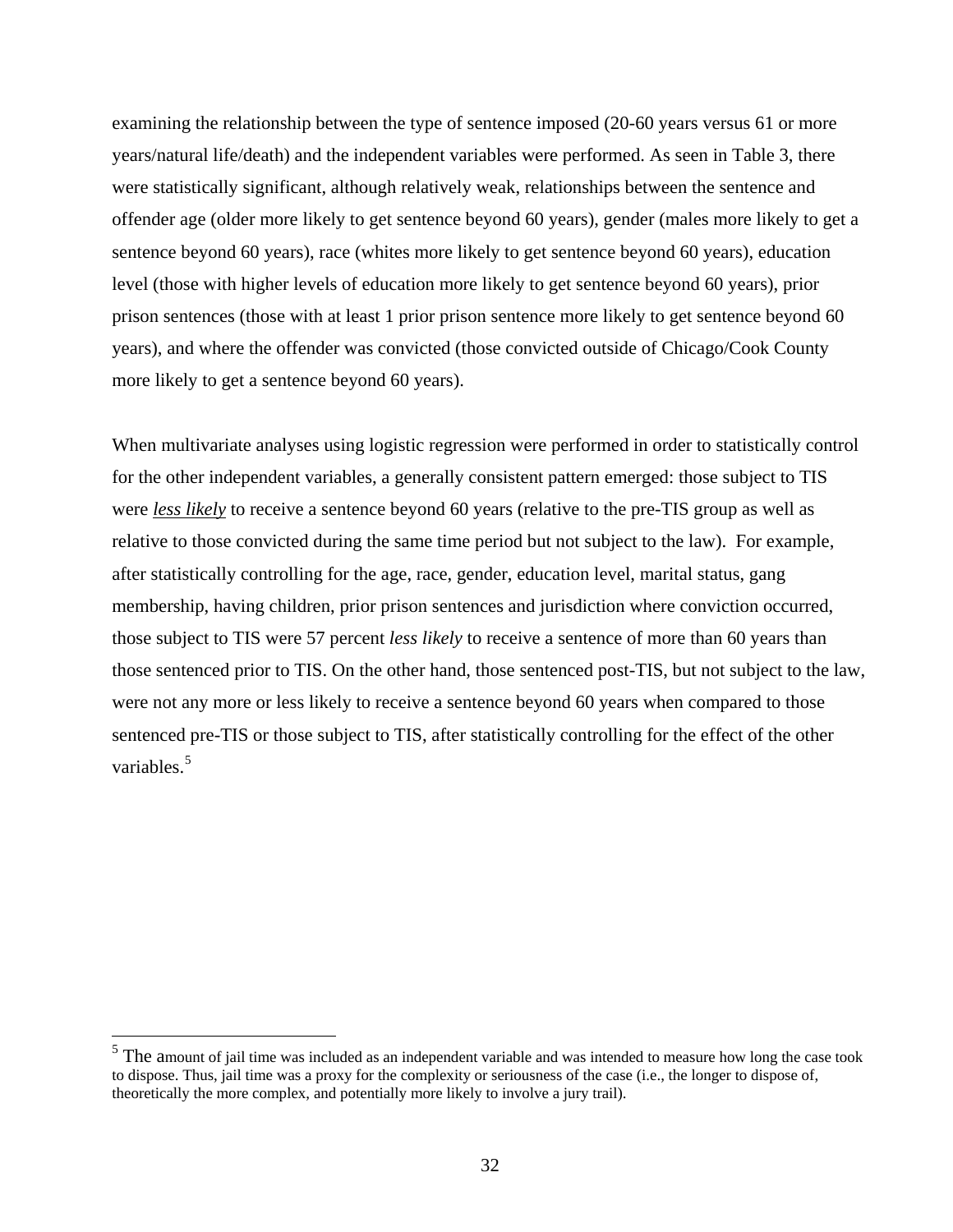### **Table 3**

|                                     | <b>Sentenced</b>                                  | Sentenced to 61+                                              | <b>Total</b> |
|-------------------------------------|---------------------------------------------------|---------------------------------------------------------------|--------------|
|                                     | to $20-60$                                        | years, or receiving                                           |              |
|                                     | years                                             | <b>Life or Death</b>                                          |              |
|                                     |                                                   | <b>Sentence</b>                                               |              |
| <b>Total</b>                        | 76.9%                                             | 23.1%                                                         | 100%         |
| Age*** (Mean, Years) F=115, p<.001  | 26.5                                              | 28.9                                                          | 27.1         |
| Gender*                             |                                                   | $X^2$ =15.72, 1df, p<.001, Phi=.04 p<.001                     |              |
| Female                              | 83.9%                                             | 16.1%                                                         | 100%         |
| Male                                | 76.5%                                             | 23.5%                                                         | 100%         |
| Race***                             |                                                   | $\overline{X^2}$ =94.75, 2df, p<.001, Cramer's V=.10, p<.001  |              |
| White                               | 68.3%                                             | 31.7%                                                         | 100%         |
| African-American                    | 77.8%                                             | 22.2%                                                         | 100%         |
| Hispanic/Other                      | 82.7%                                             | 17.3%                                                         | 100%         |
| Marital Status**                    |                                                   | $\overline{X^2}$ =8.69, 1df, p<.01, Phi=.04, p<.01            |              |
| Married/Common Law                  | 72%                                               | 28%                                                           | 100%         |
| Divorced/Single                     | 76.3%                                             | 23.7%                                                         | 100%         |
| <b>Education Level***</b>           |                                                   | $X^2 = 27.07$ , 1df, p<.001, Phi=.07, p<.001                  |              |
| <b>HS Diploma or GED</b>            | 72%                                               | 28%                                                           | 100%         |
| No HS Diploma or GED                | 77.7%                                             | 22.3%                                                         | 100%         |
| Children***                         |                                                   | $X^2 = 22.36$ , 1df, p<.001, Phi=.05, p<.001                  |              |
| None                                | 79%                                               | 21%                                                           | 100%         |
| 1 or More                           | 74.8%                                             | 25.2%                                                         | 100%         |
| <b>Gang Member</b>                  |                                                   | $\overline{X^2}$ =.948, 1df, p=.330                           |              |
| N <sub>o</sub>                      | 77.3%                                             | 22.7%                                                         | 100%         |
| Yes                                 | 76.4%                                             | 23.6%                                                         | 100%         |
| <b>Region of Illinois***</b>        |                                                   | $\overline{X^2}$ =127.28, 3df, p<.001, Cramer's V=.12, p<.001 |              |
| Cook County/Chicago                 | 79.8%                                             | 20.2%                                                         | 100%         |
| <b>Collar County</b>                | 66.6%                                             | 33.4%                                                         | 100%         |
| Other Metropolitan Statistical Area | 71%                                               | 29%                                                           | 100%         |
| Rural Area                          | 66.4%                                             | 33.6%                                                         | 100%         |
| <b>Prior Prison Sentence***</b>     | $X^2 = 198.37$ , 1df, p<.001, Phi=.15, p<.001     |                                                               |              |
| None                                | 80.7%<br>19.3%                                    |                                                               | 100%         |
| One or More                         | 66.8%                                             | 33.2%                                                         | 100%         |
| Truth-in-Sentencing***              | $X^2$ =78.95, 2df, p<.001, Cramer's V=.09, p<.001 |                                                               |              |
| Pre-TIS                             | 75.4%                                             | 24.6%                                                         | 100%         |
| Non TIS                             | 73.4%                                             | 26.6%                                                         | 100%         |
| <b>TIS</b>                          | 82.9%                                             | 17.1%                                                         | 100%         |

### Comparison of Demographic, Socio-Economic and Criminal History Characteristics Among Those Sentenced to Less than 61 years versus 61+ years (or life, or death)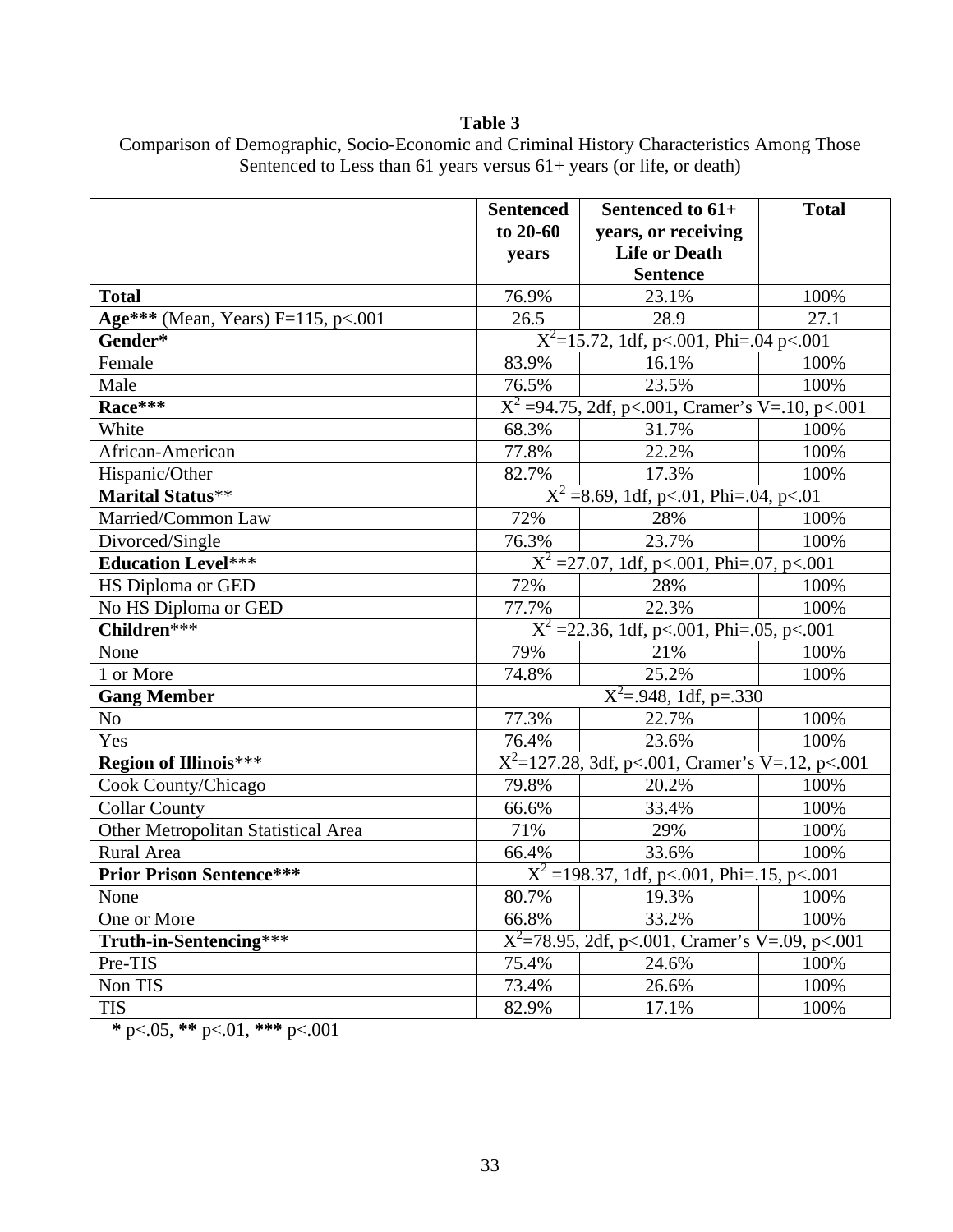Thus, our analyses regarding the impact of TIS on murder sentences revealed two substantial findings, which have considerable implications: 1) the average determinate sentence imposed on convicted murderers was reduced *only slightly* as a result of TIS, resulting in offenders serving much longer periods of time in prison, and 2) TIS appears to have reduced the use (or need) to impose sentences beyond the statutory maximum of 60 years. Thus, the passage of TIS has dramatically increased the *actual amount* of time those convicted of murder will spend in prison, and as a result, the cost per murder sentence imposed in Illinois dramatically increased as a result of TIS. Specifically, among those who received a determinate sentence (i.e., excluding natural life and death sentences), TIS was associated with an average increase of 18 years of time to serve compared to pre-TIS. Using current dollar costs of incarceration in Illinois, and not including any construction costs, the average annual cost to incarcerate an adult in prison is \$22,622 (Illinois Department of Corrections, 2005). Thus, the average cost for incarceration in prison *per murder sentence* pre-TIS was roughly \$400,409 (annual cost of incarcerate per inmate of \$22,622 multiplied by the average length of time to serve of 17.7 years). By comparison, the average cost for incarceration in prison per murder sentence under TIS is roughly \$816,600 (annual cost per inmate multiplied by average length of time to serve of 36.1 years).

In addition to longer periods of incarceration, and therefore higher costs, a much larger proportion of convicted murderers in Illinois will now serve the rest of their life in prison, despite the fact that the actual imposition of natural life sentences has been reduced due to TIS. Because the lengths of time to serve in prison increased so much as a result of TIS, it is projected that 30 percent (886 of the 3,000 sentenced under TIS) of all inmates convicted of murder and subject to TIS will not be eligible for release until after their  $75<sup>th</sup>$  birthday--the average life expectancy of males in the United States (CDC). However, while 30 percent of murderers sentenced under TIS received sentences that will result in them most likely spending the rest of their life in prison, only a small proportion of these were explicit "natural life" or "death" sentences. Of all the murderers sentenced under TIS and projected to be in prison beyond their  $75<sup>th</sup>$  birthday, only 13 percent (117/886) had a "natural life" or "death" sentence imposed by the court. By comparison, pre-TIS, only 15 percent of all convicted murderers (627/4,198) received a sentence that would keep them in prison beyond their  $75<sup>th</sup>$ birthday, and almost all of these (90 percent or 564/627) were court-imposed sentences of "natural life" or "death." Further, to achieve these sentences of natural life or death, the prosecution had to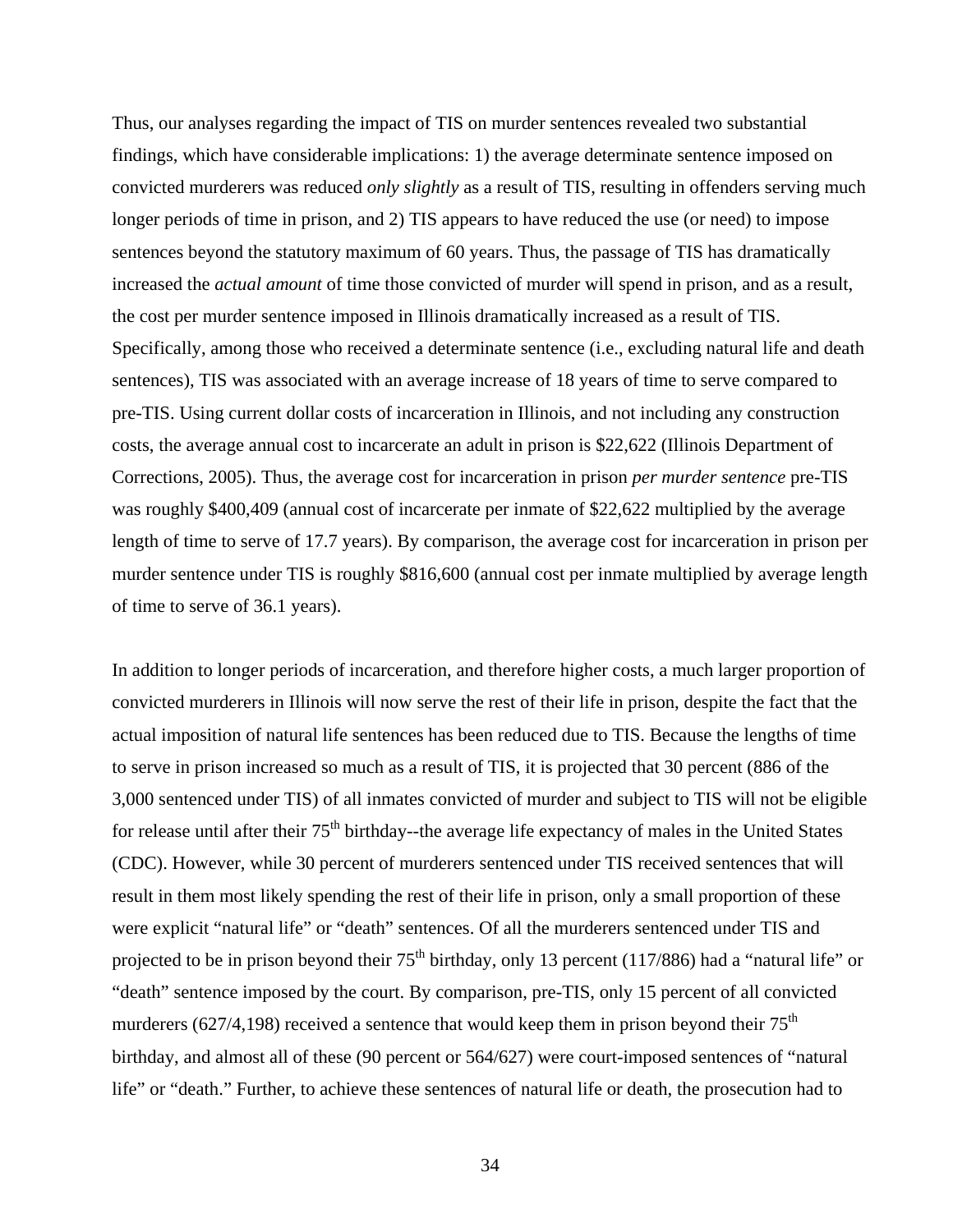prove aggravating circumstances that would allow for the imposition of these sentences.

#### *Impact of TIS on the Sentences Imposed on Sex Offenders*

Analyses similar to those performed to examine the impact of TIS on murder sentences were performed to examine the impact of TIS on the sentence lengths of those convicted of aggravated criminal sexual assault. Specifically, we first examined the overall trends in mean and median sentences imposed on those convicted of Class X felony sex offenses (aggravated criminal sexual assault and predatory criminal sexual assault) over time, distinguishing between the TIS-eligible offenders as well as the post-TIS offenders who were ineligible for TIS due to the timing of their offense. Excluded from these analyses were sex offenders that received either natural life sentences or who were sentenced as sexually dangerous persons (SDP) due to the inability to quantify the sentence length in these cases. However, natural life and SDP cases accounted for a very small number of the Class X sex offenders sentenced during the time period examined (12 of the 1,405).

During the time period leading up to the passage of TIS in Illinois, no discernable trend in the mean or median sentence length of those convicted of Class X felony sex offenses in Illinois were evident. The average sentence imposed on Class X sex offenders pre-TIS was 13.5 years. By comparison, among those subject to TIS, the mean sentence length was slightly shorter (12.5 years), and among those sex offenders sentenced post-TIS but not subject to the law, the mean sentence length was just over 13.5 years.

Prior to performing multivariate analyses to examine the impact of TIS on the sentence lengths of sex offenders, bivariate analyses were performed between the independent variables—similar to those used in analyses of murder sentences-- and the sentence length (Table 4). The offender's age, race, educational attainment, having a child, gang status, and prior prison sentences were all found to be statistically related to the mean sentence length. Older Class X sex offenders received longer sentences, on average, although this was a fairly weak relationship (Spearman's rho=.135, p<.001). When race was analyzed in three categories (white, African-American and Hispanic/other), it was statistically related to sentence length ( $F=23.43$ ,  $p<.001$ ). It was found that African-Americans received longer sentences (13.6 years) than whites (12.9 years) and Hispanic/other offenders (11.3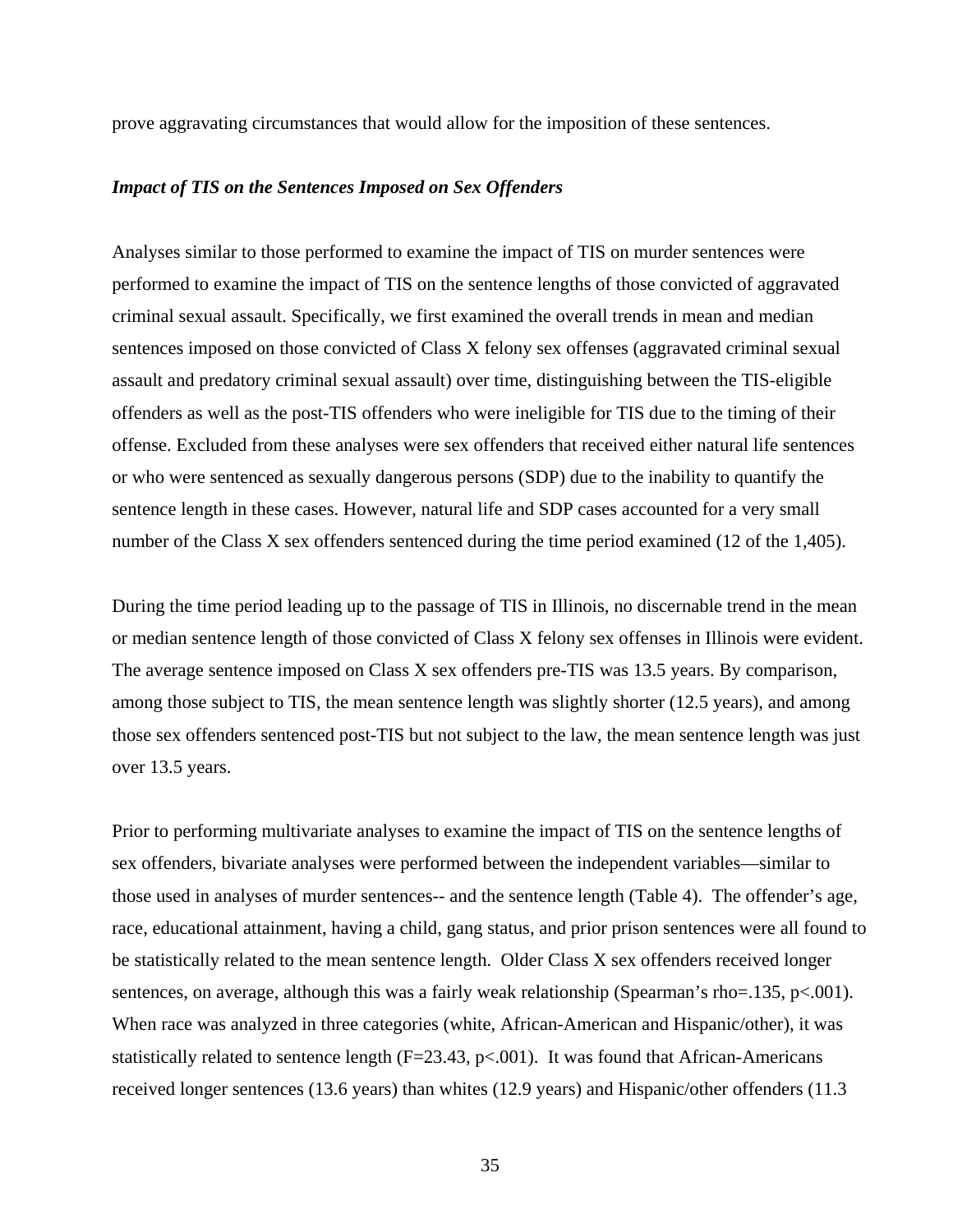years). Educational attainment was also statistically related to sentence length for Class X sex offenders (F=3.5, p<.10). Offenders who had a high school education received slightly longer sentences than those without a high school diploma or GED (13.7 years versus 13.2 years). Whether or not an offender had children was also statistically significant (F=47.6, p<.001). Offenders who had at least one child received longer mean sentences than those without children (13.7 years versus 12.2 years, respectively), although this was a weak relationship (Spearman's rho=.092, p<.001). Similarly, an offender's gang status was statistically related to sentence length (F=88.52, p<.001), with gang members receiving longer mean sentences than non-members (15.2 years versus 12.5) years, respectively; Spearman's rho=.096,  $p<0$ 1). Further, a Class X sex offender's prior prison sentences were found to be statistically related to sentence length  $(F=456.5, p<.001)$ . Offenders with at least one prior prison sentence received a mean sentence of 17.1 years, compared to a mean of 11.6 years for those without a prior prison sentence. The relationship between prior prison sentences and sentence length for sex offenders was stronger than the other relationships found, but still relatively weak (Spearman's rho=.241, p<.001).

When all of these variables were included in the multivariate model, plus the variable indicating the TIS status of the offender (pre-TIS, TIS and post-TIS but not subject to TIS), we found that TIS was associated with a slight reduction in the mean sentence length of approximately .51 years (i.e., roughly 6 months shorter) (Appendix 2). It does not appear that those sentenced after the TIS law, but who were not subject to it, experienced any change or difference in sentence lengths than did those sentenced pre-TIS. In other words, once you statistically take into account the effect of the offender's age, race, gender, marital status, education level, if the inmate has children, gang membership, prior criminal history, and jurisdiction of sentencing, TIS resulted in a decrease of 0.5 years on the average sentence imposed on Class X sex offenders. Thus, while TIS did reduce the length of sentences imposed on convicted sex offenders to some degree, the decrease was nowhere near what some believed it would be (i.e., that sentences would be cut dramatically to account for the fact that 85 percent will be served under TIS as opposed to the 50 percent served under the old law).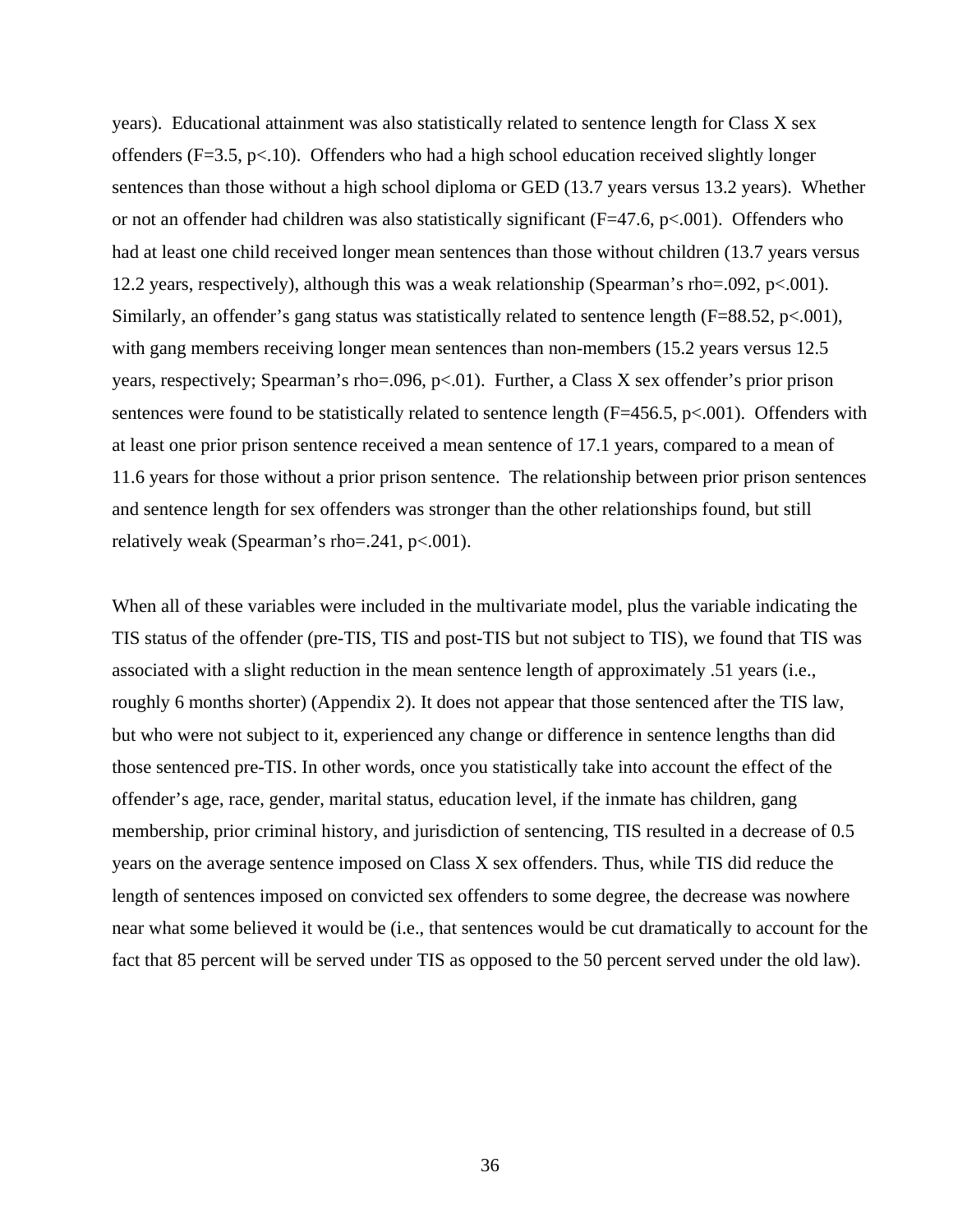### **Table 4**

|                                                               | <b>Mean Sentence Length (in Years)</b>                                    |  |
|---------------------------------------------------------------|---------------------------------------------------------------------------|--|
| <b>Total</b>                                                  | 12.98, (sd) 9.56                                                          |  |
| Age*** (32.45 years) Spearman=.135, p<.001                    |                                                                           |  |
| <b>Gender</b> F=.332, p=.565                                  |                                                                           |  |
| Female                                                        | 12.23, (sd) 9.42                                                          |  |
| Male                                                          | 12.99, (sd) 9.55                                                          |  |
| Race*** F=23.43, p<.001                                       |                                                                           |  |
| White                                                         | $12.88$ , (sd) $8.75$                                                     |  |
| African-American                                              | 13.64, (sd) 10.62                                                         |  |
| Hispanic/Other                                                | $11.32$ , (sd) $8.00$                                                     |  |
| Marital Status F=2.5, p=.114                                  |                                                                           |  |
| Married/Common Law                                            | 13.07, (sd) 9.61                                                          |  |
| Divorced/Single/Widower                                       | 13.55, (sd) 10.09                                                         |  |
| <b>Education Level</b> F=3.5, p<.10                           |                                                                           |  |
| HS Diploma or GED                                             | 13.68, (sd) 9.87                                                          |  |
| No HS Diploma or GED                                          | 13.16, (sd) 9.99                                                          |  |
| <b>Children</b> *** F=47.6, p<.001; Spearman=.092, p<.001     |                                                                           |  |
| None                                                          | $12.17$ , (sd) 8.88                                                       |  |
| 1 or More                                                     | 13.74, (sd) 10.1                                                          |  |
| <b>Gang Member</b> *** F=88.52, p<.001; Spearman=.096, p<.001 |                                                                           |  |
| N <sub>o</sub>                                                | $12.47$ , (sd) 8.95                                                       |  |
| Yes                                                           | 15.2, (sd) 11.61                                                          |  |
| <b>Region of Illinois</b> $F=1.42$ , $p=.234$                 |                                                                           |  |
| Cook County/Chicago                                           | 12.85, (sd) 10.14                                                         |  |
| <b>Collar County</b>                                          | $12.65$ , (sd) $8.61$                                                     |  |
| Other Metropolitan Statistical<br>Areas                       | 13.46, (sd) 8.65                                                          |  |
| Rural Areas                                                   | $12.87$ , (sd) $8.65$                                                     |  |
|                                                               | <b>Prior Prison Sentences</b> *** F=456.50, p<.001; Spearman=.241, p<.001 |  |
| None                                                          | 11.64, (sd) 8.01                                                          |  |
| One or More                                                   | 17.13, (sd) 12.37                                                         |  |
| Truth-in-Sentencing*** $F=5.87$ , p<.001                      |                                                                           |  |
| Pre-TIS                                                       | 13.16, (sd) 10.23                                                         |  |
| Non TIS                                                       | 13.68, (sd) 10.59                                                         |  |
| <b>TIS</b>                                                    | $12.54$ , (sd) $8.25$                                                     |  |

Average Sentences Imposed on Those Convicted of Class X Sex Offenses, Excluding Life Sentences and Finding of Sexually Dangerous Person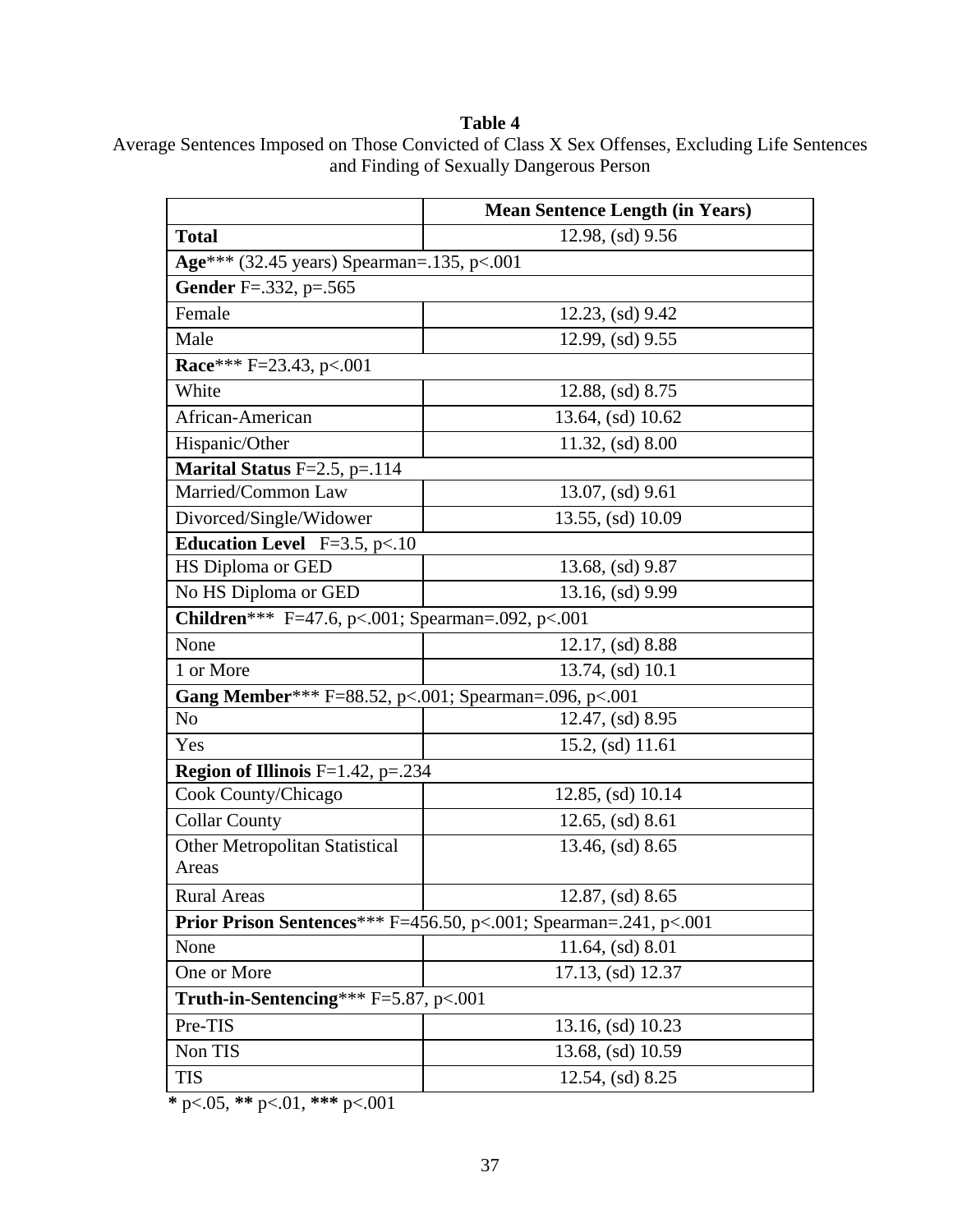Logistic regression analyses were also performed to examine if the TIS law had any impact on the use of sentences beyond the statutory maximum (i.e., more than the 30 years generally allowable for Class X felonies). Using the same independent variables as described above, the TIS-status did not have any statistically significant effect on the imposition of a sentence beyond the 30 year maximum, and is most likely due to the relatively low prevalence of these types of sentences in general. As described previously, only about 5 percent of all Class X sex offenders received a sentence beyond the 30 year maximum pre-TIS, and among those subject to TIS, the prevalence of these sentences were also quite rare (i.e., 4 percent of all Class X felony sex offense TIS sentences). Thus, the impact of TIS on the sentence lengths and lengths of time to serve for sex offenders is somewhat similar to that seen with convicted murderers, although to a lesser degree due to the sentence lengths involved. Still, as a result of TIS, convicted Class X sex offenders are now serving substantially longer periods of incarceration than they did pre-TIS. On average, those sex offenders subject to TIS will serve an average of 9.7 years in prison, compared to the roughly 6.2 years those sentenced prior to TIS served, as well as those sentenced after the TIS law but who were not subject to the law. As a result, the average at release for sex offenders subject to TIS will be roughly 42 years old, compared to an average age at release of 38 for those sentenced pre-TIS. Thus, although there was an increase in the length of time served as a result of TIS for sex offenders, and a subsequent increase in the average age at release, it was nowhere near the magnitude of the increased time served for convicted murderers as a result of TIS and it did not have the kind of impact on age at release and likelihood of dying in prison prior to release as did the TIS law for murderers.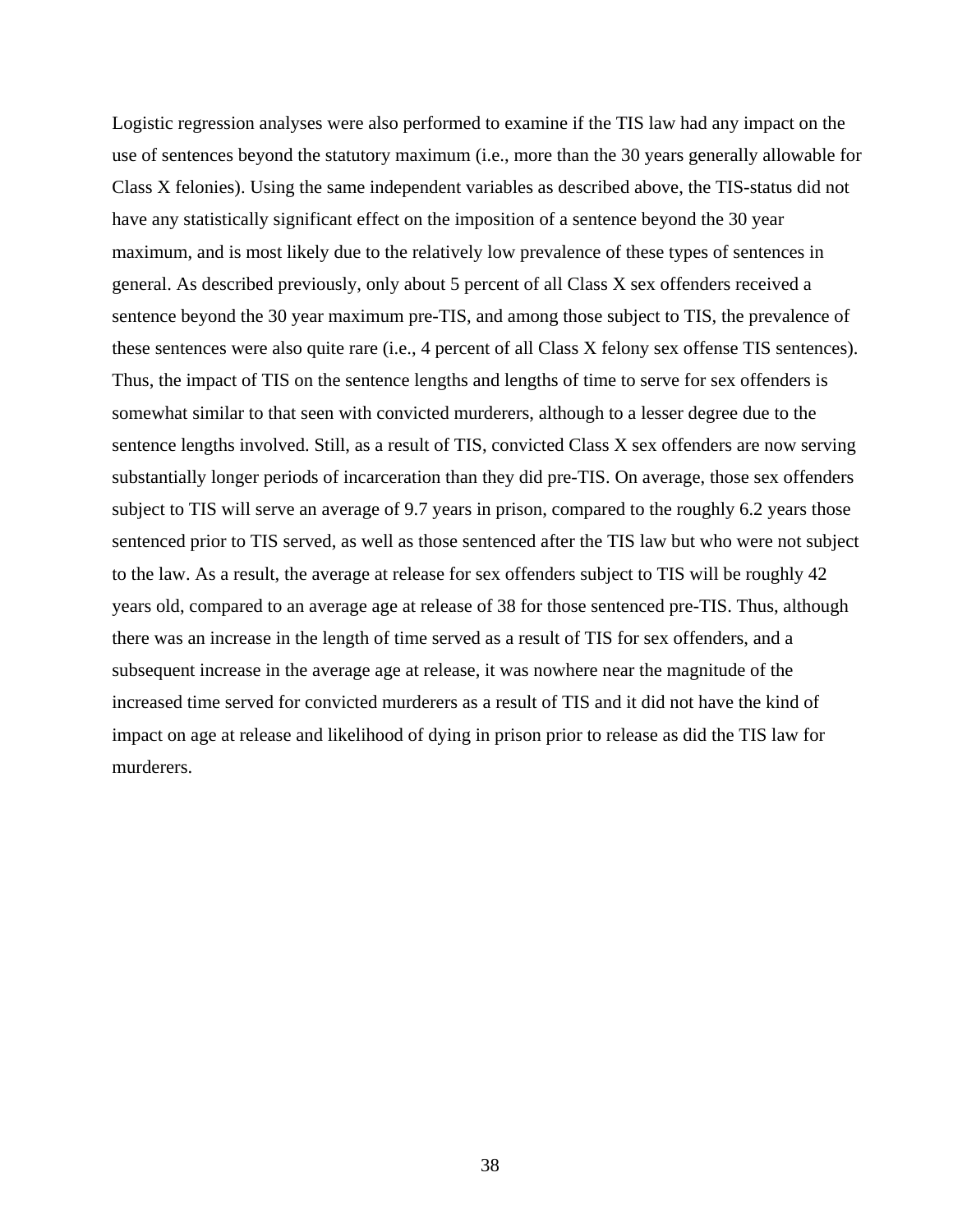### **RESULTS & FINDINGS FROM ANALYSES OF IMPACT OF TIS ON DISCIPLINARY INCIDENTS**

#### *Impact of TIS on Disciplinary Incidents for Murderers*

To determine if TIS had an impact on the extent and nature of disciplinary incidents among murderers in Illinois, data were obtained that allowed for the tracking of disciplinary incidents for a cohort of murderers admitted to prison in Illinois between July 1999 and June 2001. Disciplinary data included those recorded through March 2008, so the average amount of time inmates were at risk of having a disciplinary incident was 8 years. Within the sample of murderers tracked were 300 inmates subject to TIS and 550 that were eligible for day-for-day good conduct credit. The specific disciplinary outcomes examined included: total number of disciplinary tickets, any serious incident (yes or no), any assaults (yes or no), assaults of staff (yes or no), and assaults of other inmates (yes or no). Analyses included bivariate comparisons of inmate characteristics, including whether the inmate was subject to TIS or not, and each of these different measures of disciplinary incidents. Below is a description of the findings from each set of these bivariate analyses as well as a summary of the multivariate models tested to examine the effect of TIS on each measure of institutional rule violations.

#### *Impact of TIS on the Total Number of Disciplinary Incidents on Murderers*

Bivariate analyses were performed to determine if there was any statistical relationship between inmate characteristics, including whether they were subject to TIS, and the total *number* of disciplinary tickets (Table 5). With respect to the TIS status of the inmate, the bivariate analyses indicated that inmates who were not subject to TIS averaged 26.75 disciplinary tickets, compared to an average of 18.06 tickets for TIS inmates ( $F=25.45$ ,  $p<.001$ ). Thus, the bivariate analyses suggest that TIS offenders have *fewer disciplinary incidents*, on average, than inmates not subject to TIS.

In addition, there were also statistically significant relationships between number of disciplinary tickets and the inmate's age, gender, race, education level, gang membership, region of Illinois where the inmate was from, projected time to serve, and facility security level. Specifically, female inmates averaged 42.4 disciplinary tickets, compared to 20.5 for males (F=56.9, p<.001), which ,ay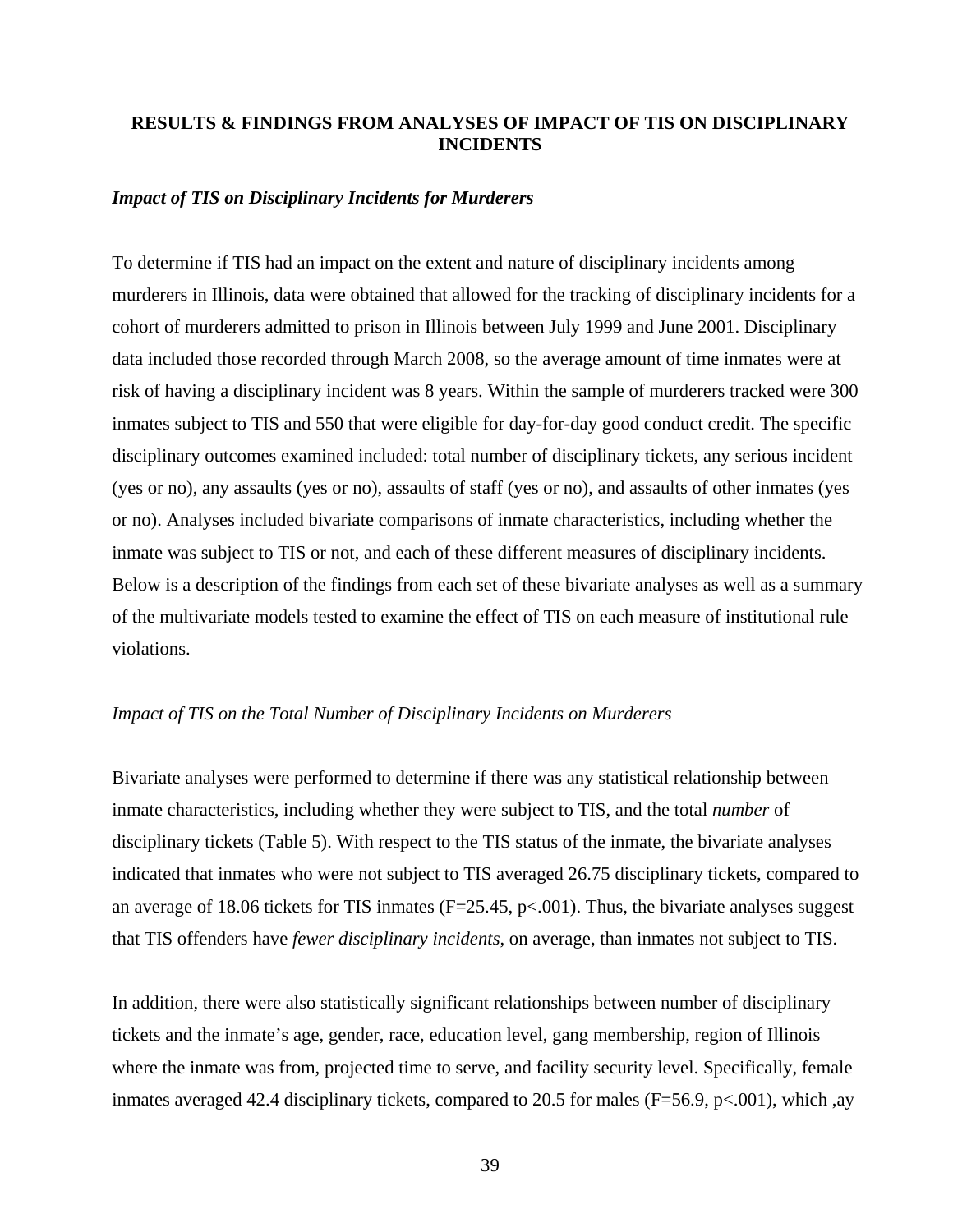potentially be explained by differences in the recording of disciplinary incidents between male and female facilities. African-American inmates had an average of 23.4 disciplinary tickets, compared to 21.1 per Hispanic inmate and 17.4 for white inmates ( $F=4.12$ ,  $p<.05$ ). Similarly, inmates with no high-school diploma/GED averaged 25.9 disciplinary tickets, whereas those with a high-school diploma/GED averaged 19.6 tickets (F=3.91, p<.05). Similarly, gang members had an average of 23.7 tickets, compared to 21 for non-gang members ( $F=3.06$ ,  $p<.10$ ). Inmates from more populous areas of Illinois averaged higher numbers of disciplinary tickets than inmates from other areas, with Cook County inmates averaging 23, "collar" county inmates averaging 19.8, and inmates from other Metropolitan Statistical Areas averaging 21.1, compared to an average of 13.7 disciplinary tickets for inmates from Micropolitan Statistical Areas, and a mean of 15.8 for inmates from all other areas of Illinois (F=2.13, p<.10). Facility security level was also statistically related to average number of disciplinary tickets. Inmates in medium security (level 4) facilities averaged 37.13 tickets, compared to 20.4 tickets for maximum security (level 1) inmates, 25.8 for secure medium (level 2) inmates, 22.6 for high medium (level 3) inmates, and 13.25 for high minimum (level 5) inmates (F=6.64, p<.001). A statistically significant relationship was also evident in the comparison of inmate age and the number of disciplinary tickets, with younger inmates having more tickets (Spearman's Rho=-.364, p<.001). Finally, a statistically significant relationship between the number of disciplinary tickets an inmate received and the projected length of time they have to serve was found. Inmates with shorter projected sentences were found to have more disciplinary tickets (Spearman's Rho=-.351, p<.001). On the other hand, no statistical relationship was found between number of tickets and marital status, whether or not they had children, and prior prison sentences.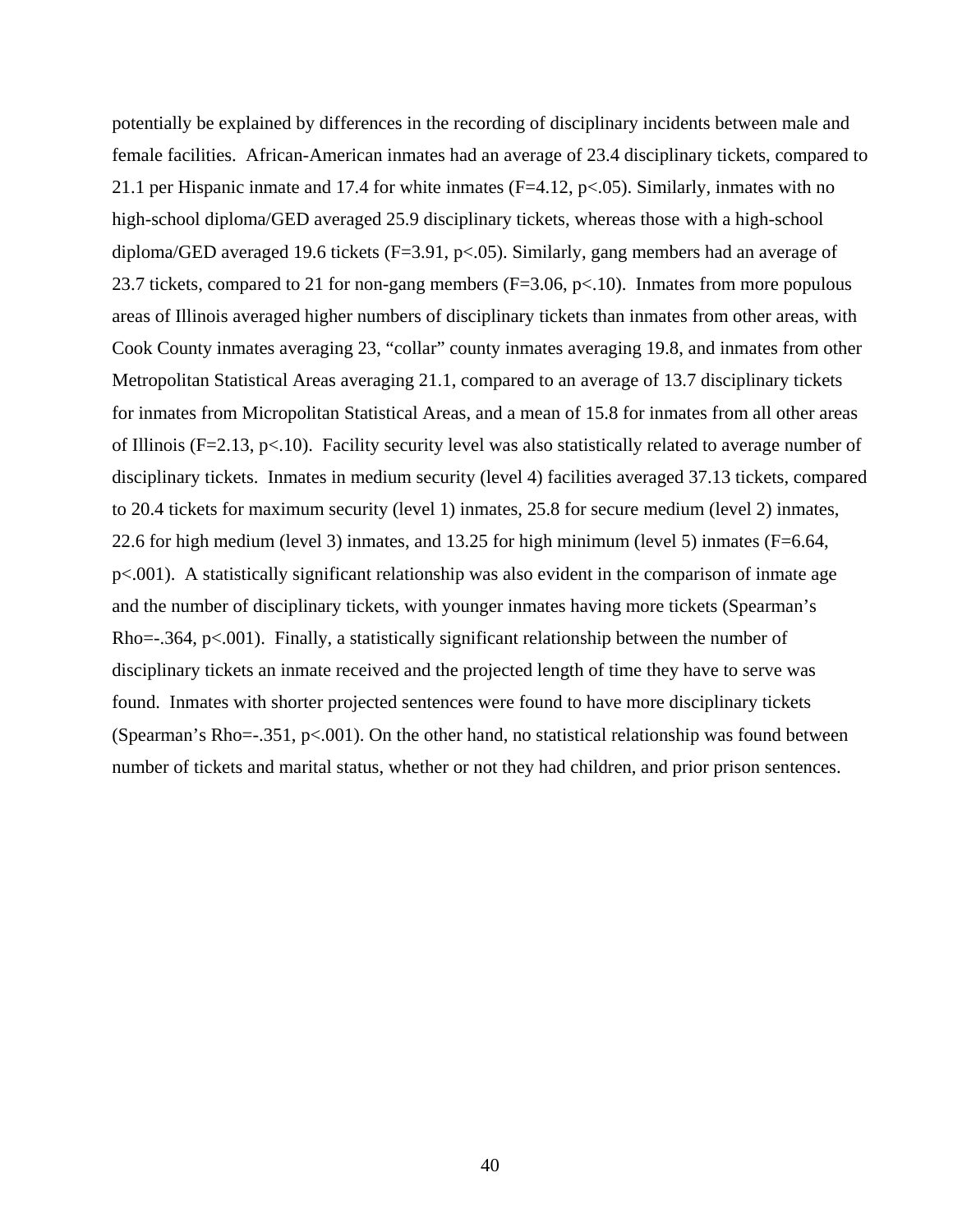**Table 5** 

Average Number of Disciplinary Tickets Received by Those Convicted of Murder

|                                                  | <b>Mean Number of Disciplinary Tickets</b> |  |  |
|--------------------------------------------------|--------------------------------------------|--|--|
| <b>Total</b>                                     | 22.02, (sd) 21.68                          |  |  |
| Age*** (26.56 years) Spearman= $-0.364$ , p<.001 |                                            |  |  |
| Gender*** F=56.90, p<.001                        |                                            |  |  |
| Female                                           | 42.43, (sd) 48.57                          |  |  |
| Male                                             | 20.52, (sd) 17.35                          |  |  |
| Race** F=6.93, p<.01                             |                                            |  |  |
| White                                            | 17.39, (sd) 27.02                          |  |  |
| Non-White                                        | 22.88, (sd) 20.46                          |  |  |
| <b>Race 2*</b> F=4.12, p<.05                     |                                            |  |  |
| White                                            | 17.39, (sd) 27.02                          |  |  |
| African-American                                 | 23.38, (sd) 21.00                          |  |  |
| Hispanic/Other                                   | 21.13, (sd) 18.43                          |  |  |
| <b>Marital Status</b> $F=1.93$ , $p=.166$        |                                            |  |  |
| Married/Common Law                               | 16.11, (sd) 11.37                          |  |  |
| Divorced/Single                                  | 23.42, (sd) 27.63                          |  |  |
| Education Level* $F=3.91$ , p<.05                |                                            |  |  |
| HS Diploma or GED                                | 19.58, (sd) 24.63                          |  |  |
| No HS Diploma or GED                             | 25.86, (sd) 28.96                          |  |  |
| <b>Children</b> F=.381, p=.537                   |                                            |  |  |
| None                                             | 22.29, (sd) 20.19                          |  |  |
| 1 or More                                        | 21.19, (sd) 25.85                          |  |  |
| Gang Member $F=3.06$ , p=.08                     |                                            |  |  |
| N <sub>o</sub>                                   | 21.00, (sd) 22.58                          |  |  |
| Yes                                              | 23.74, (sd) 20.00                          |  |  |
| <b>Region of Illinois</b> $F=2.13$ , $p=.075$    |                                            |  |  |
| Cook County/Chicago                              | 23.01, (sd) 21.27                          |  |  |
| <b>Collar County</b>                             | 19.78, (sd) 16.89                          |  |  |
| <b>Other Metropolitan Statistical Areas</b>      | 21.13, (sd) 29.82                          |  |  |
| Micropolitan Statistical Areas                   | 13.67, (sd) 11.65                          |  |  |
| All Other Areas                                  | 15.81, (sd) 14.32                          |  |  |
| <b>Prior Prison Sentences</b> F=2.65, p=.104     |                                            |  |  |
| None                                             | 22.75, (sd) 22.34                          |  |  |
| One or More                                      | 19.92, (sd) 19.55                          |  |  |
| TIS***<br>$F = 25.45$ , p<.001                   |                                            |  |  |
| Non TIS                                          | 26.75, (sd) 21.86                          |  |  |
| <b>TIS</b>                                       | 18.06, (sd) 21.04                          |  |  |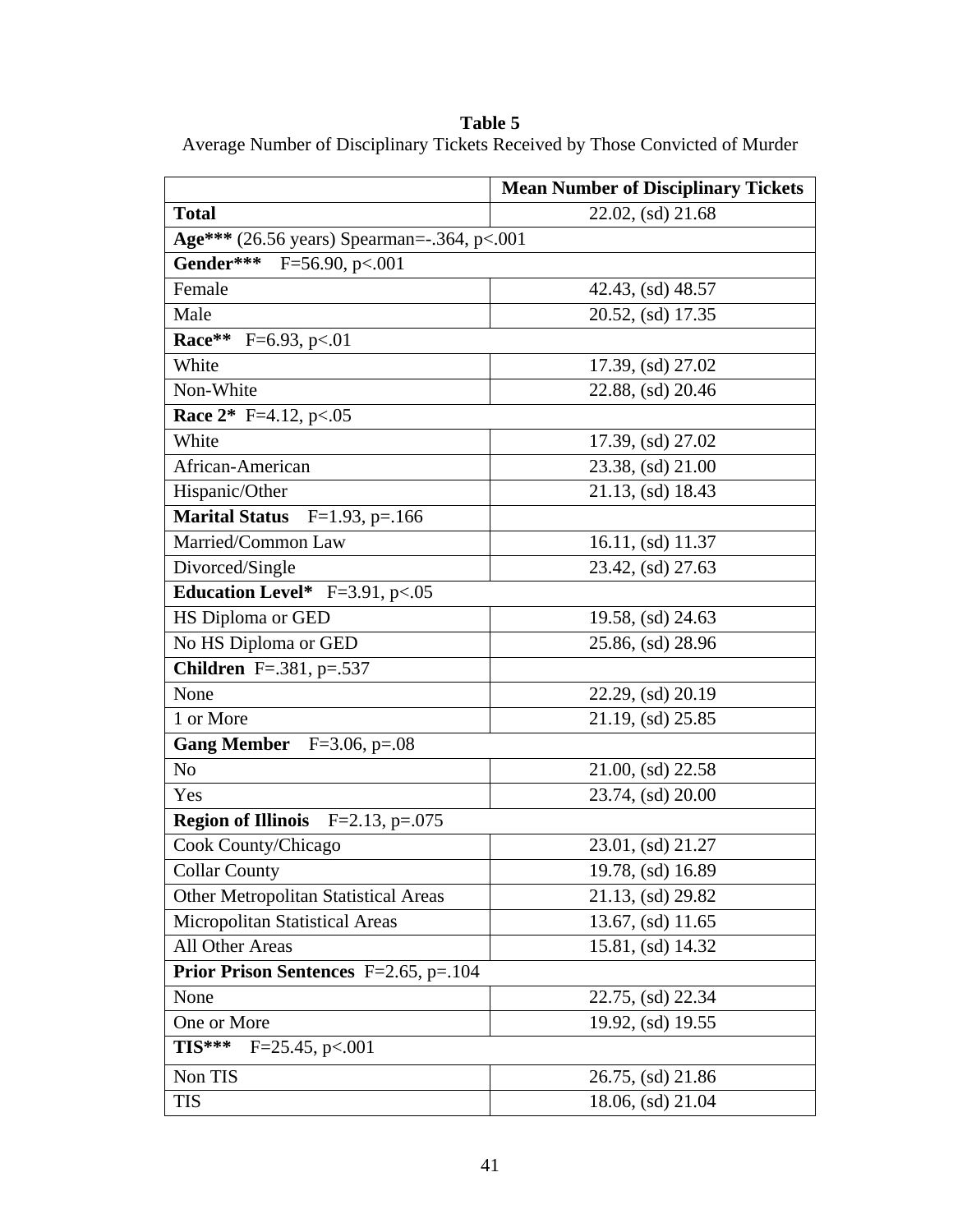| <b>Projected Time to Serve***</b> (33.69 years) Spearman= $-0.351$ , p<.001 |                   |  |  |
|-----------------------------------------------------------------------------|-------------------|--|--|
| Actual Time Served*** $(7.73 \text{ years})$ Spearman=.122, p<.001          |                   |  |  |
| <b>Facility Security Level***</b> F=6.64, p<.001                            |                   |  |  |
| Maximum                                                                     | 20.40, (sd) 19.48 |  |  |
| Secure Medium                                                               | 25.80, (sd) 17.15 |  |  |
| High Medium                                                                 | 22.60, (sd) 23.57 |  |  |
| Medium                                                                      | 37.13, (sd) 45.79 |  |  |
| High Minimum<br>13.25, (sd) 12.47                                           |                   |  |  |

**\*** p<.05, **\*\*** p<.01, **\*\*\*** p<.001

Multivariate analyses were also conducted in order to more accurately determine which variables had an independent impact on the numbers of disciplinary tickets received among the sample of murderers, and also to determine the impact of TIS while statistically controlling for the other variables associated with the number of disciplinary incidents. The first ordinary least squares (OLS) regression model for murder offenders included the independent variables for age at admission, projected time to serve in years, actual years served, gender, race as a dichotomous variable (white or non-white), marital status (married or not married), whether or not the offender had children, educational attainment (HS/GED or no HS/GED), gang status, area where they were sentenced (Cook or non-Cook), whether or not they were previously admitted to prison, the security level of their institution (maximum or other), and whether or not they were subject to TIS. This model was found to be statistically significant at the p<.001 level, with an  $R^2$  of .188 and an adjusted  $R^2$  of .175.

Of the 13 independent variables in this model, six were found to be statistically significant. Age at admission (p<.001) was inversely related to total number of tickets. For every year older an offender was, he or she could expect to receive .6 fewer disciplinary tickets (B=-.559). As well, for every year longer an offender was projected to serve (p<.005), he or she could expect to receive .1 fewer disciplinary tickets (B=-.094). On the other hand, for every year longer that an offender had actually served ( $p<.05$ ), he or she could expect to receive 1.3 more disciplinary tickets ( $B=1.29$ ). Gender had the strongest impact on the total number of tickets an offender received  $(N=553, p<.001; Beta=$ .322). Male murder offenders could expect to receive about 28 fewer tickets than female murder offenders (N=8,664; B=-27.56). The security level of the offender's parent institution was also significantly related to total number of tickets received  $(p<.10)$ , with offenders not in maximum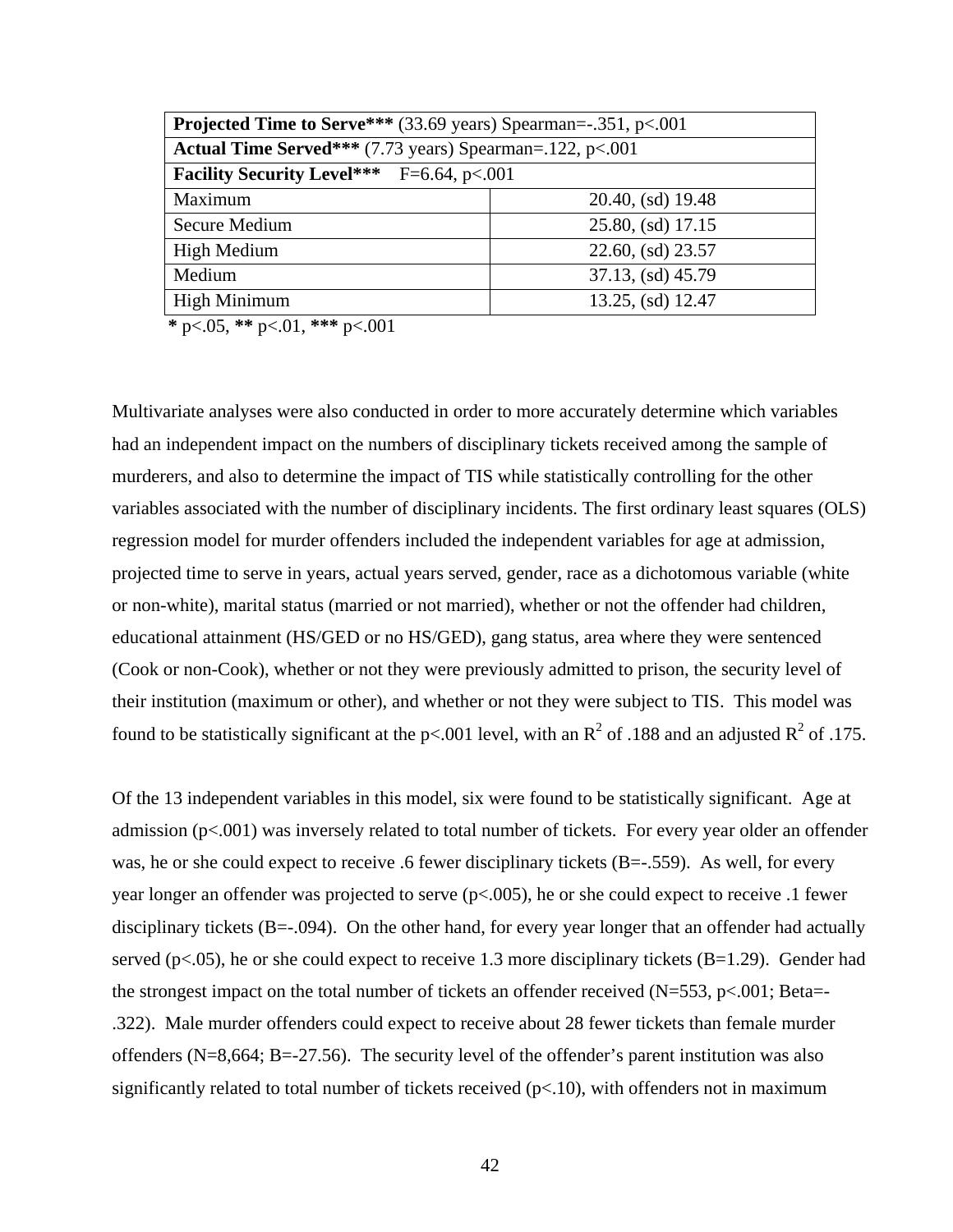security receiving 3 fewer tickets than maximum security offenders (B=-3.14). Finally, an offender's status as TIS (p<.005) was also related to fewer disciplinary tickets, with TIS offenders *receiving almost 5 fewer tickets*, on average, than non-TIS inmates (B=-4.67). (See Appendix 3)

### *Impact of TIS on the Prevalence of "Serious" Incidents among Murderers*

Bivariate analyses were also performed to determine if there was any statistical relationship, and if so, the strength of that relationship, between inmate characteristics, including whether they were subject to TIS, and whether or not the inmate received a disciplinary ticket for a serious incident (Table 6). Serious incidents were defined as any offenses that carry a maximum penalty of one year of loss or restriction of privileges, grade reduction, good time revocation and/or segregation. Offenses in this category range from violent assaults to participation in a security threat group or unauthorized organization. No statistically significant difference was noted between murderers subject to TIS and those not subject to TIS, with approximately 53 percent of both groups receiving a ticket for a serious incident.

On the other hand, there was a statistically significant relationship between receipt of a ticket for a serious incident and the inmate's age, race, education level, gang membership, and the security level of their institution. Specifically, younger inmates were more likely to have a serious violation, with the mean age of 24.8, compared to 28.1 for those with no serious incidents ( $F=31.1$ ,  $p<.001$ ). Nonwhite inmates were more likely than whites to have received a ticket for a serious incident (56 percent versus 40 percent, respectively) ( $X^2$  =11.06, 1df, p<.001), although the strength of the relationship was relatively weak (Phi=.12, p<.001). Similarly, inmates without a high-school diploma/GED were more likely than those with a high-school diploma/GED to have had a serious incident (56 percent versus 43 percent, respectively;  $X^2 = 5.2$ , 1df, p<.05), although the strength of the relationship was relatively weak (Phi=.13,  $p<0.05$ ). Inmates identified as gang members were more likely than non-gang members to have received a ticket for a serious incident (61 percent versus 50 percent, respectively;  $X^2=9.5$ , p<.01), and the strength of the relationship was weak (Phi=.11, 1df, p<.01). Finally, inmates in higher-security institutions were more likely to receive a ticket for a serious incident (57 percent for maximum security inmates and 52 percent for secure medium inmates, compared to 38 percent for high medium, 39 percent for medium, and 0 percent for high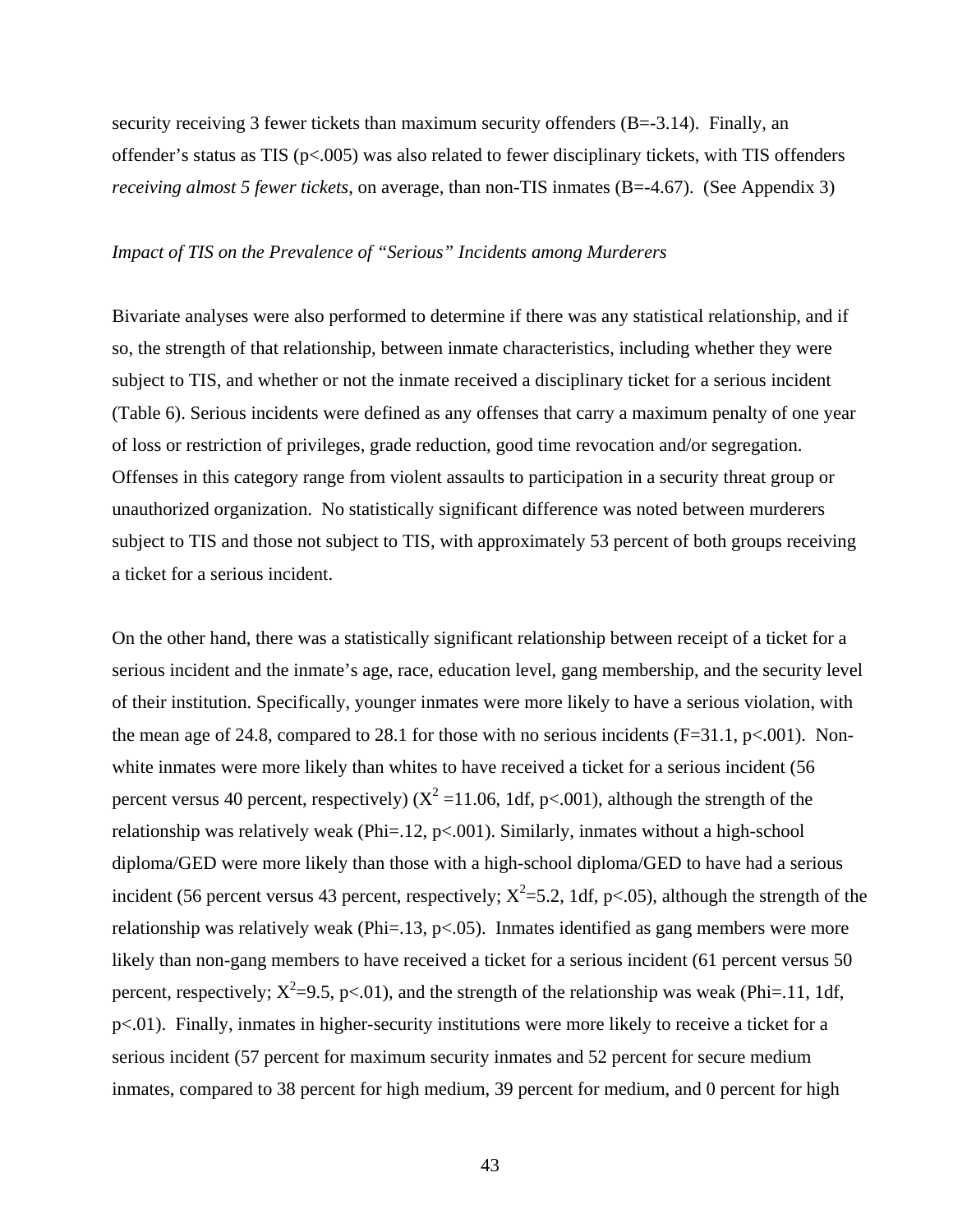minimum;  $X^2$ =16.67, 4df, p<.01). However, this was also a relatively weak relationship (Cramer's V=.143, p<.01). No statistical relationship was found between receipt of a ticket for a serious incident and inmate gender, marital status, whether or not they had children, the region of Illinois where they were from, prior prison sentences, projected time to serve and, as noted before, whether or not they were subject to TIS.

### **Table 6**

Comparison of Demographic, Socio-Economic and Criminal History Characteristics among Murderers with No Serious Offenses and Those with at Least One Serious Offense

|                                  | No "Serious"<br><b>Offenses</b>            | <b>One or More</b><br>"Serious"<br><b>Offenses</b>        | <b>Total</b> |  |
|----------------------------------|--------------------------------------------|-----------------------------------------------------------|--------------|--|
| <b>Total</b>                     | 46.3%                                      | 53.7%                                                     | 849          |  |
| Age*** (Mean, Years) $F=31.13$ , | 28.11                                      | 24.83                                                     | 26.34        |  |
| p<.001                           |                                            |                                                           |              |  |
| <b>Gender</b>                    |                                            | $X^2 = 1.27$ , 1df, p=.260                                |              |  |
| Female                           | 53.6%                                      | 46.4%                                                     | 100%         |  |
| Male                             | 45.8%                                      | 54.2%                                                     | 100%         |  |
| Race***                          |                                            | $\overline{X^2}$ = 11.06, 1df, p<.001, Phi = .116, p<.001 |              |  |
| White                            | 59.8%                                      | 40.2%                                                     | 100%         |  |
| Non-White                        | 43.8%                                      | 56.2%                                                     | 100%         |  |
| Race 2**                         |                                            | $X^2$ =11.74, 2df, p<.01, Cramer's V=.120, p<.01          |              |  |
| White                            | 59.8%                                      | 40.2%                                                     | 100%         |  |
| African-American                 | 44.7%                                      | 55.3%                                                     | 100%         |  |
| Hispanic/Other                   | 40.9%                                      | 59.1%                                                     | 100%         |  |
| <b>Marital Status</b>            |                                            | $X^2 = 170$ , 1df, p=.680                                 |              |  |
| Married/Common Law               | 53.6%                                      | 46.4%                                                     | 100%         |  |
| Divorced/Single                  | 49.5%                                      | 50.5%                                                     | 100%         |  |
| <b>Education Level*</b>          |                                            | $\overline{X^2}$ =5.22, 1df, p<.05, Phi=.131, p<.05       |              |  |
| HS Diploma or GED                | 57.3%                                      | 42.7%                                                     | 100%         |  |
| No HS Diploma or GED             | 44.0%                                      | 56.0%                                                     | 100%         |  |
| <b>Children</b>                  |                                            | $X^2$ =1.61, 1df, p=.204                                  |              |  |
| None                             | 45.1%                                      | 54.9%                                                     | 100%         |  |
| 1 or More                        | 50.3%                                      | 49.7%                                                     | 100%         |  |
| <b>Gang Member**</b>             | $X^2 = 9.54$ , 1df, p<.01, Phi=.108, p<.01 |                                                           |              |  |
| N <sub>o</sub>                   | 50.5%                                      | 49.5%                                                     | 100%         |  |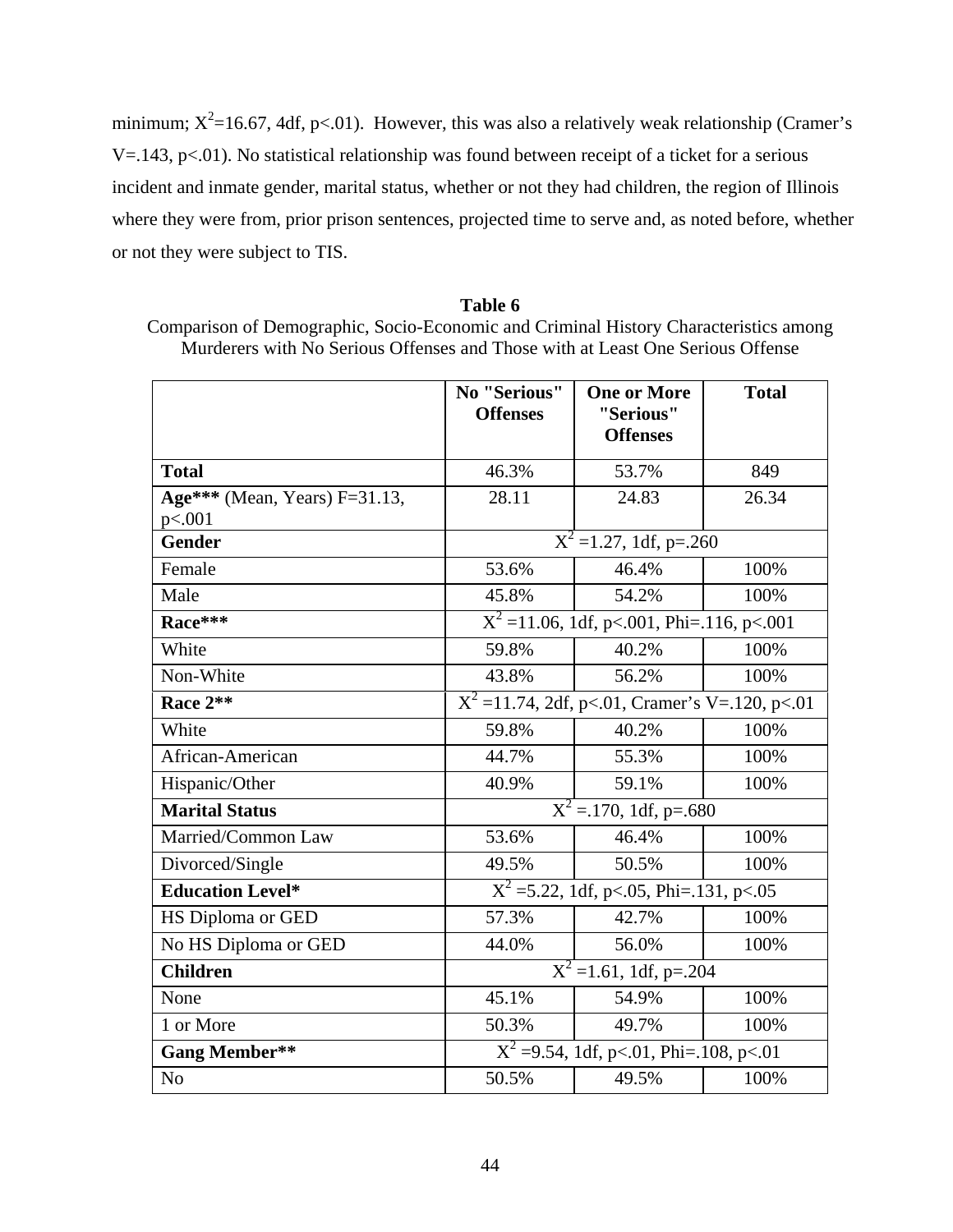| Yes                                                            | 39.3%                     | 60.7%                                            | 100%  |
|----------------------------------------------------------------|---------------------------|--------------------------------------------------|-------|
| <b>Region of Illinois</b>                                      | $X^2$ =5.04, 4df, p=.283  |                                                  |       |
| Cook County/Chicago                                            | 44.3%                     | 55.7%                                            | 100%  |
| <b>Collar County</b>                                           | 50.0%                     | 50.0%                                            | 100%  |
| Other Metropolitan Statistical Area                            | 51.2%                     | 48.8%                                            | 100%  |
| Micropolitan Statistical Area                                  | 57.1%                     | 42.9%                                            | 100%  |
| All Other Areas                                                | 57.1%                     | 42.9%                                            | 100%  |
| <b>Prior Prison Sentence</b>                                   | $X^2 = 123$ , 1df, p=.725 |                                                  |       |
| None                                                           | 46.0%                     | 54.0%                                            | 100%  |
| One or More                                                    | 47.4%                     | 52.6%                                            | 100%  |
| Projected time to Serve (Mean<br>Years)<br>$F=2.08$ , $p=.150$ | 32                        | 34.93                                            | 33.57 |
| <b>Truth-in-Sentencing</b>                                     |                           | $\overline{X^2}$ =.165, 4df, p=.685              |       |
| N <sub>o</sub>                                                 | 43.2%                     | 56.8%                                            | 100%  |
| Yes                                                            | 44.8%                     | 55.2%                                            | 100%  |
| <b>Security Level of Institution**</b>                         |                           | $X^2$ =16.67, 4df, p<.01, Cramer's V=.143, p<.01 |       |
| Maximum                                                        | 43.0%                     | 57.0%                                            | 100%  |
| <b>Secure Medium</b>                                           | 48.2%                     | 51.8%                                            | 100%  |
| <b>High Medium</b>                                             | 61.9%                     | 38.1%                                            | 100%  |
| Medium                                                         | 60.5%                     | 39.5%                                            | 100%  |
| <b>High Minimum</b>                                            | 100.0%                    | 0.0%                                             | 100%  |
| Time Served (Mean Years)*<br>$F=6.35, p<.05$                   | 7.65                      | 7.85                                             | 7.76  |

**\*** p<.05, **\*\*** p<.01, **\*\*\*** p<.001

Analyses were also performed to examine the relationship between the *number* of serious incidents and inmate characteristics and whether the inmate was subject to TIS. No statistical relationship was found between the number of serious incidents among the murderers and whether they were subject to TIS. However, as with the analyses of whether or not the inmate received any tickets for serious incidents (i.e., dichotomous indication of yes or no), there were statistically significant differences in the average number of serious incidents and the inmates' race, number of children, gang involvement, and their institution's security level. Specifically, Hispanic inmates had an average of 1.56 serious incidents, compared to 1.18 per African-American inmate and .95 for white inmates (F=4.08, p<.05). Similarly, inmates with no children averaged 1.31 serious incidents, whereas those with at least one child had .92 serious incidents ( $F=6.8$ ,  $p<.01$ ). This was a weak relationship, with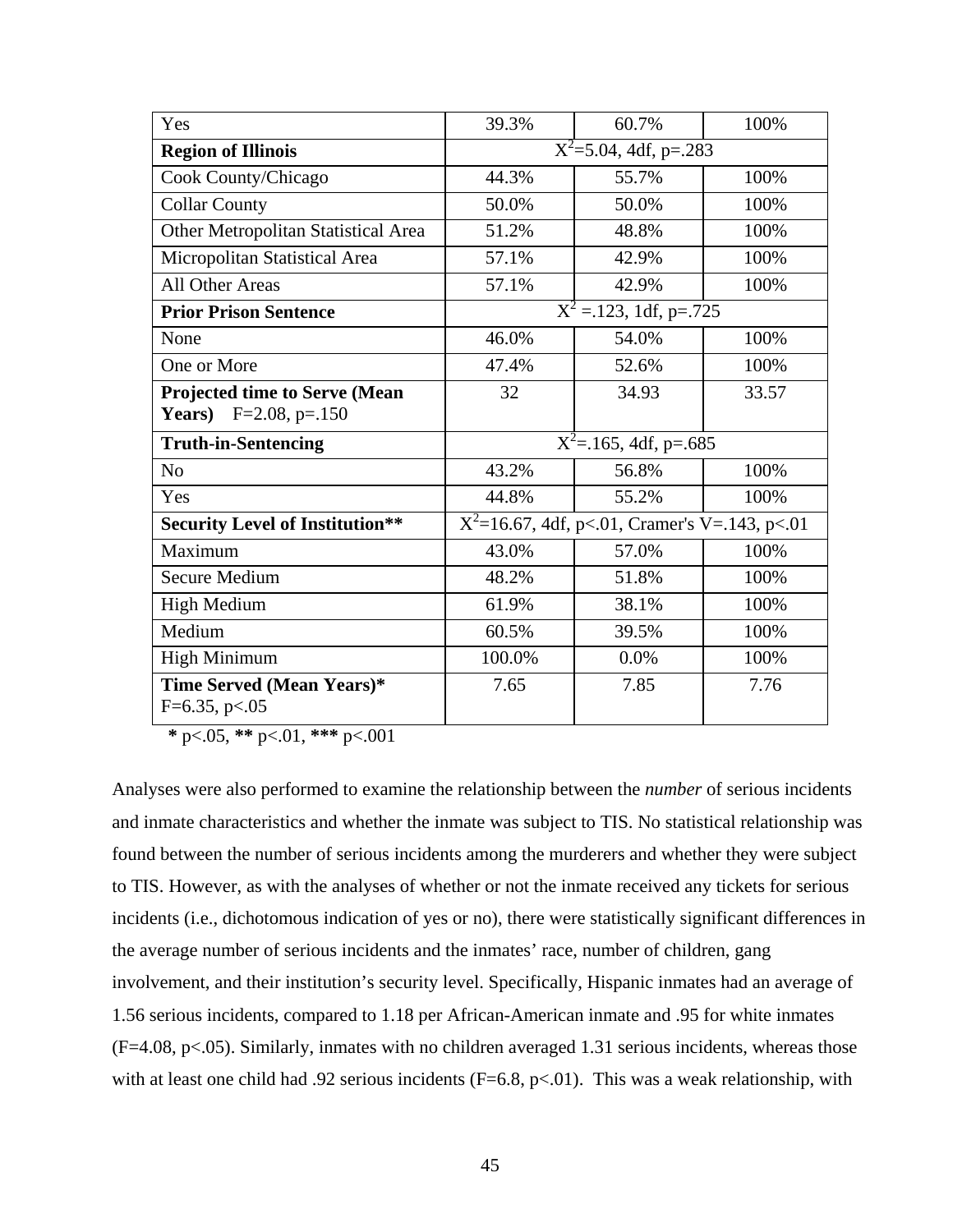Spearman's Rho=.08, with  $p<.05$ . Similarly, gang members had an average of 1.57 serious incidents, compared to 1.01 for non-gang members  $(F=18.1, p<.001)$ , although this was a weak relationship as well (Spearman's Rho=.15, p<.001). Once again, inmates in higher-security institutions averaged more serious incidents. Maximum security inmates averaged 1.33 and secure medium inmates averaged 1.02, while high medium inmates averaged .83, medium inmates averaged .84, and high minimum inmates had  $0$  (F=2.46, p=.044). As with the dichotomous analysis, a statistically significant relationship was evident in the comparison of inmate age and the number of serious incidents, with younger inmates having more serious incidents (Spearman's Rho=-.25, p<.001). A relationship was also found between the projected time to serve and number of serious incidents, although it was weak (Spearman's Rho=.064, p<.10).

Consistent with the comparison made with the serious incident as a dichotomous variable, no statistical relationship was found between the number of tickets for a serious incident and inmate gender, marital status, the region of Illinois where they were from, prior prison sentences, and, as already noted, whether or not they were subject to TIS. Thus, in the multivariate analyses of any serious incident (i.e., a dichotomous variable using logistic regression) and of the number of serious incidents (i.e., a ratio-level variable using ordinary least squares regression), the TIS variable was not statistically related to whether or not the inmate received a ticket for a serious incident or the number of tickets for serious incidents

#### *Impact of TIS on the Prevalence of Assaults by Murderers*

Bivariate and multivariate analyses were also performed to determine if there was any statistical relationship, and if so, the strength of that relationship, between inmate characteristics, including whether they were subject to TIS, and whether or not the inmate received a disciplinary ticket for any assault (Table 7). No statistically significant differences were noted between murderers subject to TIS and those that were not, with roughly 19 percent of both groups receiving a disciplinary ticket for an assault. On the other hand, among the sample of offenders sentenced to IDOC for murder, there were statistically significant relationships between receipt of a ticket for any assault and the inmate's age and gang membership. Specifically, younger inmates were more likely to have received a disciplinary ticket for assault, with a mean age of 24.2, compared to 26.8 for those with no assaults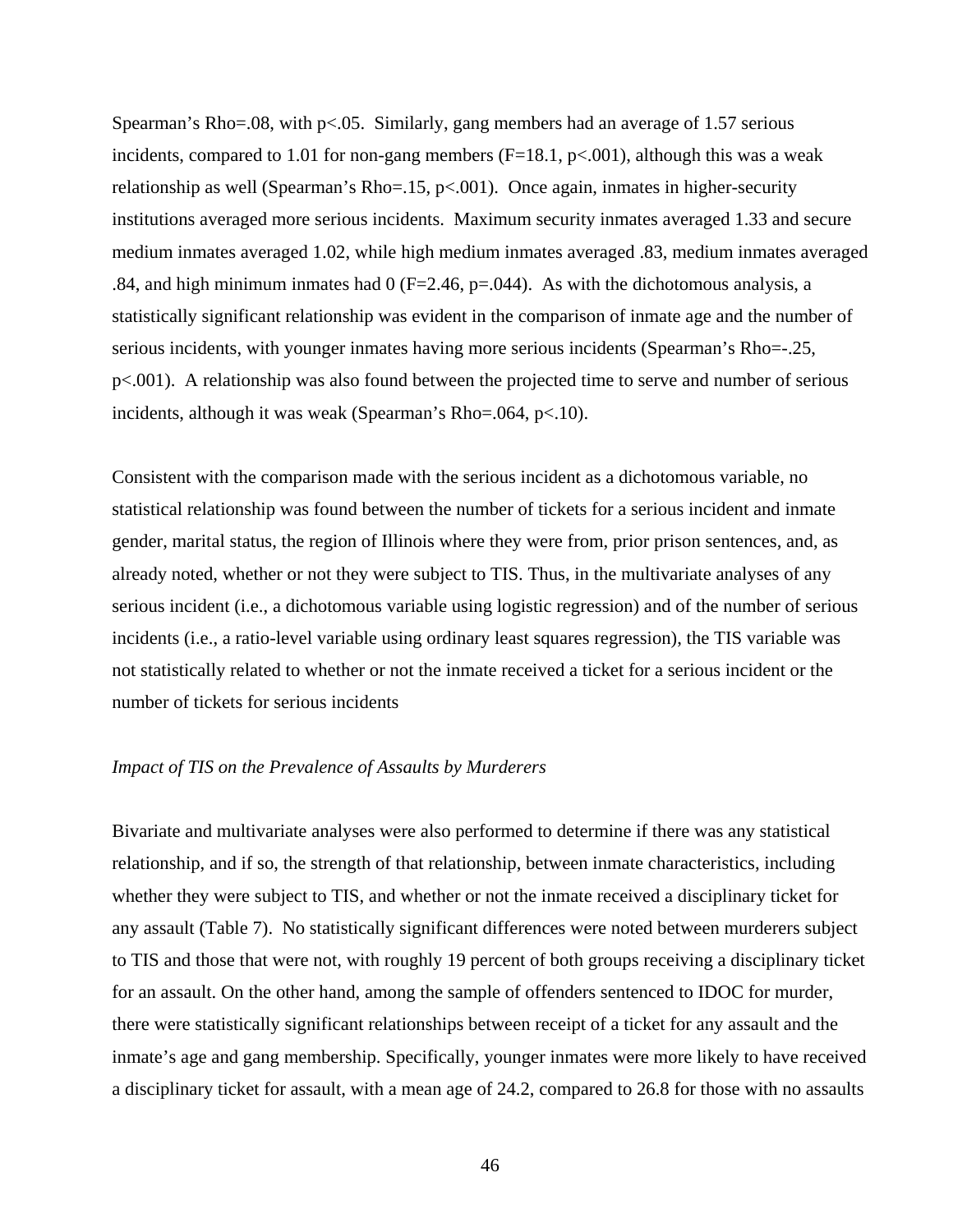(F=11.4, p<.005). Similarly, inmates identified as gang members were more likely than non-gang members to have received a ticket for any assault (23 percent versus 16 percent, respectively), but the strength of the relationship was weak (Phi=.09, p<.05). No statistical relationships, however, were found between receipt of a ticket for any assault and inmate gender, race, marital status, education level, whether or not they had children, the region of Illinois where they were from, prior prison sentences, projected time to serve and, as indicated previously, whether or not they were subject to TIS.

|                               | <b>No Assaults</b>                       | <b>One or More</b><br><b>Assaults</b>  | <b>Total</b> |
|-------------------------------|------------------------------------------|----------------------------------------|--------------|
| <b>Total</b>                  | 81.7%                                    | 18.3%                                  | 100%         |
| Age*** (Mean, Years) F=11.35, | 26.81                                    | 24.22                                  | 26.34        |
| p<.001                        |                                          |                                        |              |
| <b>Gender</b>                 |                                          | $\overline{X^2} = 0.007$ , 1df, p=.936 |              |
| Female                        | 82.1%                                    | 17.9%                                  | 100%         |
| Male                          | 81.7%                                    | 18.3%                                  | 100%         |
| Race                          |                                          | $X^2 = 1.10$ , 1df, p=.295             |              |
| White                         | 85.0%                                    | 15.0%                                  | 100%         |
| Non-White                     | 81.1%                                    | 18.9%                                  | 100%         |
| Race 2                        |                                          | $X^2 = 1.58$ , 2df, p=.453             |              |
| White                         | 85.0%                                    | 15.0%                                  | 100%         |
| African-American              | 81.7%                                    | 18.3%                                  | 100%         |
| Hispanic/Other                | 79.2%                                    | 20.8%                                  | 100%         |
| <b>Marital Status</b>         |                                          | $X^2 = 010$ , 1df, p=.919              |              |
| Married/Common Law            | 82.1%                                    | 17.9%                                  | 100%         |
| Divorced/Single               | 81.4%                                    | 18.6%                                  | 100%         |
| <b>Education Level</b>        |                                          | $\overline{X^2}$ = 1.083, 1df, p=.298  |              |
| HS Diploma or GED             | 83.9%                                    | 16.1%                                  | 100%         |
| No HS Diploma or GED          | 79.1%                                    | 20.9%                                  | 100%         |
| <b>Children</b>               |                                          | $X^2 = 174$ , 1df, p=.676              |              |
| None                          | 81.4%                                    | 18.6%                                  | 100%         |
| 1 or More                     | 82.7%                                    | 17.3%                                  | 100%         |
| <b>Gang Member*</b>           | $X^2$ =6.21, 1df, p<.05, Phi=.087, p<.05 |                                        |              |

**Table 7** 

Comparison of Demographic, Socio-Economic and Criminal History Characteristics among Murderers with No Assaults and at Least One Assault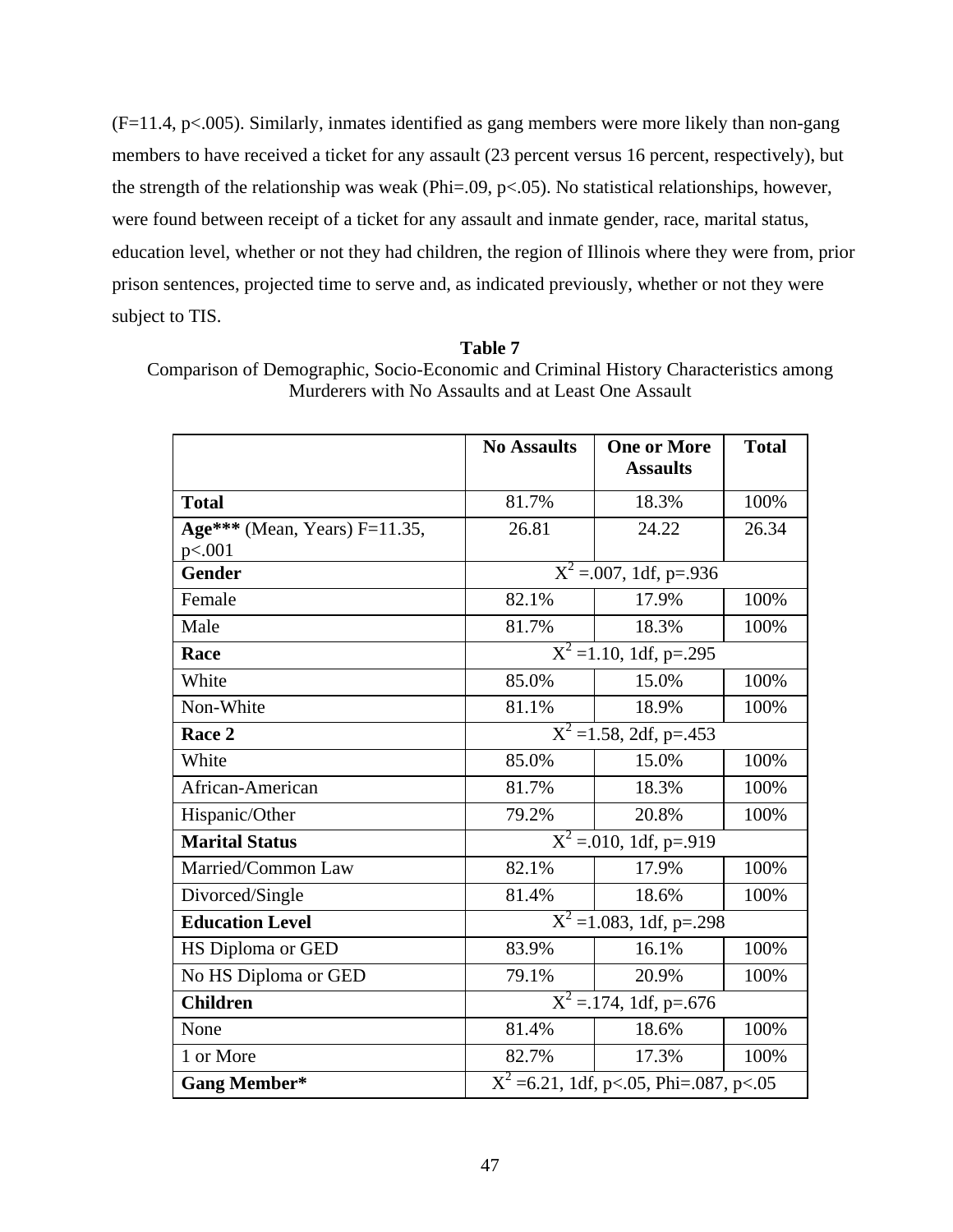| N <sub>o</sub>                                                 | 84.3%                               | 15.7%                               | 100%  |
|----------------------------------------------------------------|-------------------------------------|-------------------------------------|-------|
| Yes                                                            | 77.4%                               | 22.6%                               | 100%  |
| <b>Region of Illinois 2</b>                                    | $\overline{X^2}$ =3.82, 4df, p=.431 |                                     |       |
| Cook County/Chicago                                            | 81.9%                               | 18.1%                               | 100%  |
| <b>Collar County</b>                                           | 78.3%                               | 21.7%                               | 100%  |
| Other Metropolitan Statistical Area                            | 82.1%                               | 17.9%                               | 100%  |
| Micropolitan Statistical Area                                  | 95.2%                               | 4.8%                                | 100%  |
| <b>All Other Areas</b>                                         | 76.2%                               | 23.8%                               | 100%  |
| <b>Prior Prison Sentence</b>                                   |                                     | $\overline{X^2}$ = 347, 1df, p= 556 |       |
| None                                                           | 82.2%                               | 17.8%                               | 100%  |
| One or More                                                    | 80.4%                               | 19.6%                               | 100%  |
| Projected time to Serve (Mean<br><b>Years</b> ) F=.150, p=.699 | 33.76                               | 32.74                               | 33.57 |
| <b>Truth-in-Sentencing</b>                                     |                                     | $\overline{X^2}$ =.008, 1df, p=.931 |       |
| N <sub>o</sub>                                                 | 80.7%                               | 19.3%                               | 100%  |
| Yes                                                            | 81.0%                               | 19.0%                               | 100%  |
| <b>Security Level of Institution</b>                           |                                     | $\overline{X^2=1.74}$ , 4df, p=.784 |       |
| Maximum                                                        | 81.3%                               | 18.7%                               | 100%  |
| <b>Secure Medium</b>                                           | 80.7%                               | 19.3%                               | 100%  |
| <b>High Medium</b>                                             | 82.5%                               | 17.5%                               | 100%  |
| Medium                                                         | 86.8%                               | 13.2%                               | 100%  |
| <b>High Minimum</b>                                            | 100.0%                              | 0.0%                                | 100%  |
| Time Served (Mean, Years)<br>$F=.882, p=.348$                  | 7.74                                | 7.84                                | 7.76  |

**\*** p<.05, **\*\*** p<.01, **\*\*\*** p<.001

Analyses were also performed to examine the relationship between the *number* of assaults and inmate characteristics. As with the analyses of whether or not the inmate received any tickets for assault (i.e., dichotomous indication of yes or no), there were statistically significant differences in the average number of assaults and the inmates' age and gang involvement. Specifically, gang members had an average of .35 assaults, compared to .24 for non-gang members (F=2.9, p<.1). A statistically significant relationship was evident in the comparison of inmate age and the number of assaults, with younger inmates having more assaults (Spearman's Rho=-.134, p<.001). Also consistent with the comparison made with the assaults as a dichotomous variable, no statistical relationship was found between the number of tickets for assault and inmate gender, race, marital status, education level, whether or not they had children, the region of Illinois where they were from,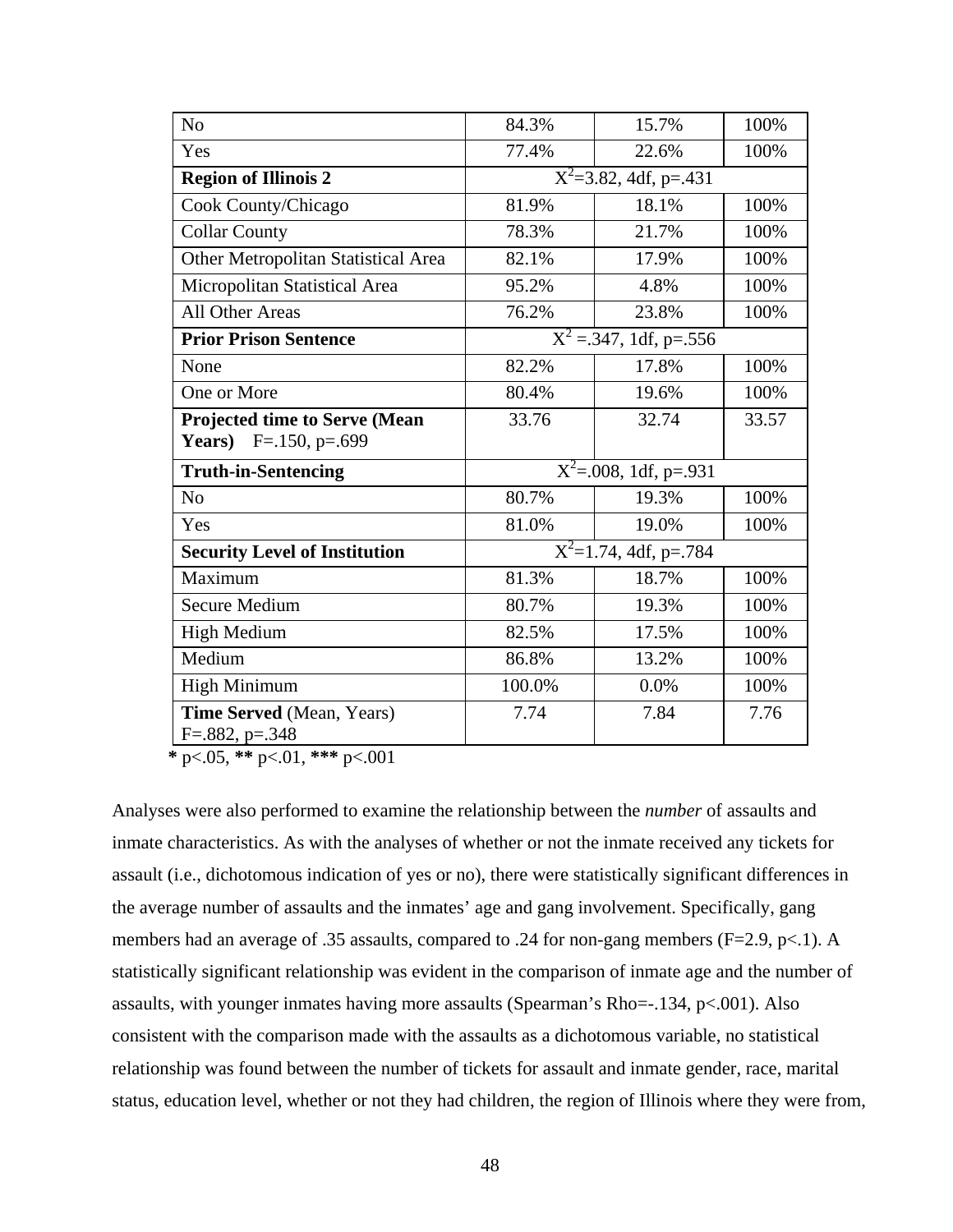prior prison sentences, projected time to serve and whether or not they were subject to TIS.

The analyses also examined separately the prevalence and patterns of assaults specifically against IDOC staff as well as assaults committed by inmates against other inmates, and examined if the inmate's TIS status was at all related to these forms of violence. The prevalence of staff assaults was low for both TIS and non-TIS murderers, with fewer than 9 percent of both groups receiving a ticket for assaulting a staff member and no statistically significant differences between the TIS and non-TIS inmates was evident. Although the prevalence of assaults of other inmates was slightly higher at roughly 12 percent—there were also no statistically significant differences between the TIS and non-TIS inmates. In the multivariate analyses of any assault (i.e., a dichotomous variable using logistics regression) and of the number of assaults (i.e., a ratio-level variable using ordinary least squares regression), the TIS variable was not statistically related to whether or not the inmate received a ticket for a serious incident or the number of tickets for serious incidents. Similar findings were evident when the specific nature of the assault (staff assaults or assaults on other inmates) was examined between TIS and non-TIS inmates.

#### *Impact of TIS on the Sanctions Imposed on Murderers with Disciplinary Incidents*

Analyses were also performed to determine if an inmate's TIS status had any influence on the types of sanctions imposed by IDOC for disciplinary incidents, including placement in segregation, loss of good conduct credit, loss of commissary privileges, and loss of gym/yard privileges. As with the analyses described above, bivariate and multivariate analyses were performed to determine if the inmate's TIS status had an independent relationship to any of these sanctions being imposed.

Among the sample of murderers, the most prevalent form of sanction imposed on those receiving disciplinary tickets was loss of commissary privileges, and no statistical difference was noted between those murderers subject to TIS and those not: roughly 90 percent of both groups lost their commissary privileges for a period of time as a result of a disciplinary incident. For the other forms of punishment, including placement in segregation, loss of gym/yard privileges, and loss of good conduct credit, no statistical differences were identified based on the inmates' TIS status.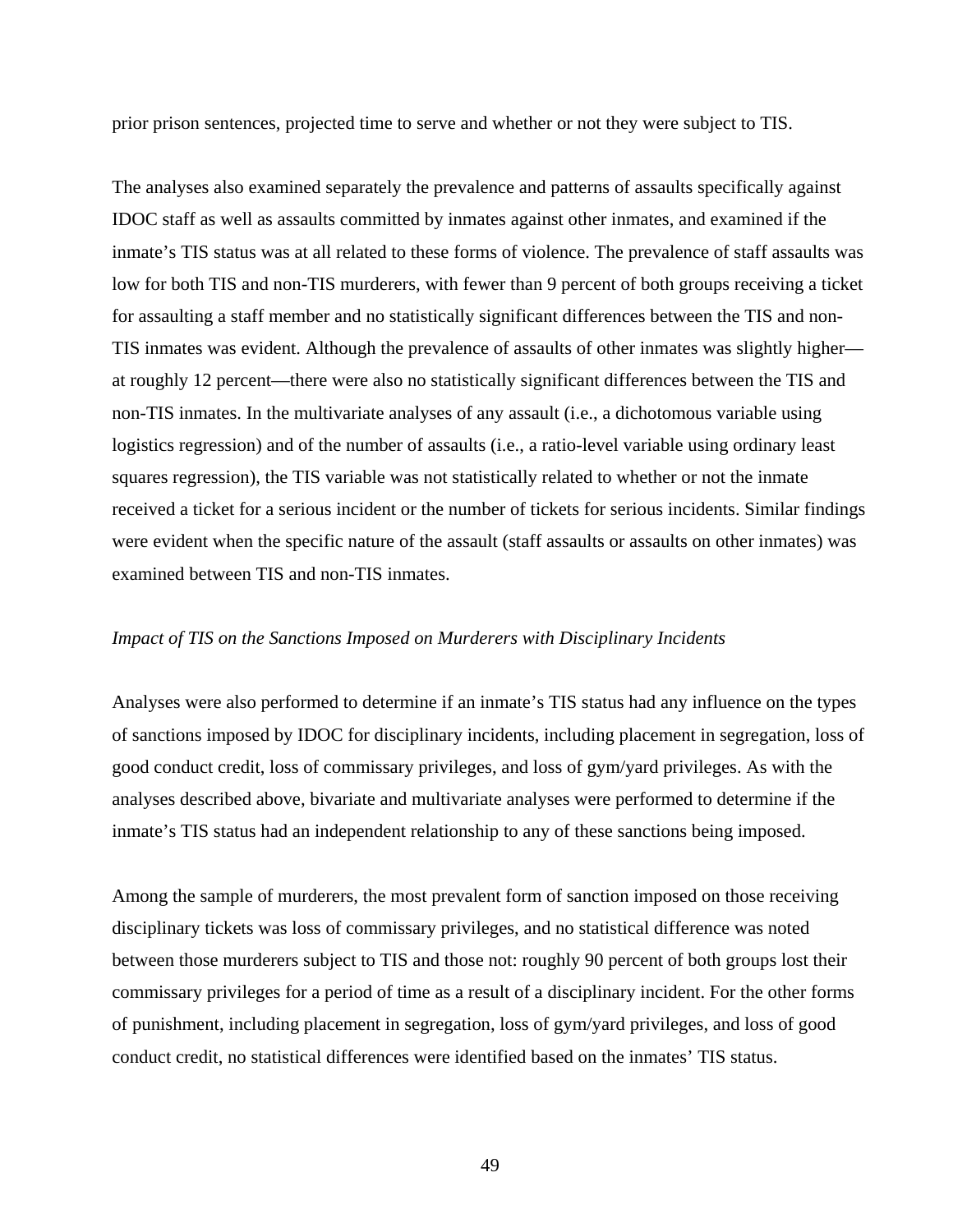#### *Impact of TIS on Disciplinary Incidents for Class X Sex Offenders*

To determine if TIS had an impact on the extent and nature of disciplinary incidents among Class X sex offenders in Illinois, data were obtained that allowed for the tracking of disciplinary incidents for a cohort of sex offenders admitted to prison in Illinois between July 1999 and June 2001. Disciplinary data included that recorded through March 2008, so the average amount of time inmates were at risk of having a disciplinary incident was 8 years. Within the sample of sex offenders tracked were 806 inmates subject to TIS and 599 that were eligible for day-for-day good conduct credit. The specific disciplinary outcomes examined included: total number of disciplinary tickets, any serious incident (yes or no), any assaults (yes or no), assaults of staff (yes or no), and assaults of other inmates (yes or no). Analyses included bivariate comparisons of inmate characteristics, including whether the inmate was subject to TIS or no, and each of these different measures of disciplinary incidents. Below is a description of the findings from each set of these bivariate analyses as well as a summary of the multivariate models tested to examine the effect of TIS on each measure of institutional rule violations.

### *Impact of TIS on the Total Number of Disciplinary Incidents for Sex Offenders*

Bivariate analyses were performed to determine if there was any statistical relationship between inmate characteristics, including whether they were subject to TIS, and the total *number* of disciplinary tickets among the sample of sex offenders (Table 8). No statistically significant relationship was found between the number of tickets for a serious incident and whether or not they were subject to TIS: among both the TIS and non-TIS inmates the average number of disciplinary tickets was roughly 23. As well, no statistical relationship was found between the number of tickets and whether or not they had children, prior prison sentences, or their projected time to serve.

Among the sample of offenders sentenced to IDOC for Class X sex offenses, there was a statistically significant relationship between number of disciplinary tickets and an inmate's age, gender, race, marital status, educational attainment, gang status, and the region of Illinois where they were from. Specifically, younger inmates were more likely to have higher numbers of disciplinary tickets (Spearman's Rho=-.513, p<.001). Female inmates far outpaced their male counterparts in mean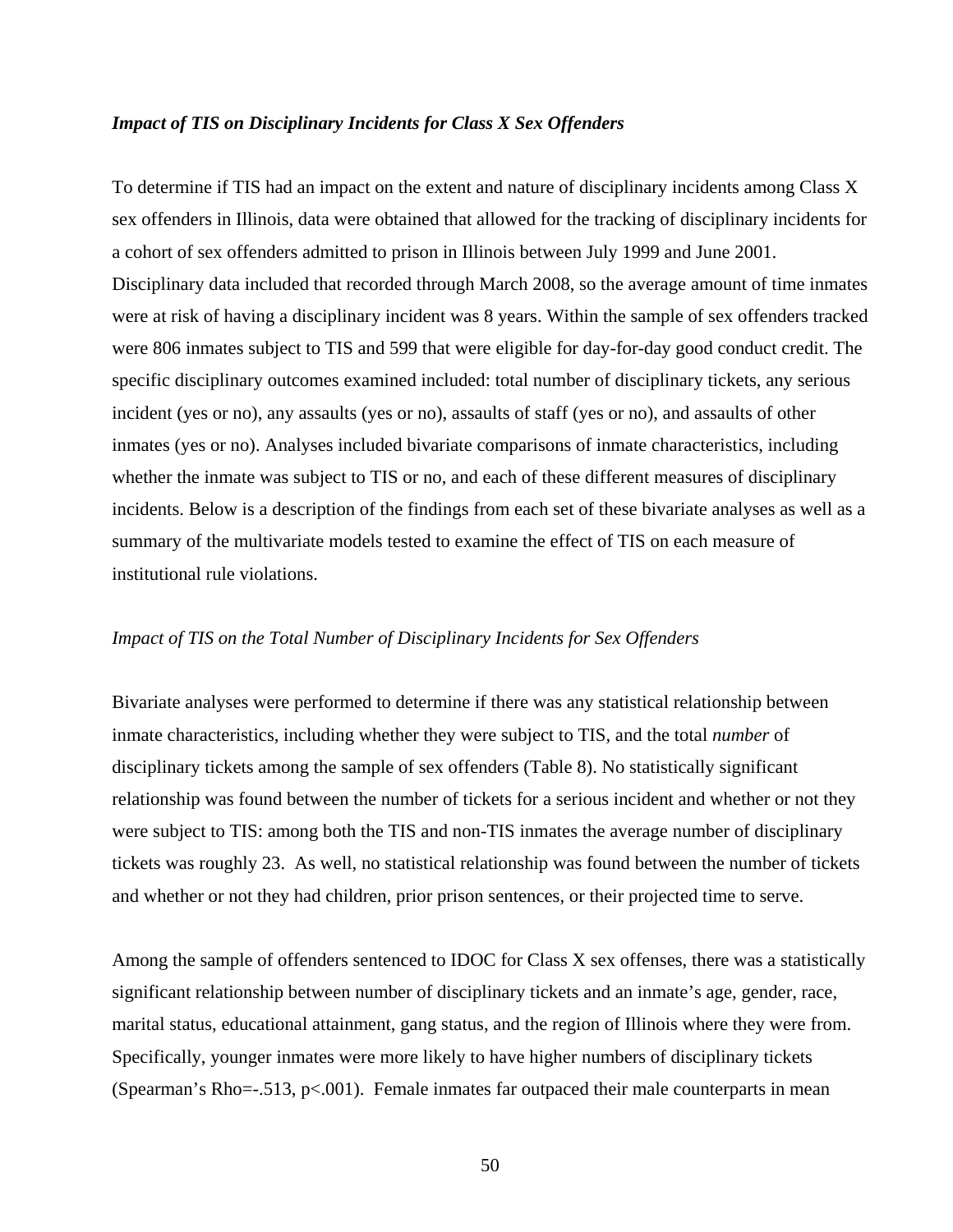number of disciplinary tickets, with females having a mean of 49.8, compared to 22.5 for males  $(F=5.17, p<.05)$ . This statistical relationship held even with the very small number of females (N=5) in this population. African-American inmates had an average of 29.8 tickets, compared to 17.9 per white inmate and 17.5 for Hispanic inmates (F=15.41, p<.001). Inmates who were divorced or single averaged 25.2 tickets, compared to 14.1 for those who were married  $(F=7.63, p<.01)$ . Similarly, inmates with no high-school diploma/GED averaged 28.8 disciplinary tickets, whereas those with a high-school diploma/GED had 16.8 tickets ( $F=9.35$ ,  $p<0.005$ ). As well, gang members had an average of 33.6 disciplinary tickets, compared to 20.8 for non-gang members (F=17.56, p<.001). Finally, the region of Illinois where an inmate was from was found to be statistically related to total number of disciplinary tickets. Inmates from Cook County averaged 26 tickets, while those from the collar counties averaged 18.6, those from other metropolitan statistical areas averaged 20.3, those from micropolitan statistical areas averaged 22.8, and those from all other areas averaged 18.4 tickets (F=2.34, p<.10).

**Table 8** Average Number of Disciplinary Tickets Received by Those Convicted of Class X Sex Offenses

|                                             | <b>Mean Number of Disciplinary Tickets</b> |
|---------------------------------------------|--------------------------------------------|
| <b>Total</b>                                | 23.19, (sd) 32.75                          |
| Age*** (32.27 years) Spearman=-.513, p<.001 |                                            |
| Gender*<br>$F=5.17, p<.05$                  |                                            |
| Female                                      | 49.8, (39.34 sd)                           |
| Male                                        | $22.51, (26.62 \text{ sd})$                |
| <b>Race***</b> F=26.22, p<.001              |                                            |
| White                                       | 17.43, (31.27 sd)                          |
| Non-White                                   | 26.90, (33.17 sd)                          |
| Race $2***$<br>$F=15.41, p<.001$            |                                            |
| White                                       | $17.86, (27.75 \text{ sd})$                |
| African-American                            | 29.84, (28.19 sd)                          |
| Hispanic/Other                              | $17.46$ , $(14.94 \text{ sd})$             |
| <b>Marital Status**</b><br>$F=7.63$ , p<.01 |                                            |
| Married/Common Law                          | $14.08, (22.89 \text{ sd})$                |
| Divorced/Single                             | 25.18, (26.49 sd)                          |
| Education Level* $F=9.35$ , p<.05           |                                            |
| HS Diploma or GED                           | $16.80$ , $(19.97 \text{ sd})$             |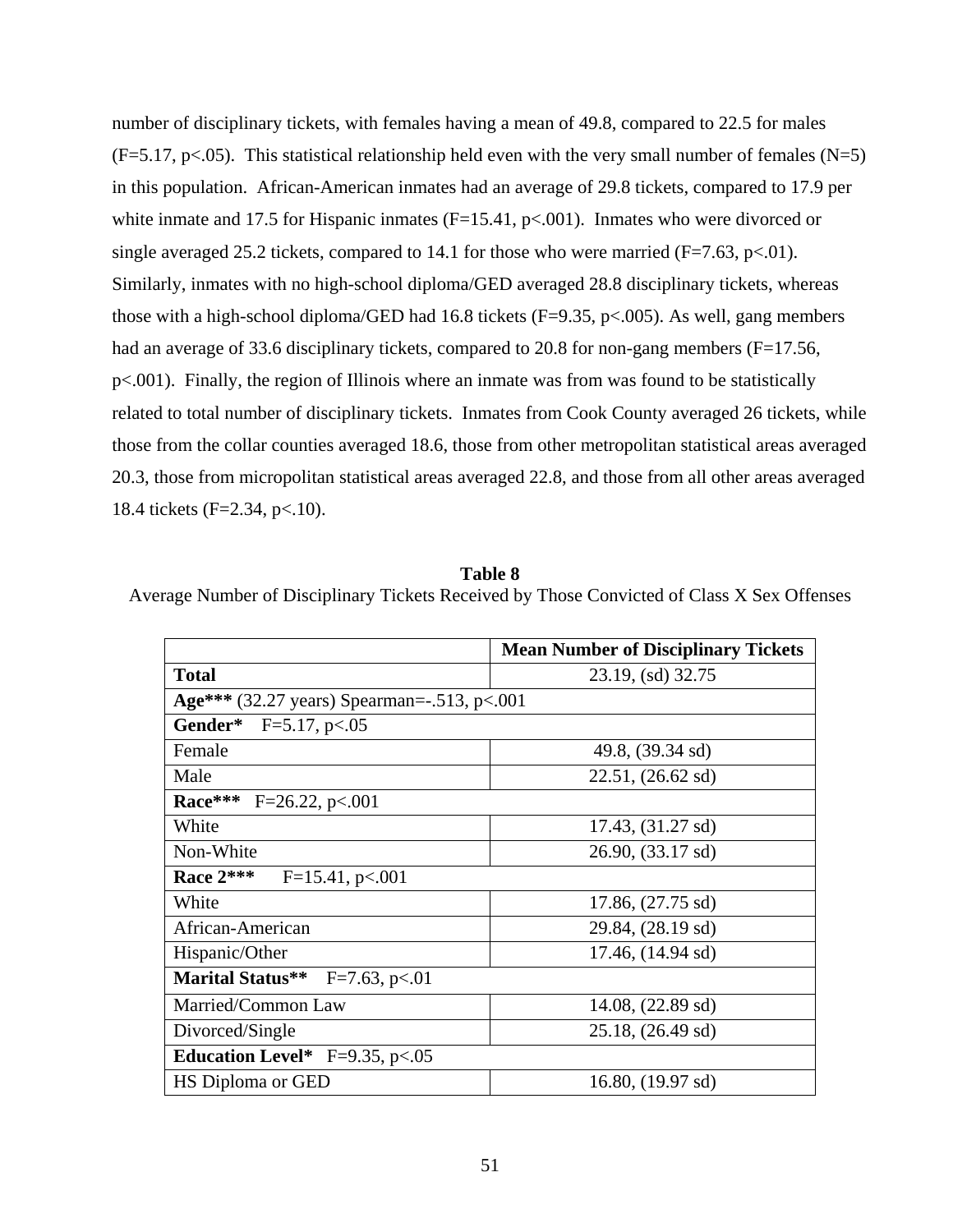| No HS Diploma or GED                                              | 28.76, (34.95 sd)           |  |  |  |
|-------------------------------------------------------------------|-----------------------------|--|--|--|
| <b>Children</b> F=2.47, p=.117                                    |                             |  |  |  |
| None                                                              | 23.70, (27.86 sd)           |  |  |  |
| 1 or More                                                         | 19.64, (22.97 sd)           |  |  |  |
| <b>Gang Member***</b> F=17.56, p<.001                             |                             |  |  |  |
| N <sub>o</sub>                                                    | 20.83, (26.37 sd)           |  |  |  |
| Yes                                                               | 33.57, (26.87 sd)           |  |  |  |
| <b>Region of Illinois</b> $F=2.34$ , $p=.054$                     |                             |  |  |  |
| Cook County/Chicago                                               | 26.04, (26.15 sd)           |  |  |  |
| <b>Collar County</b>                                              | 18.59, (19.12 sd)           |  |  |  |
| <b>Other Metropolitan Statistical Areas</b>                       | 20.31, (24.1 sd)            |  |  |  |
| Micropolitan Statistical Areas                                    | $22.80, (42.63 \text{ sd})$ |  |  |  |
| All Other Areas                                                   | 18.41, (28.64 sd)           |  |  |  |
| <b>Prior Prison Sentences</b> F=2.29, p=.13                       |                             |  |  |  |
| None                                                              | 21.84, (27.75 sd)           |  |  |  |
| One or More                                                       | $25.82, (23.15 \text{ sd})$ |  |  |  |
| <b>TIS</b> $F=.11, p=.745$                                        |                             |  |  |  |
| Non TIS                                                           | 22.19, (32 sd)              |  |  |  |
| <b>TIS</b>                                                        | 22.97, (24.25 sd)           |  |  |  |
| <b>Projected Time to Serve</b> (7.91 years) Spearman=.031, p=.451 |                             |  |  |  |
| $4.705$ $44.701$ $444.701$                                        |                             |  |  |  |

**\*** p<.05, **\*\*** p<.01, **\*\*\*** p<.001

*Impact of TIS on the Prevalence of "Serious" Incidents among Sex Offenders* 

Bivariate analyses were performed to determine if there was any statistical relationship, and if so, the strength of that relationship, between inmate characteristics, including whether they were subject to TIS, and whether or not the inmate received a disciplinary ticket for a serious incident among the sample of sex offenders (Table 9). In the bivariate analyses, we found that inmates subject to TIS were more likely to have one or more serious incidents than non-TIS inmates (34.9 percent versus 27.6 percent, respectively;  $X^2 = 3.06$ , 1df, p<.10), although in the multivariate model that controlled for amount of time served, among other things, the inmates' TIS status was no longer associated with the prevalence of serious incidents. Thus, the relationship between serious incidents and the inmate's TIS status in the bivariate relationship is primarily due to the fact that sex offenders subject to TIS in the sample were incarcerated for a longer period of time, and therefore had more of an "opportunity" to engage in a serious incident. The multivariate analyses found that for every additional year a sex offender spent in prison, the likelihood of their getting a ticket for a serious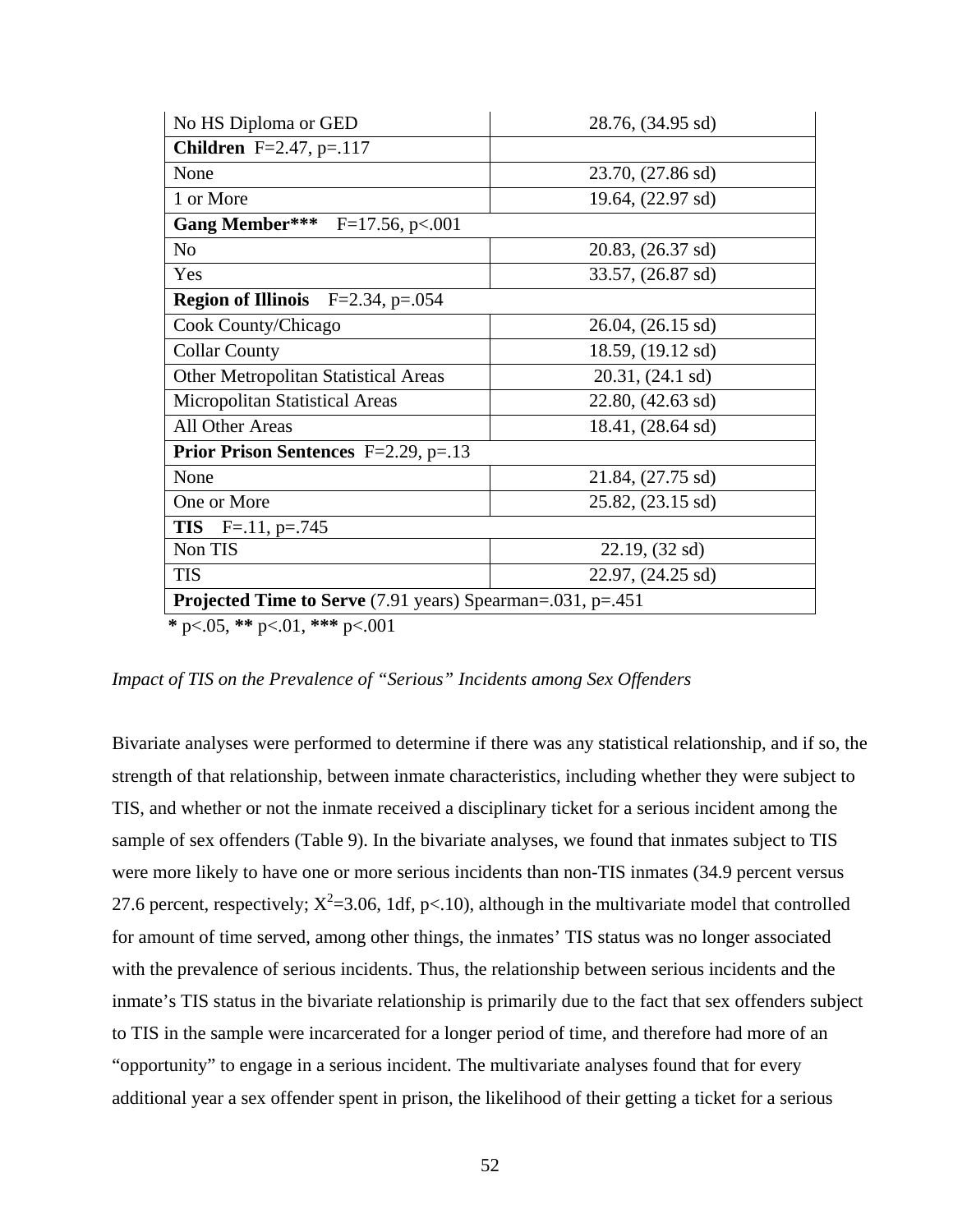incident increased 12 percent.

In addition, statistically significant relationships between receipt of a ticket for a serious incident and the inmate's age, race, marital status, whether or not they had children, gang membership, prior prison sentence, projected time to serve, and security level of the facility were also found. Specifically, younger offenders were more likely than older inmates to have received a ticket for a serious incident with the average age of an inmate who received a ticket being 28.96 and the average age of those not receiving tickets being 33.78 (F=26.66, p<.001). Similarly, non-white inmates were more likely than white inmates to have had a serious incident (37.8 percent versus 26.3 percent, respectively) ( $X^2$  =7.85, 1 df, p=.005), although the strength of the relationship was relatively weak (Phi=.115, p=.005). An inmate's marital status also had a statistically significant relationship with the occurrence of a serious offense as divorced/single inmates were more likely to have received a ticket than married inmates (34.3 percent versus 19.2 percent, respectively) ( $X^2 = 4.38$ , 1df, p<.05), however this relationship was weak (Phi=.132,  $p<0.05$ ). Inmates who had no children were more likely to have a serious incident compared to those with at least one child  $(34.7)$  percent versus 26.2 percent, respectively;  $X^2 = 3.52$ , 1df, p<.10). However, this was a relatively weak relationship (Phi=-.007, p<.10). In addition, inmates identified as gang members were more likely than non-gang members to have received a ticket for a serious incident (47.2 percent versus 30.1 percent, respectively), and the strength of the relationship was weak (Phi=.129,  $p<.005$ ). Prior prison sentence also had a significant relationship with the likelihood of an inmate receiving a ticket as those with prior sentences were more likely than those without to have received a ticket for a serious incident (41.8 percent versus 30.1 percent, respectively) ( $X^2 = 6.46$ , 1df, p<.05), while this relationship was weak (Phi=.104, p<.05). An inmate's projected time to serve was also statistically significant, with those having one or more serious incidents having longer mean sentences than those with no serious incidents (9.4 years versus 7.7 years, respectively; F=12.14, p<.005). Finally, inmates housed in the highest security level facility were more likely to have received a ticket for a serious incident than those housed in lower security facilities (54.2 percent versus 15.9 percent, respectively) ( $X^2$  =40.63, 4df, p<.001) and this relationship was relatively weak (Cramer's V=.262, p<.001). On the other hand, no statistical relationship was found between receipt of a ticket for a serious incident and inmate gender, education level, or the region of Illinois where they were from.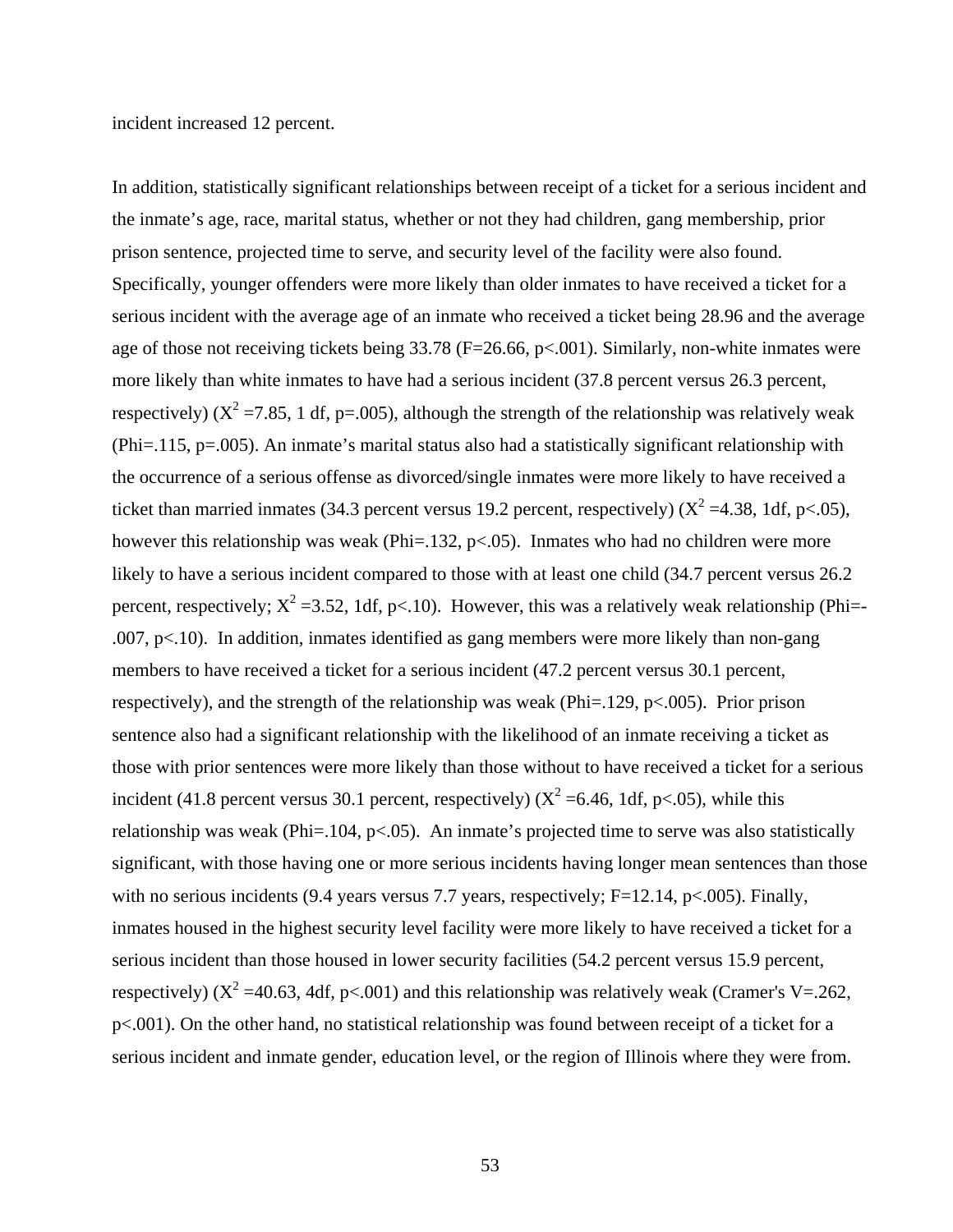### **Table 9**

|                                            | <b>No Serious</b><br><b>Offenses</b> | <b>One or More</b><br><b>Serious</b><br><b>Offenses</b> | <b>Total</b> |
|--------------------------------------------|--------------------------------------|---------------------------------------------------------|--------------|
| <b>Total</b>                               | 66.8%                                | 33.2%                                                   | 100%         |
| Age*** (Mean, Years) $F=26.66$ ,<br>p<.001 | 33.78                                | 28.96                                                   | 32.27        |
| <b>Gender</b>                              |                                      | $X^2 = 1.71$ , 1df, p=.192                              |              |
| Female                                     | 40.0%                                | 60.0%                                                   | 100%         |
| Male                                       | 67.5%                                | 32.5%                                                   | 100%         |
| Race**                                     |                                      | $\overline{X^2}$ = 7.85,1df, p < 01, Phi = 115, p = 005 |              |
| White                                      | 73.7%                                | 26.3%                                                   | 100%         |
| Non-White                                  | 62.8%                                | 37.8%                                                   | 100%         |
| Race 2*                                    |                                      | $X^2 = 9.05$ , 2df, p<.05, Cramer's V=.123, p<.05       |              |
| White                                      | 73.7%                                | 26.3%                                                   | 100%         |
| African-American                           | 61.0%                                | 39.0%                                                   | 100%         |
| Hispanic/Other                             | 67.0%                                | 33.0%                                                   | 100%         |
| <b>Marital Status*</b>                     |                                      | $X^2$ =4.38, 1df, p<.05, Phi=.132, p<.05                |              |
| Married/Common Law                         | 80.8%                                | 19.2%                                                   | 100%         |
| Divorced/Single                            | 65.7%                                | 34.3%                                                   | 100%         |
| <b>Education Level</b>                     |                                      | $\overline{X^2}$ = 015, 1df, p= 901                     |              |
| HS Diploma or GED                          | 68.4%                                | 31.6%                                                   | 100%         |
| No HS Diploma or GED                       | 67.6%                                | 32.4%                                                   | 100%         |
| <b>Children</b>                            |                                      | $X^2 = 3.52$ , 1df, p=.061                              |              |
| None                                       | 65.3%                                | 34.7%                                                   | 100%         |
| 1 or More                                  | 73.8%                                | 26.2%                                                   | 100%         |
| <b>Gang Member**</b>                       |                                      | $X^2$ =9.96, 1df, p<.01, Phi=.129, p<.01                |              |
| No                                         | 69.8%                                | 30.2%                                                   | 100%         |
| Yes                                        | 52.8%                                | 47.2%                                                   | 100%         |
| <b>Region of Illinois</b>                  |                                      | $X^2 = 5.9$ , 4df, p=.207                               |              |
| Cook County/Chicago                        | 63.3%                                | 36.7%                                                   | 100%         |
| <b>Collar County</b>                       | 65.4%                                | 34.6%                                                   | 100%         |
| Other Metropolitan Statistical Area        | 72.7%                                | 27.3%                                                   | 100%         |
| Micropolitan Statistical Area              | 76.9%                                | 23.1%                                                   | 100%         |
| All Other Areas                            | 71.3%                                | 28.8%                                                   | 100%         |

Comparison of Demographic, Socio-Economic and Criminal History Characteristics among Class X Sex Offenders with No Serious Offenses and at Least One Serious Offense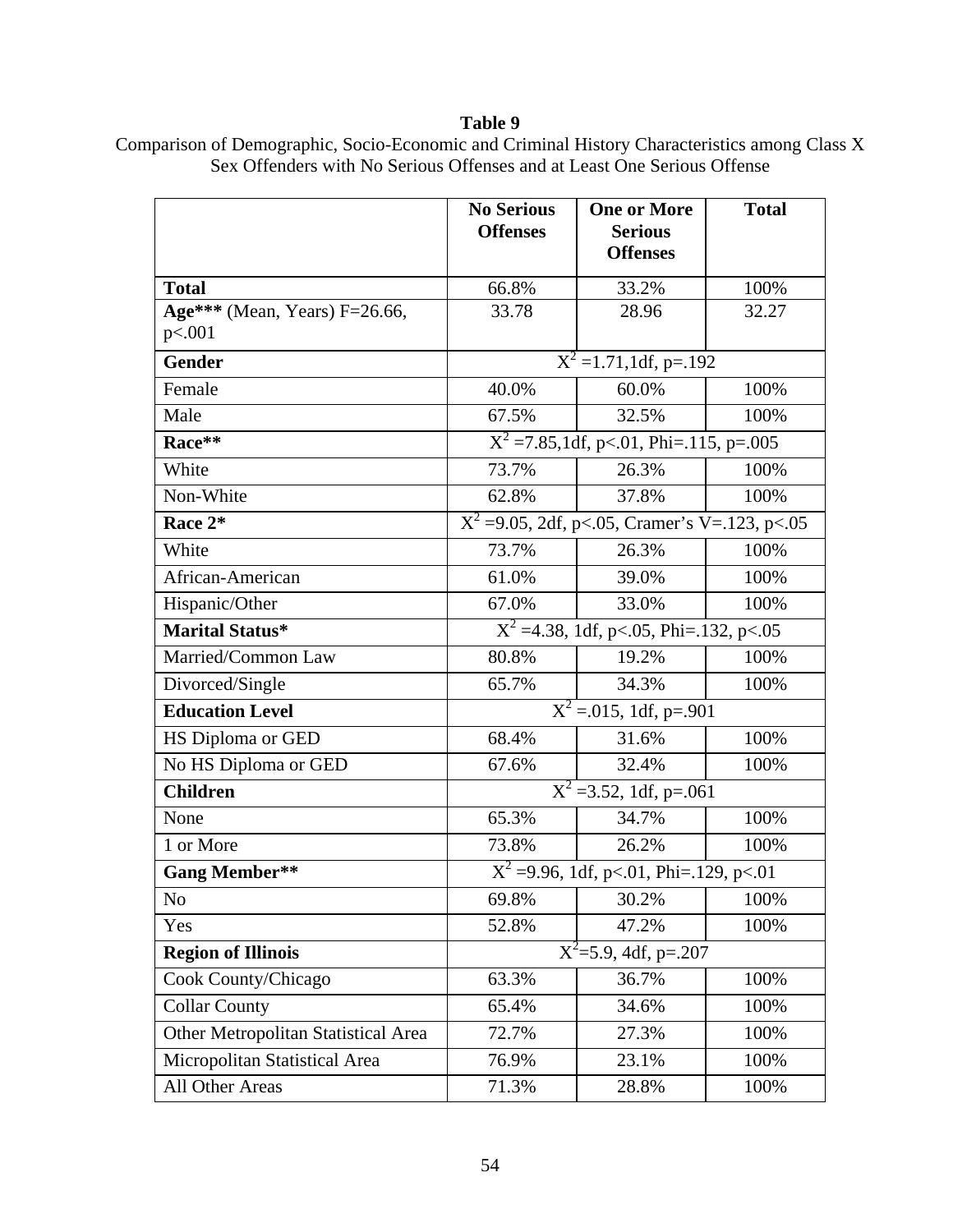| <b>Prior Prison Sentence*</b>                                               | $X^2$ =6.46, 1df, p<.05, Phi=.104, p<.05 |       |      |  |  |  |
|-----------------------------------------------------------------------------|------------------------------------------|-------|------|--|--|--|
| None                                                                        | 69.9%                                    | 30.1% | 100% |  |  |  |
| One or More                                                                 | 58.2%                                    | 41.8% | 100% |  |  |  |
| <b>Projected time to Serve (Mean,</b>                                       | 7.676                                    | 9.427 | 100% |  |  |  |
| $F=12.14, p<.01$<br>$Years)$ **                                             |                                          |       |      |  |  |  |
| <b>Truth-in-Sentencing</b>                                                  | $X^2 = 3.06$ , 1df, p=.08                |       |      |  |  |  |
| N <sub>o</sub>                                                              | 72.4%                                    | 27.6% | 100% |  |  |  |
| Yes                                                                         | 65.1%                                    | 34.9% | 100% |  |  |  |
| <b>Security Level***</b> $X^2=40.63$ , 4df, p<.001, Cramer's V=.262, p<.001 |                                          |       |      |  |  |  |
| Maximum                                                                     | 45.8%                                    | 54.2% | 100% |  |  |  |
| Secure Medium                                                               | 53.0%                                    | 47.0% | 100% |  |  |  |
| High Medium                                                                 | 69.8%                                    | 30.2% | 100% |  |  |  |
| Medium                                                                      | 75.7%                                    | 24.3% | 100% |  |  |  |
| <b>High Minimum</b>                                                         | 84.1%                                    | 15.9% | 100% |  |  |  |

**\*** p<.05, **\*\*** p<.01, **\*\*\*** p<.001

Multivariate analyses were conducted in order to more accurately determine which variables have the greatest impact on the prevalence of serious incidents, while statistically controlling for certain factors. The first model included independent variables for age at admission, projected time to serve in years, actual years served, gender, race in three categories (white, African-American and Hispanic/other), marital status, whether or not the offender had children, educational attainment, gang status, area where they were sentenced, whether or not they were previously admitted to prison, the security level of their institution, and whether or not they were subject to TIS. The dependent variable in the first model was whether or not an offender committed a serious offense, as defined above. This first model was found to be statistically significant at the p<.001 level, with an  $R^2$  of .159 and a pseudo- $R^2$  of .221. The independent variables improved the predictive ability of this model from 67.3 percent to 70.5 percent.

Of the 13 independent variables, seven were found to be statistically significant when other factors were controlled. Age at admission  $(p<.001)$  was statistically significant, and it was found that for every year older an offender is, his or her likelihood of receiving a disciplinary ticket for a serious offense decreases by about 5 percent (odds ratio of .955). The amount of time that an offender has served was also significant  $(p<0.05)$ . It was found that for every year longer that an inmate served, his or her chances of receiving a disciplinary ticket for a serious offense increased by about 12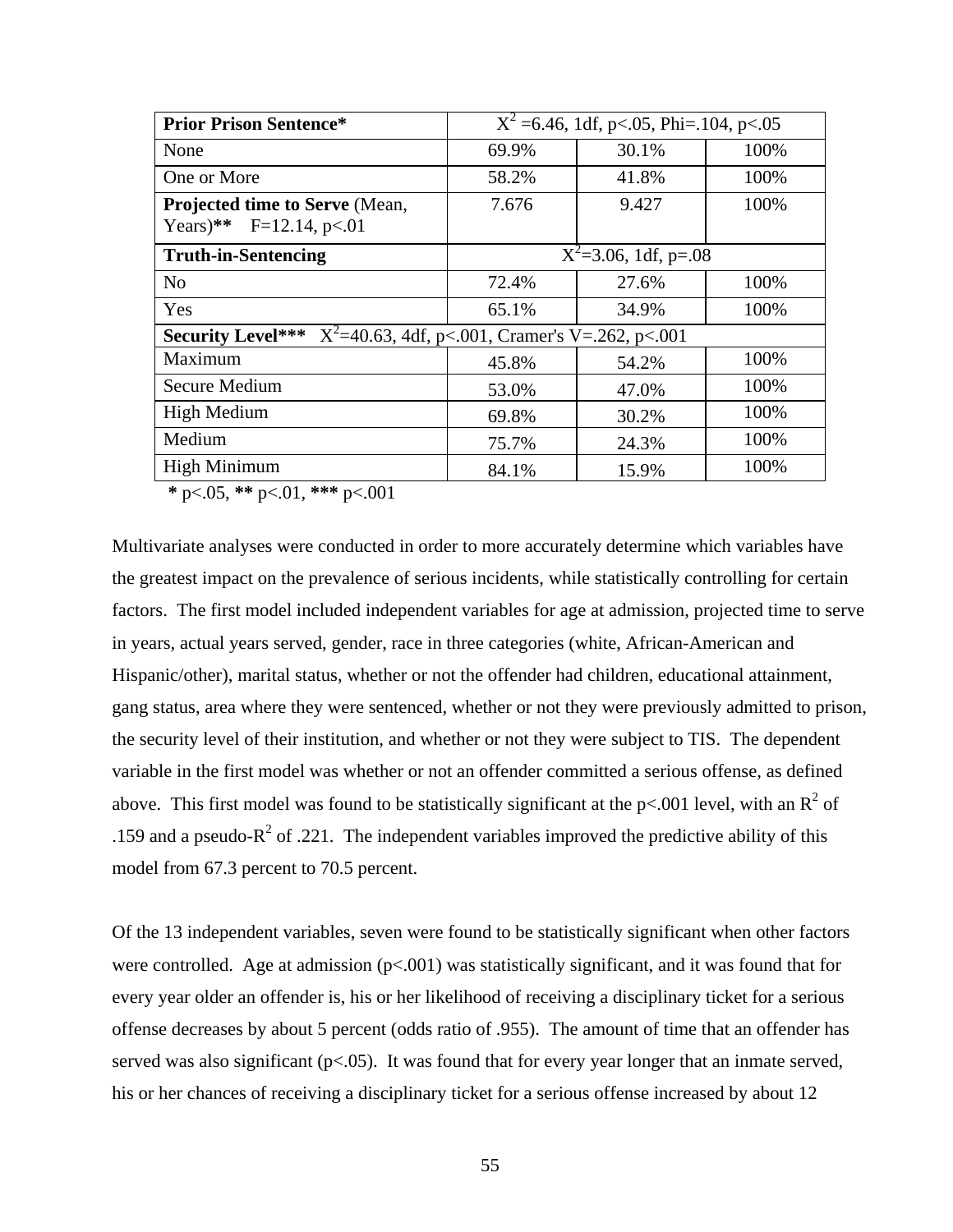percent (odds ratio of 1.121). Further, whether or not an offender had children  $(p<.10)$  acted as a protective factor against receiving a ticket for a serious offense. Offenders who had at least one child were over 40 percent less likely to receive a ticket for a serious offense (odds ratio of .593). In some cases, where an offender was sentenced also had an impact on his or her likelihood of being ticketed for a serious offense. It was found that offenders sentenced in metropolitan statistical areas other than Cook County were about 45 percent less likely to receive a ticket for a serious offense than those coming from Cook County (odds ratio of .548). As well, the security level of the institution where these Class X sex offenders were housed was also found to be statistically significant. Inmates housed in high medium facilities ( $p<0.005$ ) were 60 percent less likely to have a ticket for a serious offense than their counterparts in maximum security facilities (odds ratio of .397). Those housed in medium security facilities (p<.001) were about 74 percent less likely to have a serious offense ticket than those in maximum security (odds ratio of .259). Finally, the most influential variable in this model ( $p<0.01$ ; Wald=21.4) was found to be placement in a high minimum security facility. Compared to maximum security inmates, those placed in high minimum were 85 percent less likely to be ticketed for a serious offense.

#### *Impact of TIS on the Prevalence of Assaults by Sex Offenders*

Bivariate and multivariate analyses were also performed to determine if there was any statistical relationship, and if so, the strength of that relationship, between inmate characteristics, including whether they were subject to TIS, and whether or not the inmate received a disciplinary ticket for any assault (Table 10). No statistically significant differences were noted between sex offenders subject to TIS and those that were not, with roughly 8 to 10 percent of both groups receiving a disciplinary ticket for an assault. This lack of a statistical relationship between TIS status and assaults was also evident in the multivariate analyses, as well as when assaults specifically against staff were examined (roughly 4 to 6 percent of both groups received tickets for this) and assaults against other inmates (with roughly 6 percent of both groups receiving tickets for this).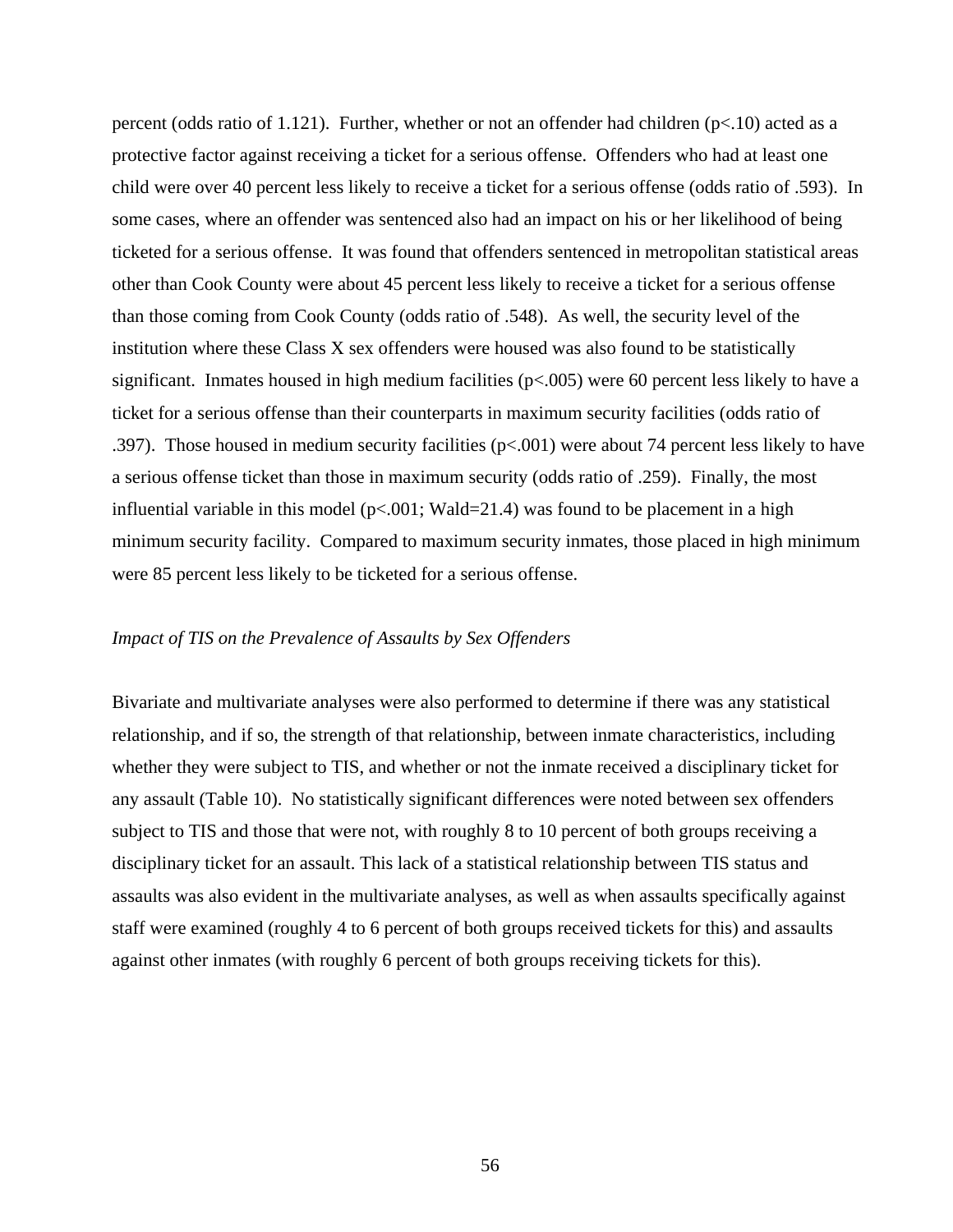### **Table 10**

|                                            | <b>No Assaults</b>                             | <b>One or More</b><br><b>Assaults</b>               | <b>Total</b> |  |  |  |
|--------------------------------------------|------------------------------------------------|-----------------------------------------------------|--------------|--|--|--|
| <b>Total</b>                               | 89.8%                                          | 10.2%                                               | 100%         |  |  |  |
| Age*** (Mean, Years) $F=11.44$ ,<br>p<.001 | 32.95                                          | 27.87                                               | 32.27        |  |  |  |
| Gender*                                    | $X^2 = 5.45$ , 1df, p<.05, Phi= $-0.093$ p<.05 |                                                     |              |  |  |  |
| Female                                     | 60.0%                                          | 40.0%                                               | 100%         |  |  |  |
| Male                                       | 90.7%                                          | 9.3%                                                | 100%         |  |  |  |
| Race*                                      |                                                | $\overline{X^2}$ =6.52, 1df, p<.05, Phi=.102, p<.05 |              |  |  |  |
| White                                      | 94.0%                                          | 6.0%                                                | 100%         |  |  |  |
| Non-White                                  | 87.9%                                          | 12.1%                                               | 100%         |  |  |  |
| Race 2***                                  |                                                | $X^2 = 16.11$ , 2df, p<.001, Cramer's V=.16, p<.001 |              |  |  |  |
| White                                      | 94.0%                                          | 6.0%                                                | 100%         |  |  |  |
| African-American                           | 84.9%                                          | 15.1%                                               | 100%         |  |  |  |
| Hispanic/Other                             | 95.3%                                          | 4.7%                                                |              |  |  |  |
| <b>Marital Status***</b>                   |                                                | $X^2$ =8.52, 1df, p<.001, Phi=.18, p<.001           |              |  |  |  |
| Married/Common Law                         | 100.0%                                         | 0.0%                                                | 100%         |  |  |  |
| Divorced/Single                            | 86.4%                                          | 13.6%                                               | 100%         |  |  |  |
| <b>Education Level</b>                     |                                                | $\overline{X^2}$ =1.22, 1df, p=.27                  |              |  |  |  |
| HS Diploma or GED                          | 91.4%                                          | 8.6%                                                | 100%         |  |  |  |
| No HS Diploma or GED                       | 87.0%                                          | 13.0%                                               | 100%         |  |  |  |
| <b>Children</b>                            |                                                | $\overline{X}^2$ = 162, 1df, p=.687                 |              |  |  |  |
| None                                       | 90.2%                                          | 9.8%                                                | 100%         |  |  |  |
| 1 or More                                  | 91.3%                                          | 8.7%                                                | 100%         |  |  |  |
| <b>Gang Member***</b>                      |                                                | $X^2$ =13.53, 1df, p<.001, Phi=.146, p<.001         |              |  |  |  |
| N <sub>o</sub>                             | 92.3%                                          | 7.7%                                                | 100%         |  |  |  |
| Yes                                        | 80.4%                                          | 19.6%                                               | 100%         |  |  |  |
| <b>Region of Illinois</b>                  |                                                | $X^2$ =6.92, 4df, p=.14                             |              |  |  |  |
| Cook County/Chicago                        | 89.3%                                          | 10.7%                                               | 100%         |  |  |  |
| <b>Collar County</b>                       | 87.4%                                          | 12.6%                                               | 100%         |  |  |  |
| Other Metropolitan Statistical Area        | 90.4%                                          | 9.6%                                                | 100%         |  |  |  |
| Micropolitan Statistical Area              | 90.2%                                          | 9.8%                                                | 100%         |  |  |  |
| All Other Areas                            | 97.8%                                          | 2.2%                                                | 100%         |  |  |  |
| <b>Prior Prison Sentence***</b>            | $X^2 = 11.981$ , 1df, p<.001, Phi=.138, p<.001 |                                                     |              |  |  |  |

Comparison of Demographic, Socio-Economic and Criminal History Characteristics among Class X Sex Offenders with No Assaults and at Least One Assault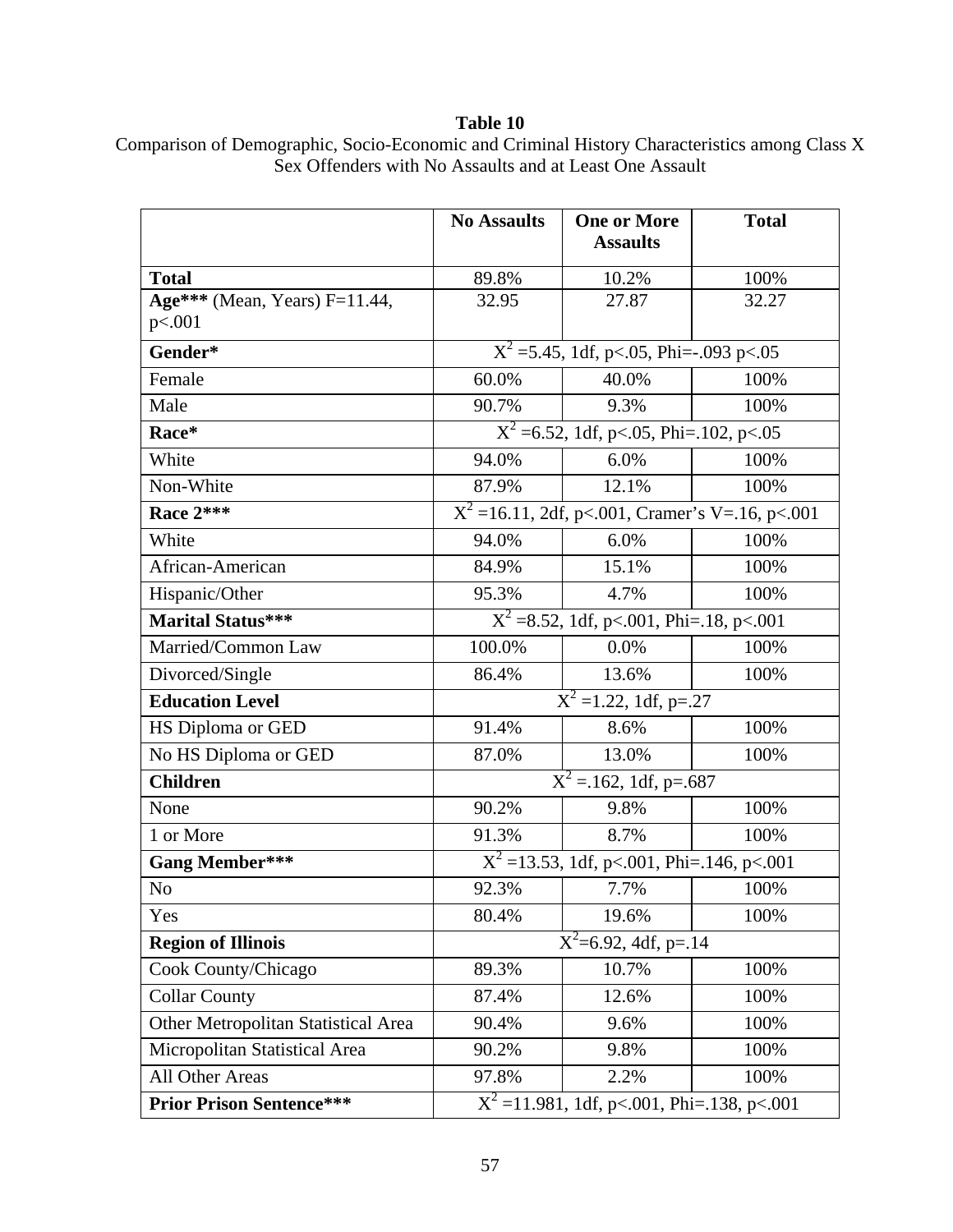| None                                                                       | 92.7% | 7.3%                       | 100% |
|----------------------------------------------------------------------------|-------|----------------------------|------|
| One or More                                                                | 83.2% | 16.8%                      | 100% |
| <b>Projected time to Serve (Mean)</b><br>Years) F=2.36, p=.125             | 8.036 | 9.26                       | 100% |
| <b>Truth-in-Sentencing</b>                                                 |       | $X^2 = .972$ , 1df, p=.324 |      |
| N <sub>o</sub>                                                             | 92.2% | 7.8%                       | 100% |
| Yes                                                                        | 89.7% | 10.3%                      | 100% |
| <b>Security Level***</b> $X^2=19.36$ , 4df, p<.001, Cramer's V=.18, p<.001 |       |                            |      |
| Maximum                                                                    | 79.6% | 20.4%                      | 100% |
| Secure Medium                                                              | 85.1% | 14.9%                      | 100% |
| High Medium                                                                | 92.3% | 7.7%                       | 100% |
| Medium                                                                     | 92.4% | 7.6%                       | 100% |
| <b>High Minimum</b>                                                        | 96.3% | 3.7%                       | 100% |

**\*** p<.05, **\*\*** p<.01, **\*\*\*** p<.001

#### *Impact of TIS on the Sanctions Imposed on Sex Offenders with Disciplinary Incidents*

As with the examination of the disciplinary incidents of the murderers, analyses were also performed with the sex offender sample to determine if an inmate's TIS status had any influence on the types of sanctions imposed by IDOC for disciplinary incidents, including placement in segregation, loss of good conduct credit, loss of commissary privileges, and loss of gym/yard privileges. As with the analyses described above, bivariate and multivariate analyses were performed to determine if the inmate's TIS status had an independent relationship to any of these sanctions being imposed.

Among the sample of sex offenders, the most prevalent form of sanction imposed on those receiving disciplinary tickets was loss of commissary privileges, and no statistical difference was noted between those sex offenders subject to TIS and those not: roughly 80 percent of both groups lost their commissary privileges for a period of time as a result of a disciplinary incident. For the punishments of placement in segregation and loss of gym/yard privileges, again, differences between the TIS and non-TIS inmate were not evident. Finally, and interestingly, when comparisons of whether or not the inmate lost good conduct credit and their TIS status were made, we found that those inmates subject to TIS were more likely than those not subject to TIS to lose good conduct credit. This pattern was also evident in the multivariate analyses performed. This is interesting to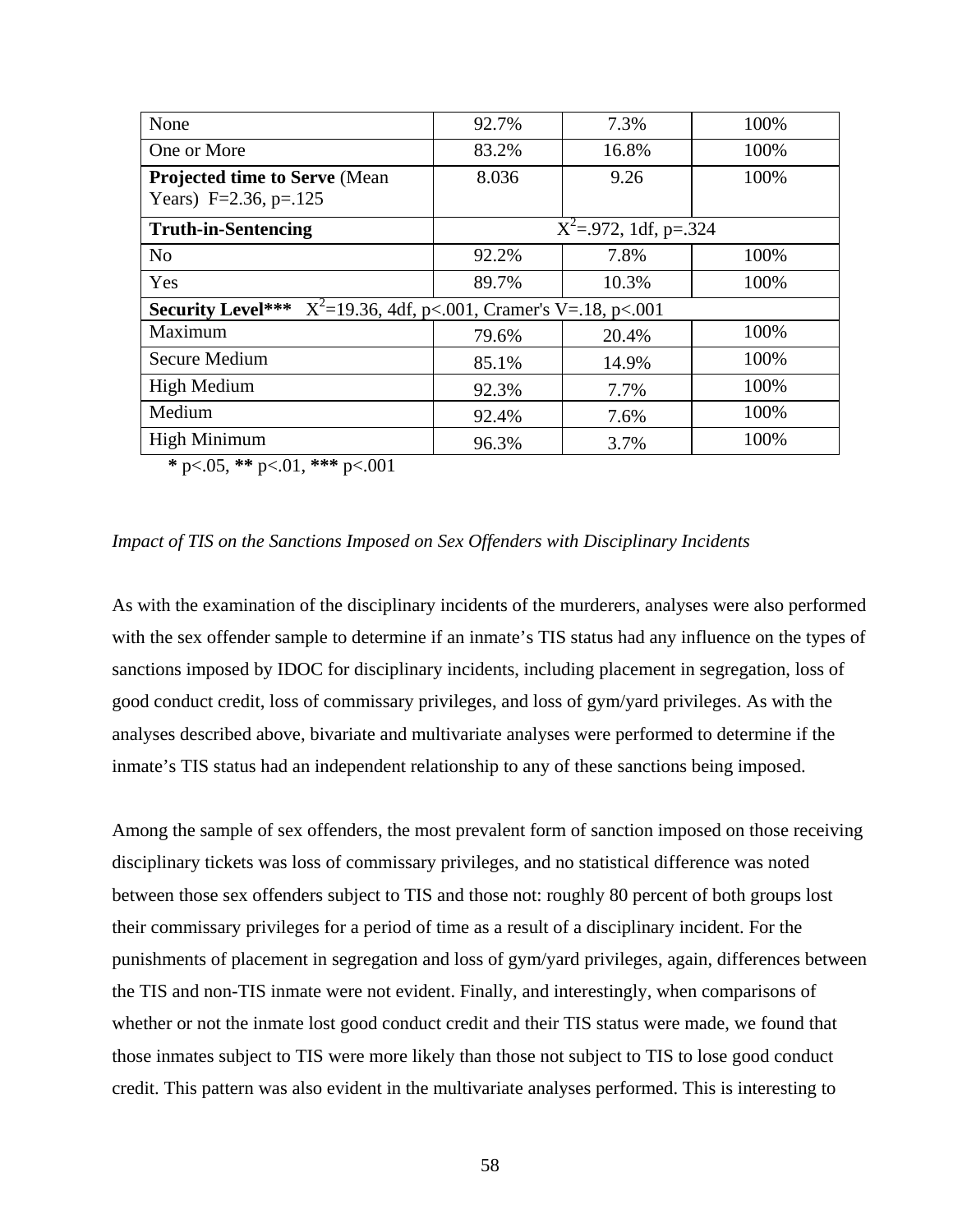note because there were not any substantive differences noted in the prevalence or pattern of disciplinary incidents among the TIS and non-TIS sex offenders, and sex offenders subject to TIS are only eligible to earn up to a 15 percent reduction in their sentence (i.e., 85 percent must be served under TIS) as opposed to the non-TIS sex offenders, who can earn up to 50 percent off of their sentence through good conduct credits.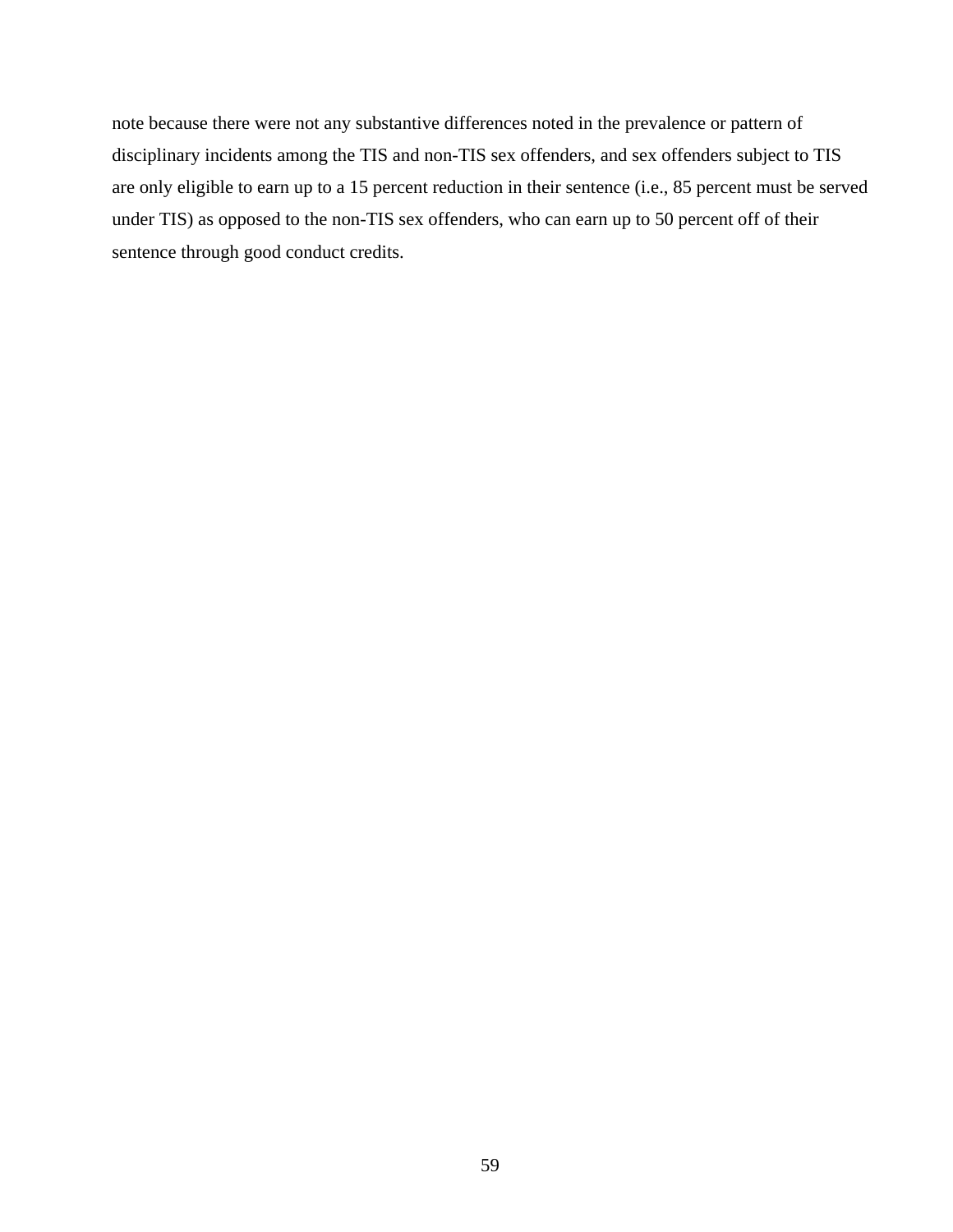### **References**

Austin, T.L. (1991): Influence of Court Location on Type of Criminal Sentence- The Rural-Urban Factor. *Journal of Criminal Justice*, Vol. 9, No. 4, pp. 305-316.

Berk, R. A., Kriegler, B., & Baek, J. H. (2006). "Forecasting dangerous inmate misconduct: An application of ensemble statistical procedures." *Journal of Quantitative Criminology*, Vol. 22, pp131-145.

Cunningham, M. D., Sorensen, J. R., & Reidy, T. J. (2005). "An actuarial model for assessment of prison violence risk among maximum security inmates." *Assessment*. Vol. 12, No. 1.

Cunningham, M. D. & Sorensen, J.R. (2006)"Nothing to Lose? A Comparative Examination of Prison Misconduct Rates Among Life-Without-Parole and Other Long-Term High-Security Inmates." *Criminal Justice and Behavior*. Vol. 33, No. 6

Ditton, P.M. & Wilson, D.J. (1999): *Truth in Sentencing in State Prisons*. Washington DC. U.S. Department of Justice, Bureau of Justice Statistics.

Emerson, R. M. (1983). Holistic effects in social control decision-making. *Law & Society Review, 17(3),* 425-455.

Fowler, L.T., Lee, M.C., Williams, D.R., Larrymore, S.M., Woodard, L.S., Castaldi, D.J., Ayers, F.L., Guerrero, H.H., & Murray, D. (2002): *Evolving Optimum Classification Policies in the Implementation of Truth-in-Sentencing: A Dynamic Model to Predict Bed-Type Mix, Final Report*. Columbia, SC. South Carolina Department of Corrections.

Harrison, P.M. & Beck, A.J. (1995): *Prisoners in 2005*. Washington DC. U.S. Department of Justice, Bureau of Justice Statistics.

Huang, W., Finn, M., Ruback, R., & Friedmann, R. (1996): Individual and Contextual Influences on Sentence Lengths" Examining Political Conversatism." *Prison Journal*, Vol. 76, Iss. 4, pp 398-419.

Illinois Administrative Code, Chapter 20. (2003). "Subpart A: Administration of Discipline", Ch. I, Sec. 504, Subchapter e.

Illinois Criminal Justice Information Authority (1994): *Impact Analysis: Proposed "Truth-in-Sentencing" Legislation*. Chicago, Illinois. Illinois Criminal Justice Information Authority.

Illinois Department of Corrections (2005): *2004 Statistical Presentation*. Springfield, IL., Illinois Department of Corrections.

Illinois Task Force on Crime and Corrections (1993): *Final Report*. Chicago, Illinois. Illinois Criminal Justice Information Authority.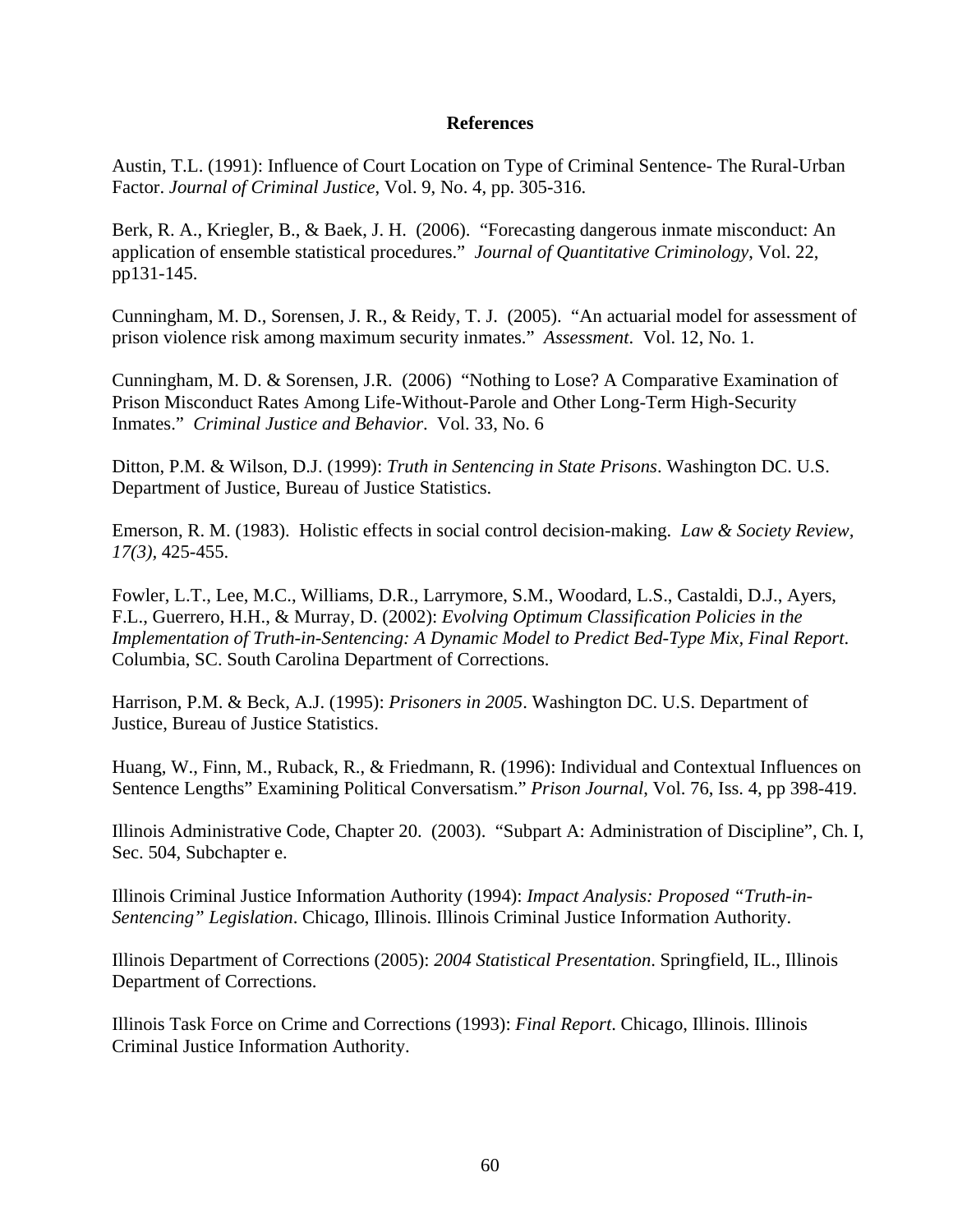Illinois Truth-in-Sentencing Commission (1998): *Illinois Truth-in-Sentencing Commission Final Report*. Chicago, Illinois. Illinois Criminal Justice Information Authority.

Massachusetts Sentencing Commission (2000): *Survey of Sentencing Practices: Truth-in-Sentencing Reform in Massachusetts*. Boston, MA. Massachusetts Sentencing Commission.

North Carolina Criminal Justice Analysis Center (1998): *Comparing Disciplinary Infraction Rates Fair Sentencing and Structured Sentencing Inmates*. Raleigh NC. North Carolina Governor's Crime Commission.

Olson, D.E.: *Participant Characteristics That Predict Success and Failure in a Large-Scale Prison-Based Therapeutic Community*. Presented at the 2005 Annual Midwest Criminal Justice Association Conference, Chicago, IL., September 2005.

Olson, D.E. & Ramker, G.F.: Crime Does Not Pay, But Criminals May: Factors Influencing the Imposition and Collection of Probation Fees, *The Justice System Journal*, Vol. 20, No. 1 (Spring 2001).

Ostrom, B.J., Cheesman, F., Jones, A.M., Peterson, M., & Kauder, N.B. (2001): Truth-in-Sentencing in Virginia. National Center for State Courts.

Pierce & Radelet (2002): *Race, Region and Death Sentencing in Illinois: 1988-1997*. Report submitted to the Illinois Governor's Commission on Capital Punishment.

Rosich, K.J. & Kane, K.M. (2005): *Truth in Sentencing and State Sentencing Practices*. Washington DC. U.S. Department of Justice, National Institute of Justice.

Sabol, W. J., Rosich, K., Kane, K. M., Kirk, D., & Dubin, G. (2002). "Influence of Truth-in-Sentencing Reforms on Changes in States' Sentencing Practices and Prison Populations." Unpublished, USDOJ.

Sorensen, J. &Wrinkle, R. D. (1996). "No hope for parole: Disciplinary infractions among deathsentenced and life-without-parole inmates." *Criminal Justice and Behavior*, Vol. 23, no. 4, pp. 542- 552.

Sorensen, J., Wrinkle, R., & Gutierrez, A. (1998). "Patterns of rule-violating behaviors and adjustment to incarceration of murderers." *Prison Journal*, Vol. 78, no. 3, pp.222-231.

Sullivan, T. P. (2007): Efforts to Improve the Illinois Capital Punishment System: Worth the Cost? *University of Richmond Law Review*, Vol. 41, No. 4.

Turner, S., Hickman, L.J., Greene, J., &Fain, T. (2003): Changing *Prison Management: Strategies in Response to VOI/TIS Legislation*. Santa Monica, CA. RAND Corporation.

Wood, P.B. & Dunaway, R.G. (2003): Consequences of Truth-in-Sentencing: The Mississippi Case. *Punishment and Society*, Vol. 5, No. 2, pp. 139-154.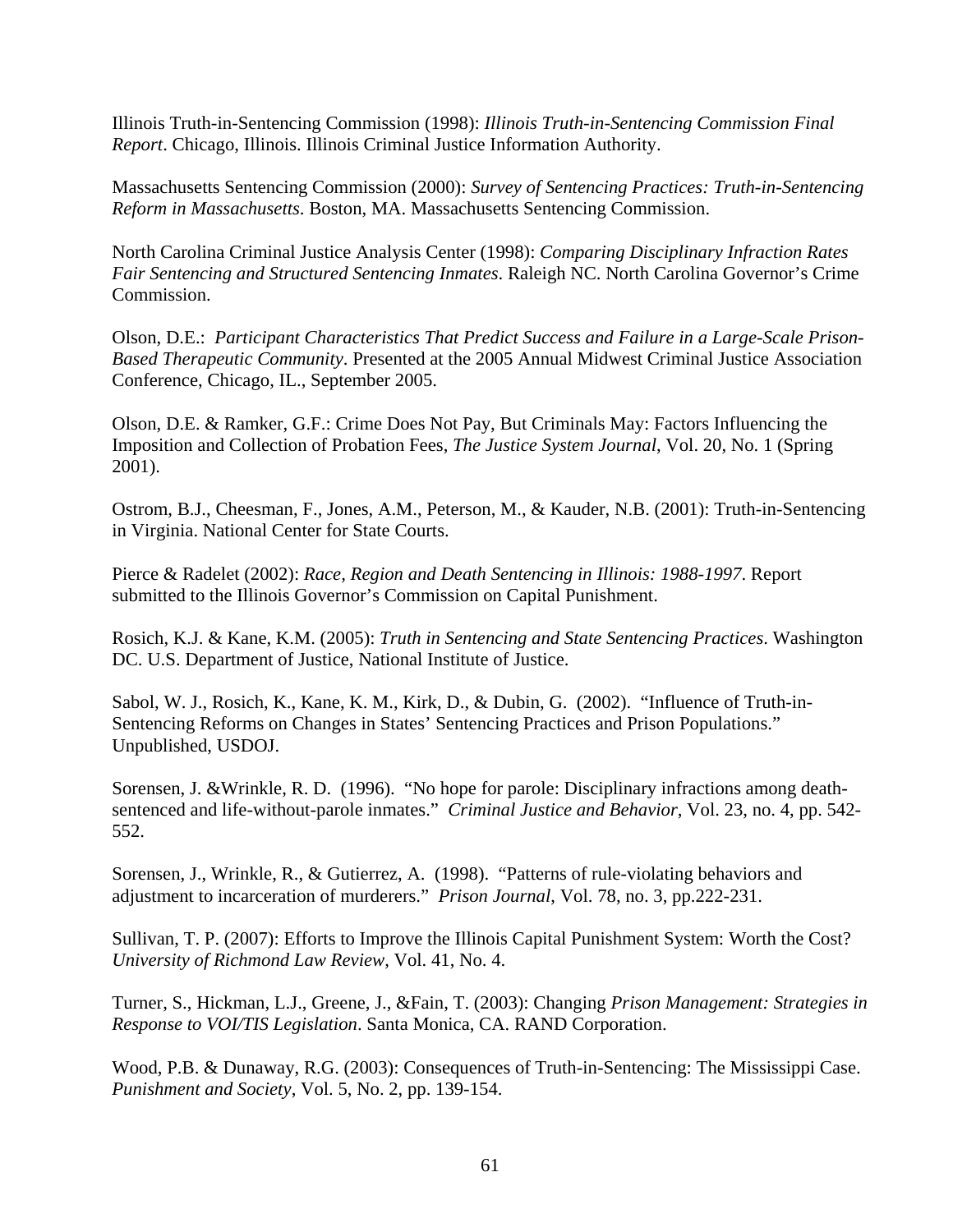### **APPENDIX 1**

*Ordinary Least Squares Results for Analyses of Murder Sentence Lengths (in Years)* 

|                                             | $\sim$ 100 and 101 maximum benence Evilym for marger |       |                     |          |       |
|---------------------------------------------|------------------------------------------------------|-------|---------------------|----------|-------|
|                                             | <b>Unstandardized</b>                                |       | <b>Standardized</b> |          |       |
|                                             | <b>Coefficients</b>                                  |       | <b>Coefficients</b> |          |       |
|                                             | B                                                    | S. E. | <b>Beta</b>         | t        | Sig.  |
| Constant***                                 | 37.590                                               | 1.396 |                     | 26.920   | 0.000 |
| <b>Admission Age in Years</b>               | 0.048                                                | 0.026 | 0.023               | 1.845    | 0.065 |
| Gender (Female=0, Male=1) ***               | 6.081                                                | 0.868 | 0.079               | 7.003    | 0.000 |
| ***<br>Race (White=0, Non-White=1)          | $-2.370$                                             | 0.620 | $-0.047$            | $-3.826$ | 0.000 |
| <b>Marital Status (Single=0,</b>            | 2.769                                                | 1.034 | 0.047               | 2.677    | 0.007 |
| Married= $1)$ **                            |                                                      |       |                     |          |       |
| <b>Education Level (No High-</b>            |                                                      |       |                     |          |       |
| School/GED=0, High-School or                | 0.547                                                | 0.700 | 0.015               | 0.781    | 0.435 |
| $GED=1$                                     |                                                      |       |                     |          |       |
| Children (None=0, 1 or more=1) **           | 1.302                                                | 0.497 | 0.035               | 2.620    | 0.009 |
| Gang Status (None=0, 1=Yes)                 | $-0.118$                                             | 0.472 | $-0.003$            | $-0.251$ | 0.802 |
| Region of Illinois (Rest of Illinois=0,     | $-3.334$                                             | 0.521 | $-0.077$            | $-6.403$ | 0.000 |
| Cook County=1)***                           |                                                      |       |                     |          |       |
| <b>Prior Prison Sentences (None=0, 1 or</b> | 4.938                                                | 0.520 | 0.117               | 9.505    | 0.000 |
| more= $1)$ ***                              |                                                      |       |                     |          |       |
| <b>Year Trend 19891996 and 1997-</b>        | 1.101                                                | 0.137 | 0.161               | 8.031    | 0.000 |
| 2008***                                     |                                                      |       |                     |          |       |
| <b>Not TIS Relative to Pre-TIS</b>          | $-1.648$                                             | 0.857 | $-0.036$            | $-1.923$ | 0.055 |
| <b>TIS Relative to Pre-TIS***</b>           | $-3.941$                                             | 0.798 | $-0.101$            | $-4.938$ | 0.000 |

OLS Results for Maximum Sentence Length for Murder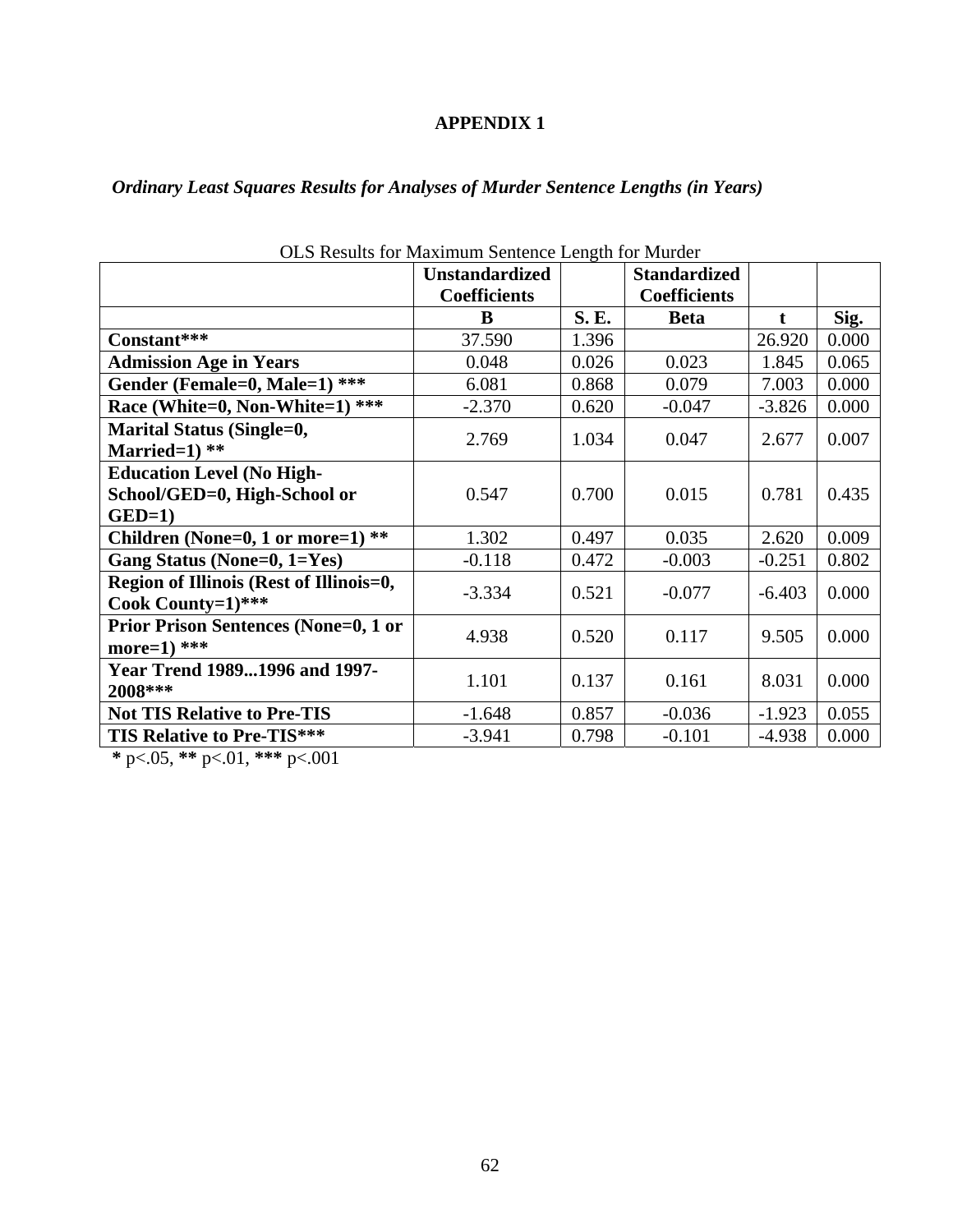### *Logistic Regression Results for Murder Sentences*

|                               | B        | S.E.  | Wald    | df             | Sig.  | Exp(B) |
|-------------------------------|----------|-------|---------|----------------|-------|--------|
| <b>Age at Admission***</b>    | 0.021    | 0.003 | 39.563  | $\mathbf{1}$   | 0.000 | 1.021  |
| <b>Gender</b>                 |          |       |         |                |       |        |
| Female (reference)            |          |       |         |                |       |        |
| Male***                       | 0.468    | 0.139 | 11.292  | 1              | 0.001 | 1.597  |
| Race                          |          |       |         |                |       |        |
| White (reference)***          |          |       | 29.834  | $\overline{2}$ | 0.000 |        |
| African-American***           | $-0.350$ | 0.080 | 19.130  | 1              | 0.000 | 0.705  |
| Hispanic/Other***             | $-0.589$ | 0.114 | 26.732  | 1              | 0.000 | 0.555  |
| <b>Marital Status</b>         |          |       |         |                |       |        |
| Single/Divorced               |          |       |         | $\overline{2}$ |       |        |
| (reference)                   |          |       | 0.382   |                | 0.826 |        |
| Married/Common Law            | 0.055    | 0.090 | 0.369   | $\mathbf{1}$   | 0.544 | 1.056  |
| <b>Education Level</b>        |          |       |         |                |       |        |
| No HS/GED (reference)         |          |       | 3.550   | $\overline{2}$ | 0.170 |        |
| <b>HS/GED</b>                 | 0.127    | 0.070 | 3.294   | 1              | 0.070 | 1.135  |
| <b>Children</b>               |          |       |         |                |       |        |
| No Children (reference)       |          |       |         |                |       |        |
| One or More Children          | $-0.029$ | 0.070 | 0.168   | 1              | 0.682 | 0.972  |
| <b>Gang Status</b>            |          |       |         |                |       |        |
| No Affiliation (reference)    |          |       |         |                |       |        |
| Affiliated                    | $-0.121$ | 0.067 | 3.195   | $\mathbf{1}$   | 0.074 | 0.886  |
| <b>Region of Illinois</b>     |          |       |         |                |       |        |
| <b>Cook County</b>            |          |       | 67.783  | 3              | 0.000 |        |
| (reference)***                |          |       |         |                |       |        |
| Collar County***              | 0.705    | 0.102 | 47.542  | $\mathbf{1}$   | 0.000 | 2.023  |
| Other Metro Area***           | 0.459    | 0.084 | 29.787  | 1              | 0.000 | 1.582  |
| Rural Area***                 | 0.472    | 0.120 | 15.590  | $\mathbf{1}$   | 0.000 | 1.603  |
| <b>Prior Prison Sentences</b> |          |       |         |                |       |        |
| No Prior Sentences            |          |       |         |                |       |        |
| (reference)                   |          |       |         |                |       |        |
| One or More                   | 0.688    | 0.068 | 102.105 | $\mathbf{1}$   | 0.000 | 1.990  |
| Sentences***                  |          |       |         |                |       |        |
| <b>Truth-in-Sentencing</b>    |          |       |         |                |       |        |
| Pre-TIS (reference)***        |          |       | 143.742 | $\overline{c}$ | 0.000 |        |
| Non-TIS                       | $-0.023$ | 0.081 | 0.081   | $\mathbf{1}$   | 0.776 | 0.977  |
| $TIS***$                      | $-0.835$ | 0.074 | 125.886 | $\mathbf{1}$   | 0.000 | 0.434  |
| Constant***                   | $-2.540$ | 0.172 | 217.086 | $\mathbf{1}$   | 0.000 | 0.079  |

Logistic Regression Results with Dependent Variable as Maximum Sentence at or under Statutory Maximum (Coded as 0) or over Statutory Maximum, Including Life and Death (Coded as 1)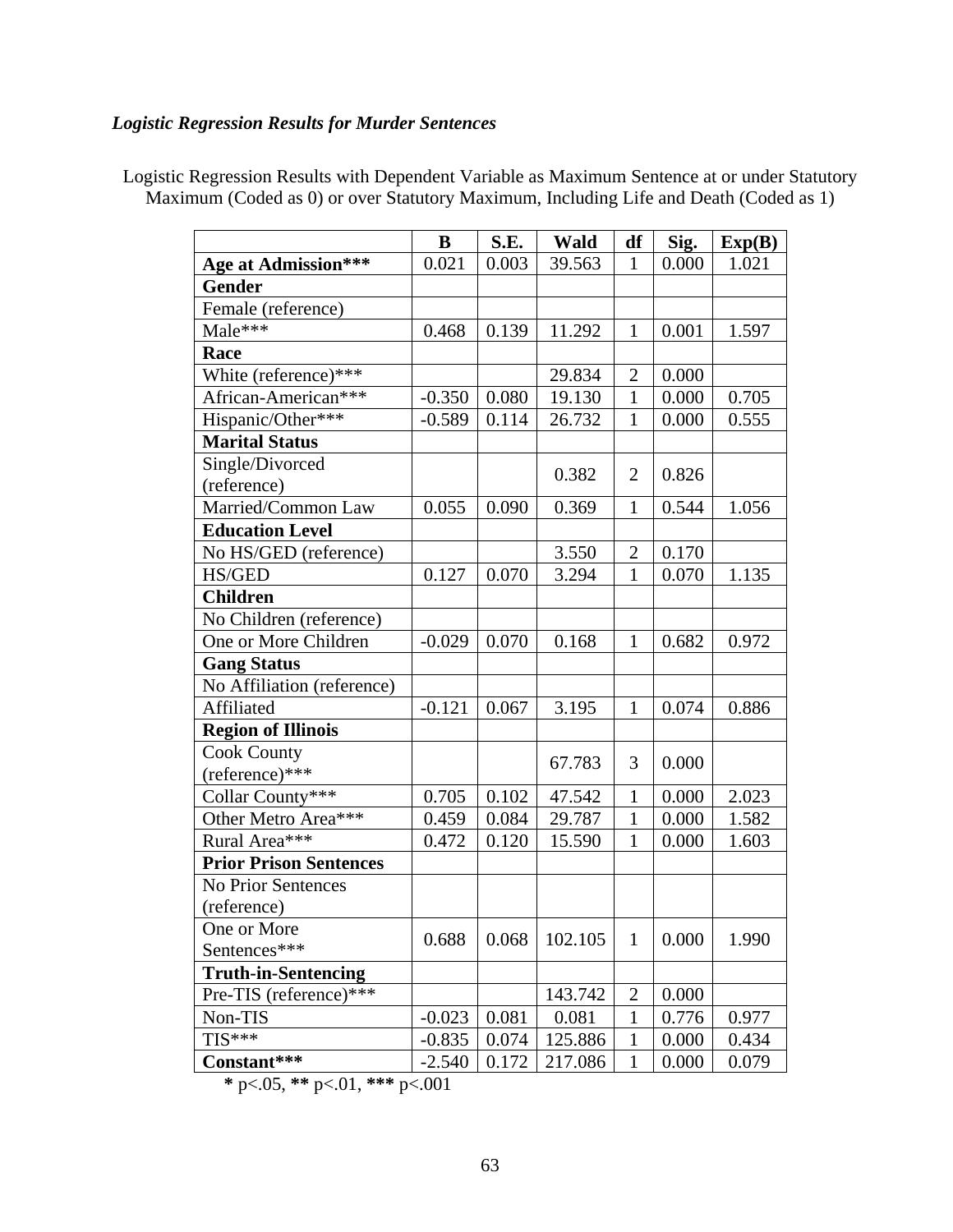### **APPENDIX 2**

*Ordinary Least Squares Results for Analyses of Class X Sex Offender Sentence Lengths (in Years)* 

| so recente for mainmann contenee Bength for Chase II Ben On                 | <b>Unstandardized</b> |       | <b>Standardized</b> |          |       |
|-----------------------------------------------------------------------------|-----------------------|-------|---------------------|----------|-------|
|                                                                             | <b>Coefficients</b>   |       | <b>Coefficients</b> |          |       |
|                                                                             | B                     | S.E.  | <b>Beta</b>         | t        | Sig.  |
| Constant***                                                                 | 9.693                 | 1.335 |                     | 7.261    | 0.000 |
| <b>Admission Age in Years ***</b>                                           | 0.069                 | 0.011 | 0.081               | 6.460    | 0.000 |
| Gender (Female=0, Male=1)                                                   | $-0.187$              | 1.289 | $-0.002$            | $-0.145$ | 0.884 |
| Race (White=0, Non-White=1)                                                 | 0.157                 | 0.278 | 0.008               | 0.563    | 0.574 |
| <b>Marital Status (Single=0,</b><br>Married=1)                              | $-0.078$              | 0.520 | $-0.003$            | $-0.149$ | 0.881 |
| <b>Education Level (No High-</b><br>School/GED=0, High-School or<br>$GED=1$ | 0.125                 | 0.407 | 0.006               | 0.308    | 0.758 |
| Children (None=0, 1 or more=1) $**$                                         | 0.451                 | 0.280 | 0.024               | 1.611    | 0.107 |
| Gang Status (None=0, 1=Yes)***                                              | 1.041                 | 0.323 | 0.042               | 3.229    | 0.001 |
| Region of Illinois (Rest of Illinois=0,<br>Cook County=1)                   | $-0.508$              | 0.269 | $-0.026$            | $-1.888$ | 0.059 |
| <b>Prior Prison Sentences (None=0, 1 or</b><br>more= $1)$ ***               | 4.954                 | 0.282 | 0.223               | 17.578   | 0.000 |
| <b>Not TIS Relative to Pre-TIS</b>                                          | 0.274                 | 0.385 | 0.009               | 0.711    | 0.477 |
| TIS Relative to Pre-TIS*                                                    | $-0.505$              | 0.251 | $-0.026$            | $-2.011$ | 0.044 |

OLS Results for Maximum Sentence Length for Class X Sex Offenders